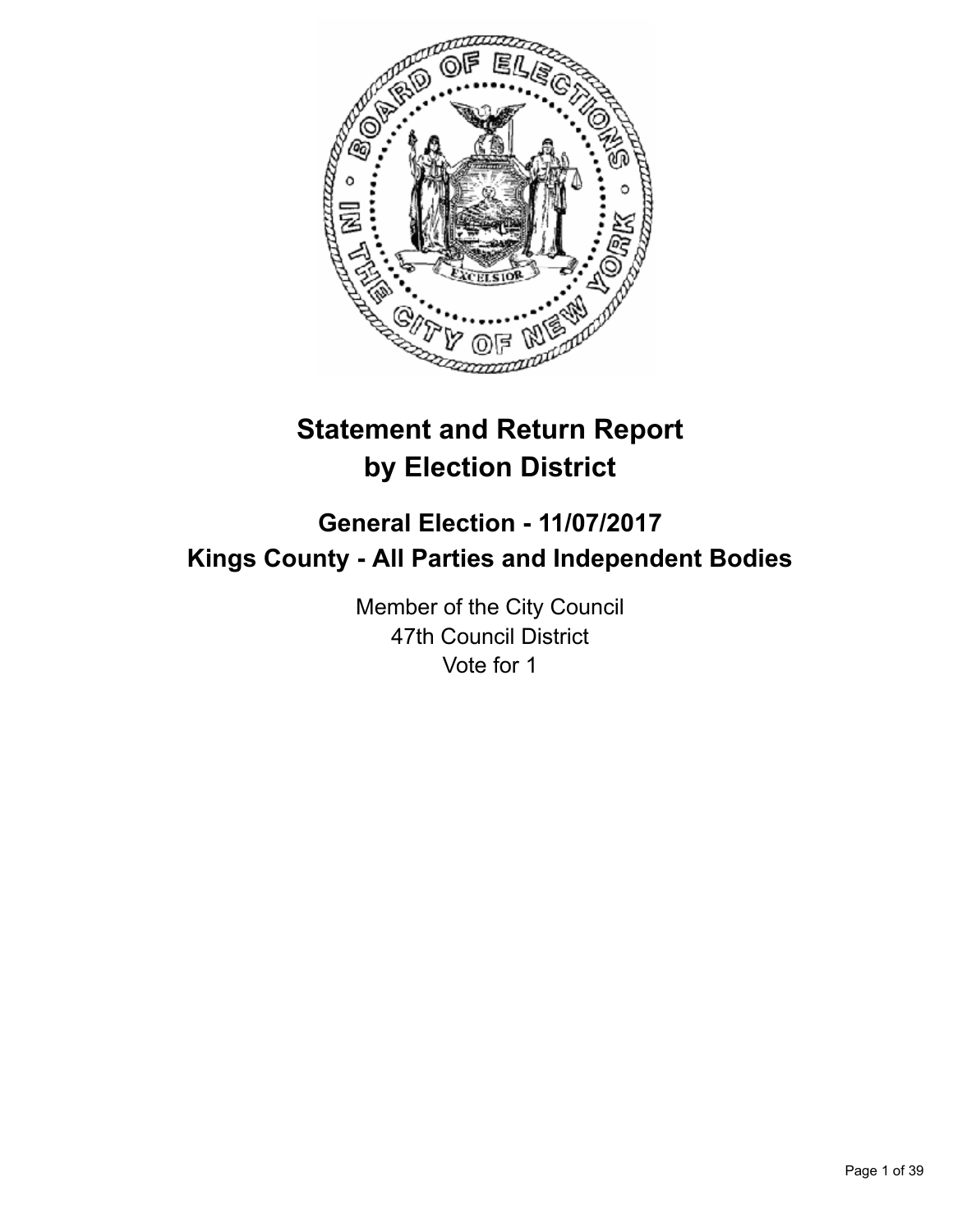

| <b>PUBLIC COUNTER</b>                                    | 189 |
|----------------------------------------------------------|-----|
| <b>MANUALLY COUNTED EMERGENCY</b>                        | 0   |
| ABSENTEE / MILITARY                                      | 3   |
| <b>AFFIDAVIT</b>                                         | 3   |
| <b>Total Ballots</b>                                     | 195 |
| Less - Inapplicable Federal/Special Presidential Ballots | 0   |
| <b>Total Applicable Ballots</b>                          | 195 |
| MARK TREYGER (DEMOCRATIC)                                | 126 |
| RAIMONDO DENARO (REPUBLICAN)                             | 41  |
| RAIMONDO DENARO (CONSERVATIVE)                           | 9   |
| MARK TREYGER (WORKING FAMILIES)                          | 7   |
| <b>Total Votes</b>                                       | 183 |
| Unrecorded                                               | 12  |

# **019/45**

| PUBLIC COUNTER                                           | 154 |
|----------------------------------------------------------|-----|
| <b>MANUALLY COUNTED EMERGENCY</b>                        | 0   |
| ABSENTEE / MILITARY                                      | 4   |
| AFFIDAVIT                                                | 3   |
| <b>Total Ballots</b>                                     | 161 |
| Less - Inapplicable Federal/Special Presidential Ballots | 0   |
| <b>Total Applicable Ballots</b>                          | 161 |
| MARK TREYGER (DEMOCRATIC)                                | 97  |
| RAIMONDO DENARO (REPUBLICAN)                             | 35  |
| RAIMONDO DENARO (CONSERVATIVE)                           | 6   |
| MARK TREYGER (WORKING FAMILIES)                          | 17  |
| <b>Total Votes</b>                                       | 155 |
| Unrecorded                                               | 6   |

| PUBLIC COUNTER                                           | 167 |
|----------------------------------------------------------|-----|
| MANUALLY COUNTED EMERGENCY                               | 0   |
| ABSENTEE / MILITARY                                      | 3   |
| AFFIDAVIT                                                | 0   |
| <b>Total Ballots</b>                                     | 170 |
| Less - Inapplicable Federal/Special Presidential Ballots | 0   |
| <b>Total Applicable Ballots</b>                          | 170 |
| MARK TREYGER (DEMOCRATIC)                                | 122 |
| RAIMONDO DENARO (REPUBLICAN)                             | 25  |
| RAIMONDO DENARO (CONSERVATIVE)                           | 4   |
| MARK TREYGER (WORKING FAMILIES)                          | 12  |
| <b>Total Votes</b>                                       | 163 |
| Unrecorded                                               | 7   |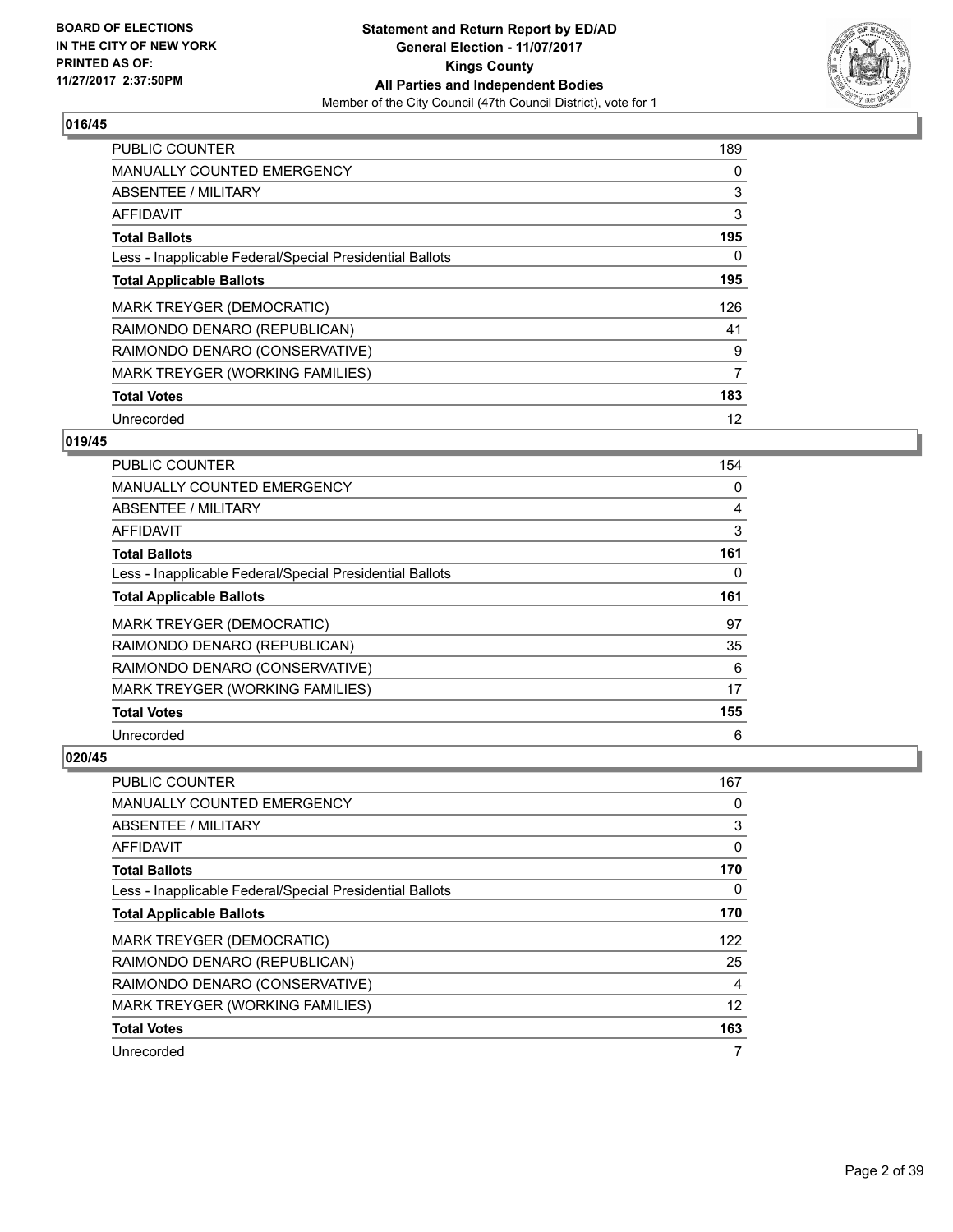

| <b>PUBLIC COUNTER</b>                                    | 128 |
|----------------------------------------------------------|-----|
| <b>MANUALLY COUNTED EMERGENCY</b>                        | 0   |
| ABSENTEE / MILITARY                                      |     |
| <b>AFFIDAVIT</b>                                         |     |
| <b>Total Ballots</b>                                     | 130 |
| Less - Inapplicable Federal/Special Presidential Ballots | 0   |
| <b>Total Applicable Ballots</b>                          | 130 |
| <b>MARK TREYGER (DEMOCRATIC)</b>                         | 66  |
| RAIMONDO DENARO (REPUBLICAN)                             | 39  |
| RAIMONDO DENARO (CONSERVATIVE)                           | 4   |
| MARK TREYGER (WORKING FAMILIES)                          | 9   |
| <b>Total Votes</b>                                       | 118 |
| Unrecorded                                               | 12  |

# **022/45**

| PUBLIC COUNTER                                           | 109 |
|----------------------------------------------------------|-----|
| <b>MANUALLY COUNTED EMERGENCY</b>                        | 0   |
| ABSENTEE / MILITARY                                      | 3   |
| AFFIDAVIT                                                | 2   |
| <b>Total Ballots</b>                                     | 114 |
| Less - Inapplicable Federal/Special Presidential Ballots | 0   |
| <b>Total Applicable Ballots</b>                          | 114 |
| MARK TREYGER (DEMOCRATIC)                                | 65  |
| RAIMONDO DENARO (REPUBLICAN)                             | 27  |
| RAIMONDO DENARO (CONSERVATIVE)                           | 5   |
| MARK TREYGER (WORKING FAMILIES)                          | 6   |
| <b>Total Votes</b>                                       | 103 |
| Unrecorded                                               | 11  |

| PUBLIC COUNTER                                           | 152 |
|----------------------------------------------------------|-----|
| MANUALLY COUNTED EMERGENCY                               | 0   |
| ABSENTEE / MILITARY                                      | 7   |
| AFFIDAVIT                                                | 2   |
| <b>Total Ballots</b>                                     | 161 |
| Less - Inapplicable Federal/Special Presidential Ballots | 0   |
| <b>Total Applicable Ballots</b>                          | 161 |
| <b>MARK TREYGER (DEMOCRATIC)</b>                         | 82  |
| RAIMONDO DENARO (REPUBLICAN)                             | 47  |
| RAIMONDO DENARO (CONSERVATIVE)                           | 9   |
| MARK TREYGER (WORKING FAMILIES)                          | 13  |
| <b>Total Votes</b>                                       | 151 |
| Unrecorded                                               | 10  |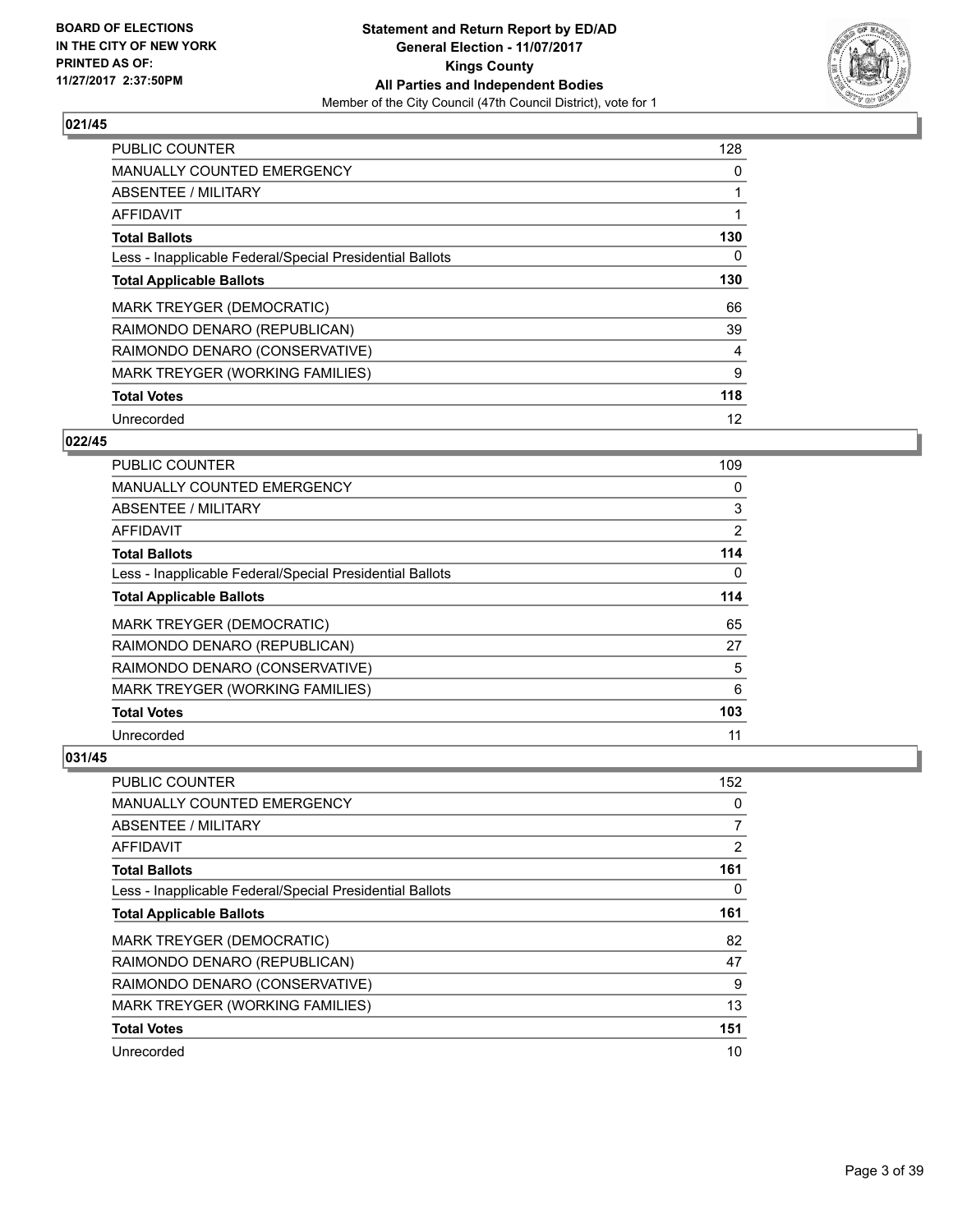

| <b>PUBLIC COUNTER</b>                                    | 137 |
|----------------------------------------------------------|-----|
| <b>MANUALLY COUNTED EMERGENCY</b>                        | 0   |
| <b>ABSENTEE / MILITARY</b>                               | 0   |
| AFFIDAVIT                                                | 0   |
| <b>Total Ballots</b>                                     | 137 |
| Less - Inapplicable Federal/Special Presidential Ballots | 0   |
| <b>Total Applicable Ballots</b>                          | 137 |
| MARK TREYGER (DEMOCRATIC)                                | 74  |
| RAIMONDO DENARO (REPUBLICAN)                             | 41  |
| RAIMONDO DENARO (CONSERVATIVE)                           | 5   |
| MARK TREYGER (WORKING FAMILIES)                          | 6   |
| CHAIM DEUTSCH (WRITE-IN)                                 |     |
| <b>Total Votes</b>                                       | 127 |
| Unrecorded                                               | 10  |

# **033/45**

| <b>PUBLIC COUNTER</b>                                    | 170 |
|----------------------------------------------------------|-----|
| MANUALLY COUNTED EMERGENCY                               | 0   |
| ABSENTEE / MILITARY                                      | 2   |
| AFFIDAVIT                                                | 4   |
| <b>Total Ballots</b>                                     | 176 |
| Less - Inapplicable Federal/Special Presidential Ballots | 0   |
| <b>Total Applicable Ballots</b>                          | 176 |
| MARK TREYGER (DEMOCRATIC)                                | 72  |
| RAIMONDO DENARO (REPUBLICAN)                             | 78  |
| RAIMONDO DENARO (CONSERVATIVE)                           | 8   |
| MARK TREYGER (WORKING FAMILIES)                          | 7   |
| <b>Total Votes</b>                                       | 165 |
| Unrecorded                                               | 11  |

| <b>PUBLIC COUNTER</b>                                    | 134 |
|----------------------------------------------------------|-----|
| MANUALLY COUNTED EMERGENCY                               | 0   |
| ABSENTEE / MILITARY                                      | 0   |
| AFFIDAVIT                                                | 3   |
| <b>Total Ballots</b>                                     | 137 |
| Less - Inapplicable Federal/Special Presidential Ballots | 0   |
| <b>Total Applicable Ballots</b>                          | 137 |
| <b>MARK TREYGER (DEMOCRATIC)</b>                         | 74  |
| RAIMONDO DENARO (REPUBLICAN)                             | 40  |
| RAIMONDO DENARO (CONSERVATIVE)                           | 6   |
| MARK TREYGER (WORKING FAMILIES)                          | 6   |
| <b>Total Votes</b>                                       | 126 |
| Unrecorded                                               | 11  |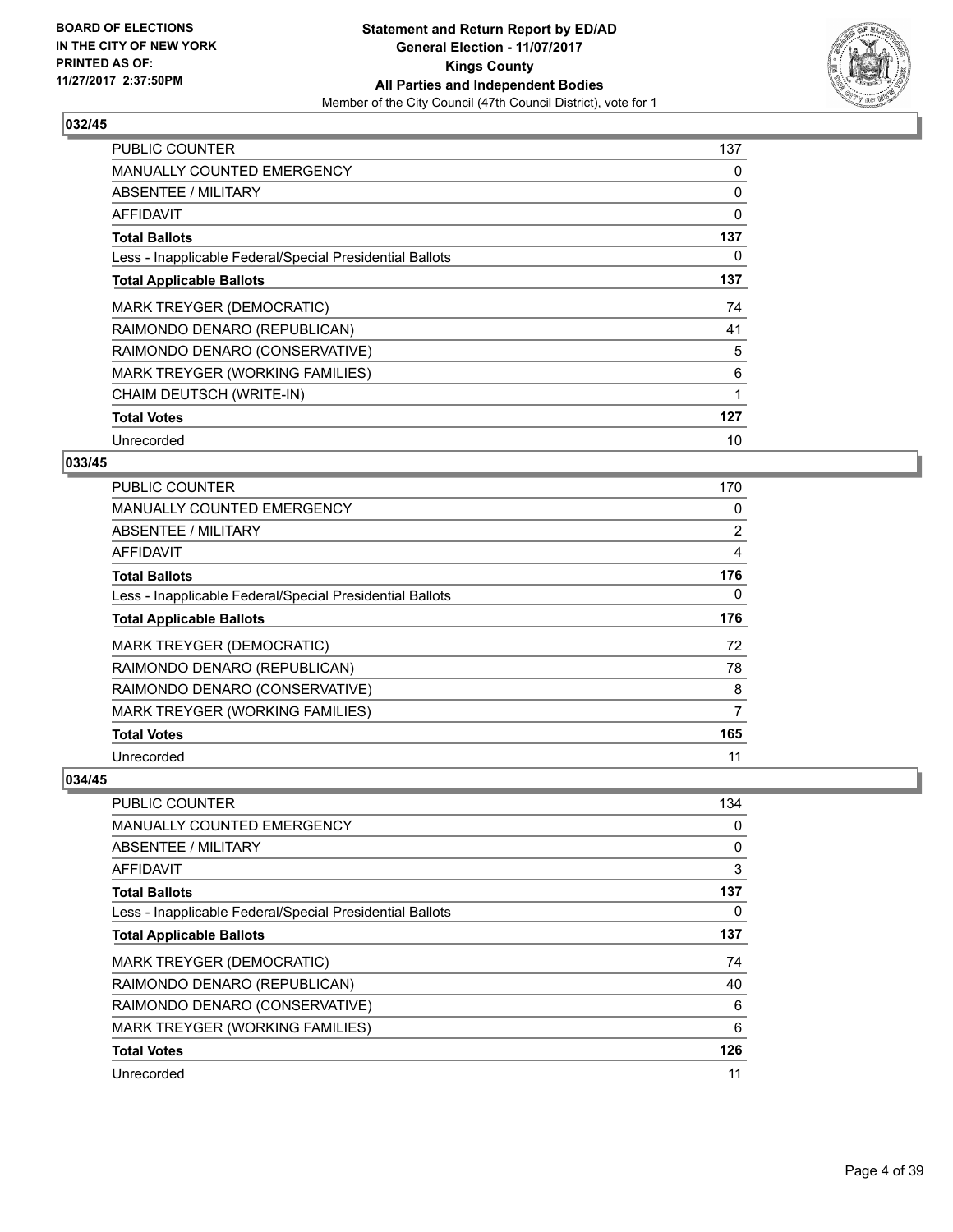

| <b>PUBLIC COUNTER</b>                                    | 180 |
|----------------------------------------------------------|-----|
| <b>MANUALLY COUNTED EMERGENCY</b>                        | 0   |
| ABSENTEE / MILITARY                                      | 9   |
| <b>AFFIDAVIT</b>                                         | 0   |
| <b>Total Ballots</b>                                     | 189 |
| Less - Inapplicable Federal/Special Presidential Ballots | 0   |
| <b>Total Applicable Ballots</b>                          | 189 |
| <b>MARK TREYGER (DEMOCRATIC)</b>                         | 88  |
| RAIMONDO DENARO (REPUBLICAN)                             | 67  |
| RAIMONDO DENARO (CONSERVATIVE)                           | 15  |
| MARK TREYGER (WORKING FAMILIES)                          | 6   |
| <b>Total Votes</b>                                       | 176 |
| Unrecorded                                               | 13  |

## **036/45**

| PUBLIC COUNTER                                           | 112 |
|----------------------------------------------------------|-----|
| <b>MANUALLY COUNTED EMERGENCY</b>                        | 0   |
| ABSENTEE / MILITARY                                      | 0   |
| AFFIDAVIT                                                |     |
| <b>Total Ballots</b>                                     | 113 |
| Less - Inapplicable Federal/Special Presidential Ballots | 0   |
| <b>Total Applicable Ballots</b>                          | 113 |
| MARK TREYGER (DEMOCRATIC)                                | 69  |
| RAIMONDO DENARO (REPUBLICAN)                             | 32  |
| RAIMONDO DENARO (CONSERVATIVE)                           | 5   |
| MARK TREYGER (WORKING FAMILIES)                          | 3   |
| <b>Total Votes</b>                                       | 109 |
| Unrecorded                                               | 4   |

| <b>PUBLIC COUNTER</b>                                    | 185 |
|----------------------------------------------------------|-----|
| <b>MANUALLY COUNTED EMERGENCY</b>                        | 0   |
| ABSENTEE / MILITARY                                      | 3   |
| AFFIDAVIT                                                | 0   |
| <b>Total Ballots</b>                                     | 188 |
| Less - Inapplicable Federal/Special Presidential Ballots | 0   |
| <b>Total Applicable Ballots</b>                          | 188 |
| <b>MARK TREYGER (DEMOCRATIC)</b>                         | 104 |
| RAIMONDO DENARO (REPUBLICAN)                             | 53  |
| RAIMONDO DENARO (CONSERVATIVE)                           | 9   |
| MARK TREYGER (WORKING FAMILIES)                          | 9   |
| <b>Total Votes</b>                                       | 175 |
| Unrecorded                                               | 13  |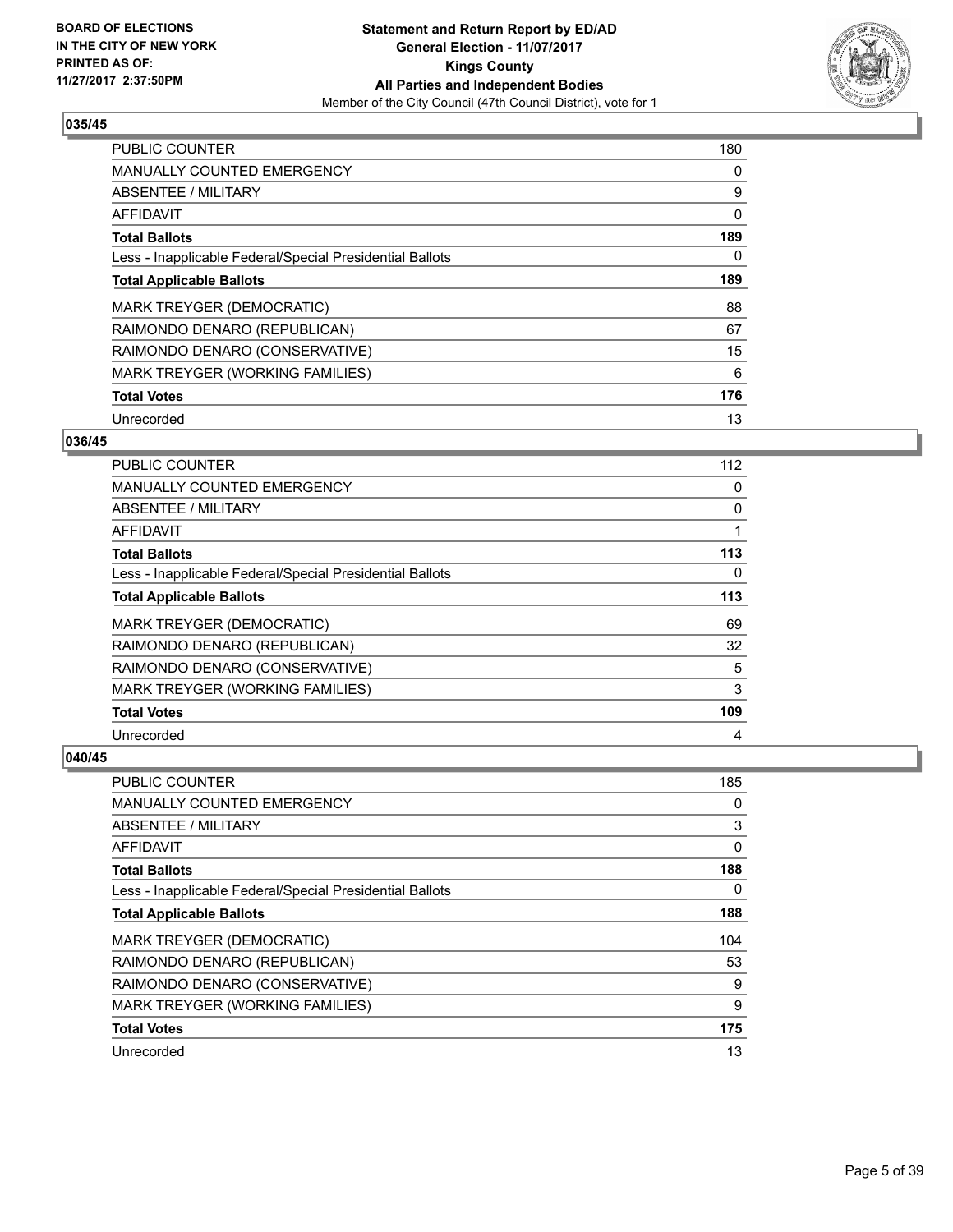

| <b>PUBLIC COUNTER</b>                                    | 68 |
|----------------------------------------------------------|----|
| <b>MANUALLY COUNTED EMERGENCY</b>                        | 0  |
| ABSENTEE / MILITARY                                      | 3  |
| <b>AFFIDAVIT</b>                                         | 0  |
| <b>Total Ballots</b>                                     | 71 |
| Less - Inapplicable Federal/Special Presidential Ballots | 0  |
| <b>Total Applicable Ballots</b>                          | 71 |
| <b>MARK TREYGER (DEMOCRATIC)</b>                         | 34 |
| RAIMONDO DENARO (REPUBLICAN)                             | 21 |
| RAIMONDO DENARO (CONSERVATIVE)                           | 6  |
| MARK TREYGER (WORKING FAMILIES)                          | 1  |
| <b>Total Votes</b>                                       | 62 |
| Unrecorded                                               | 9  |

# **042/45**

| PUBLIC COUNTER                                           | 182 |
|----------------------------------------------------------|-----|
| <b>MANUALLY COUNTED EMERGENCY</b>                        | 0   |
| ABSENTEE / MILITARY                                      |     |
| AFFIDAVIT                                                | 3   |
| <b>Total Ballots</b>                                     | 186 |
| Less - Inapplicable Federal/Special Presidential Ballots | 0   |
| <b>Total Applicable Ballots</b>                          | 186 |
| <b>MARK TREYGER (DEMOCRATIC)</b>                         | 108 |
| RAIMONDO DENARO (REPUBLICAN)                             | 45  |
| RAIMONDO DENARO (CONSERVATIVE)                           | 9   |
| MARK TREYGER (WORKING FAMILIES)                          | 10  |
| <b>Total Votes</b>                                       | 172 |
| Unrecorded                                               | 14  |

| PUBLIC COUNTER                                           | 199 |
|----------------------------------------------------------|-----|
| MANUALLY COUNTED EMERGENCY                               | 0   |
| ABSENTEE / MILITARY                                      | 10  |
| AFFIDAVIT                                                |     |
| <b>Total Ballots</b>                                     | 210 |
| Less - Inapplicable Federal/Special Presidential Ballots | 0   |
| <b>Total Applicable Ballots</b>                          | 210 |
| MARK TREYGER (DEMOCRATIC)                                | 107 |
| RAIMONDO DENARO (REPUBLICAN)                             | 57  |
| RAIMONDO DENARO (CONSERVATIVE)                           | 9   |
| MARK TREYGER (WORKING FAMILIES)                          | 19  |
| <b>Total Votes</b>                                       | 192 |
| Unrecorded                                               | 18  |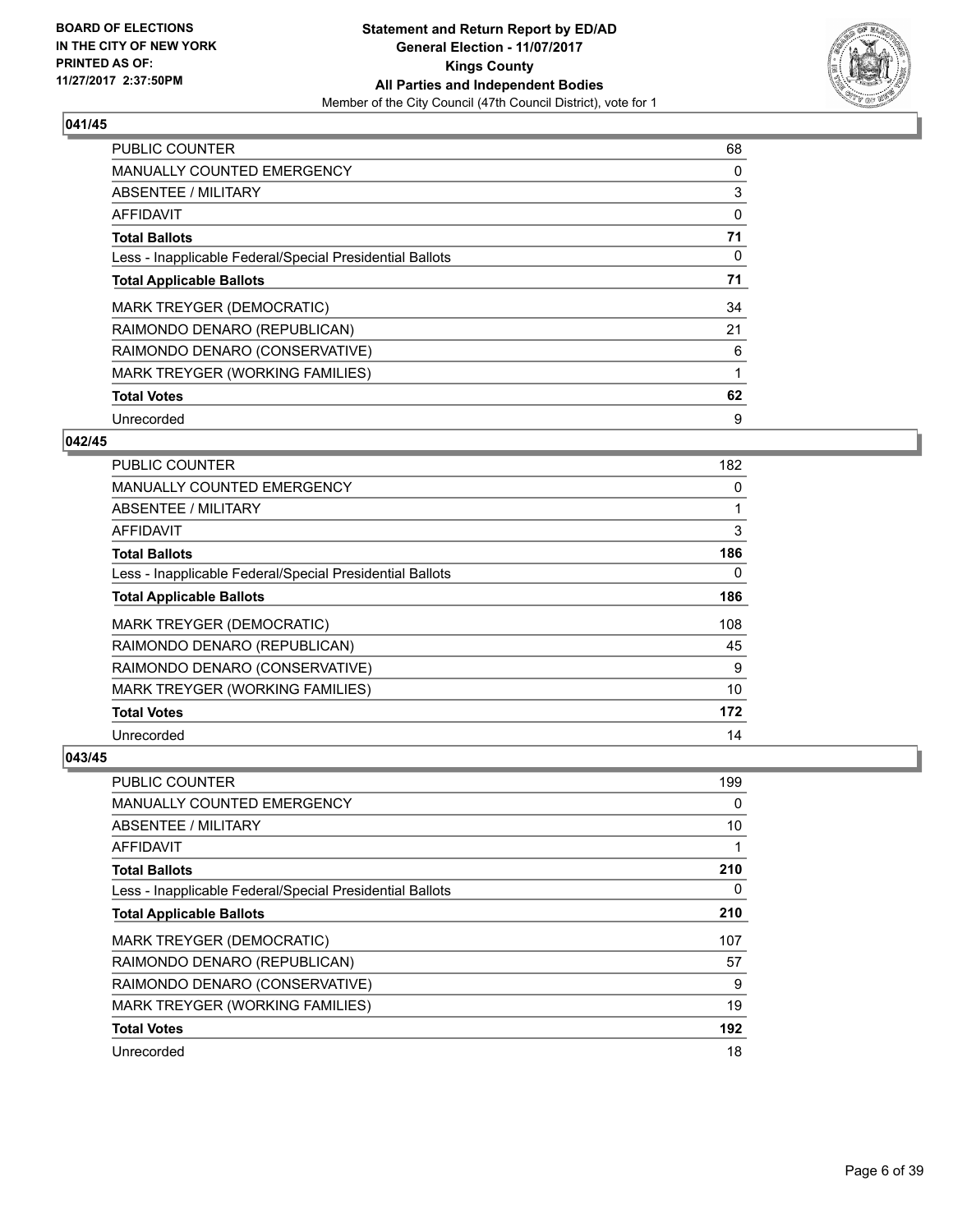

| <b>PUBLIC COUNTER</b>                                    | 124            |
|----------------------------------------------------------|----------------|
| <b>MANUALLY COUNTED EMERGENCY</b>                        | 0              |
| ABSENTEE / MILITARY                                      | $\overline{2}$ |
| <b>AFFIDAVIT</b>                                         |                |
| <b>Total Ballots</b>                                     | 127            |
| Less - Inapplicable Federal/Special Presidential Ballots | 0              |
| <b>Total Applicable Ballots</b>                          | 127            |
| <b>MARK TREYGER (DEMOCRATIC)</b>                         | 77             |
| RAIMONDO DENARO (REPUBLICAN)                             | 30             |
| RAIMONDO DENARO (CONSERVATIVE)                           | 6              |
| MARK TREYGER (WORKING FAMILIES)                          | 8              |
| <b>Total Votes</b>                                       | 121            |
| Unrecorded                                               | 6              |

# **045/45**

| <b>PUBLIC COUNTER</b>                                    | 132 |
|----------------------------------------------------------|-----|
| <b>MANUALLY COUNTED EMERGENCY</b>                        | 0   |
| ABSENTEE / MILITARY                                      | 3   |
| AFFIDAVIT                                                | 2   |
| <b>Total Ballots</b>                                     | 137 |
| Less - Inapplicable Federal/Special Presidential Ballots | 0   |
| <b>Total Applicable Ballots</b>                          | 137 |
| MARK TREYGER (DEMOCRATIC)                                | 97  |
| RAIMONDO DENARO (REPUBLICAN)                             | 9   |
| RAIMONDO DENARO (CONSERVATIVE)                           | 3   |
| MARK TREYGER (WORKING FAMILIES)                          | 9   |
| <b>Total Votes</b>                                       | 118 |
| Unrecorded                                               | 19  |

| PUBLIC COUNTER                                           | 173 |
|----------------------------------------------------------|-----|
| MANUALLY COUNTED EMERGENCY                               | 0   |
| ABSENTEE / MILITARY                                      | 0   |
| AFFIDAVIT                                                | 0   |
| <b>Total Ballots</b>                                     | 173 |
| Less - Inapplicable Federal/Special Presidential Ballots | 0   |
| <b>Total Applicable Ballots</b>                          | 173 |
| MARK TREYGER (DEMOCRATIC)                                | 140 |
| RAIMONDO DENARO (REPUBLICAN)                             | 6   |
| RAIMONDO DENARO (CONSERVATIVE)                           | 1   |
| MARK TREYGER (WORKING FAMILIES)                          | 8   |
| <b>Total Votes</b>                                       | 155 |
| Unrecorded                                               | 18  |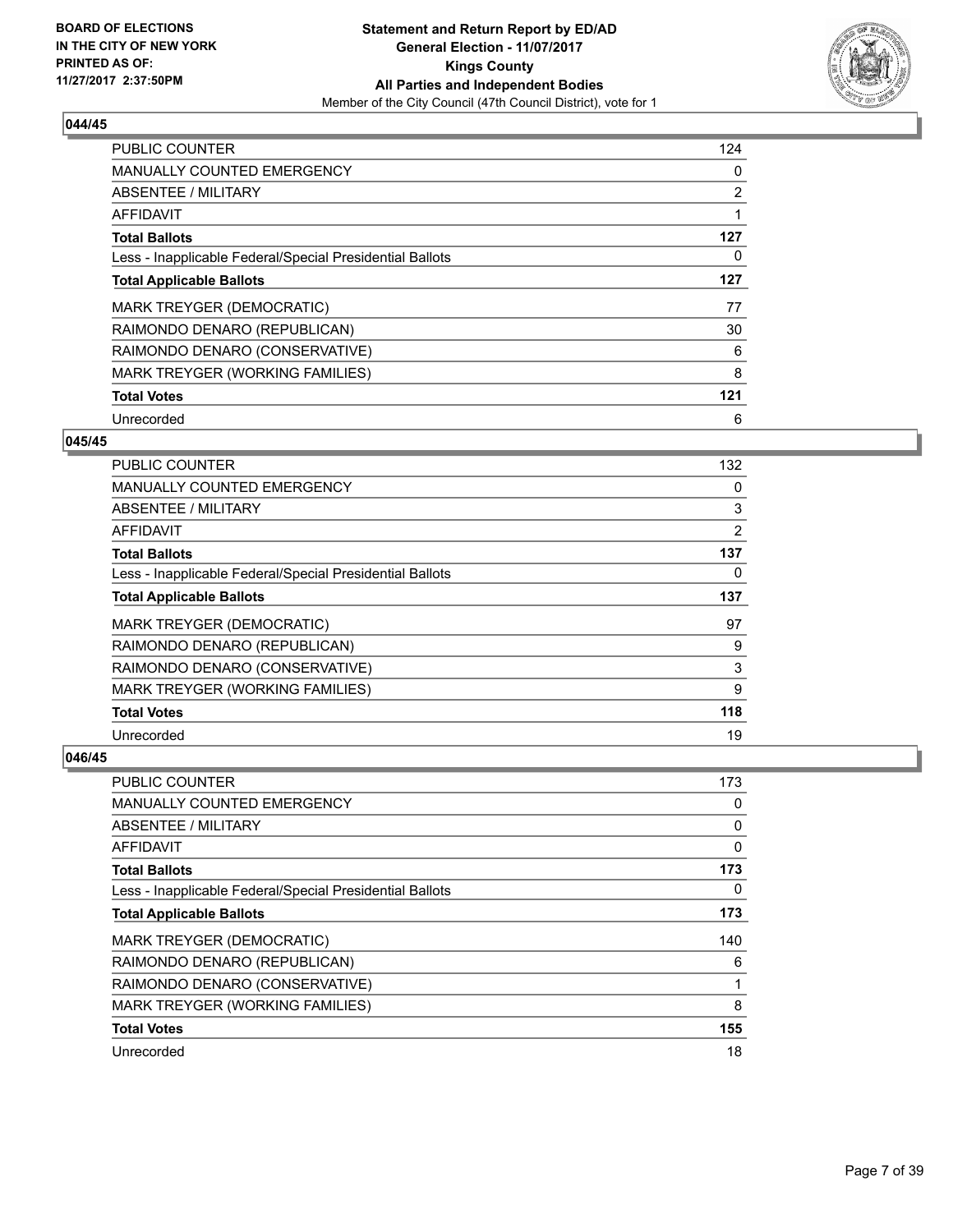

| <b>PUBLIC COUNTER</b>                                    | 29 |
|----------------------------------------------------------|----|
| <b>MANUALLY COUNTED EMERGENCY</b>                        | 0  |
| ABSENTEE / MILITARY                                      | 0  |
| <b>AFFIDAVIT</b>                                         | 0  |
| <b>Total Ballots</b>                                     | 29 |
| Less - Inapplicable Federal/Special Presidential Ballots | 0  |
| <b>Total Applicable Ballots</b>                          | 29 |
| <b>MARK TREYGER (DEMOCRATIC)</b>                         | 18 |
| RAIMONDO DENARO (REPUBLICAN)                             | 6  |
| RAIMONDO DENARO (CONSERVATIVE)                           |    |
| MARK TREYGER (WORKING FAMILIES)                          | 0  |
| <b>Total Votes</b>                                       | 25 |
| Unrecorded                                               | 4  |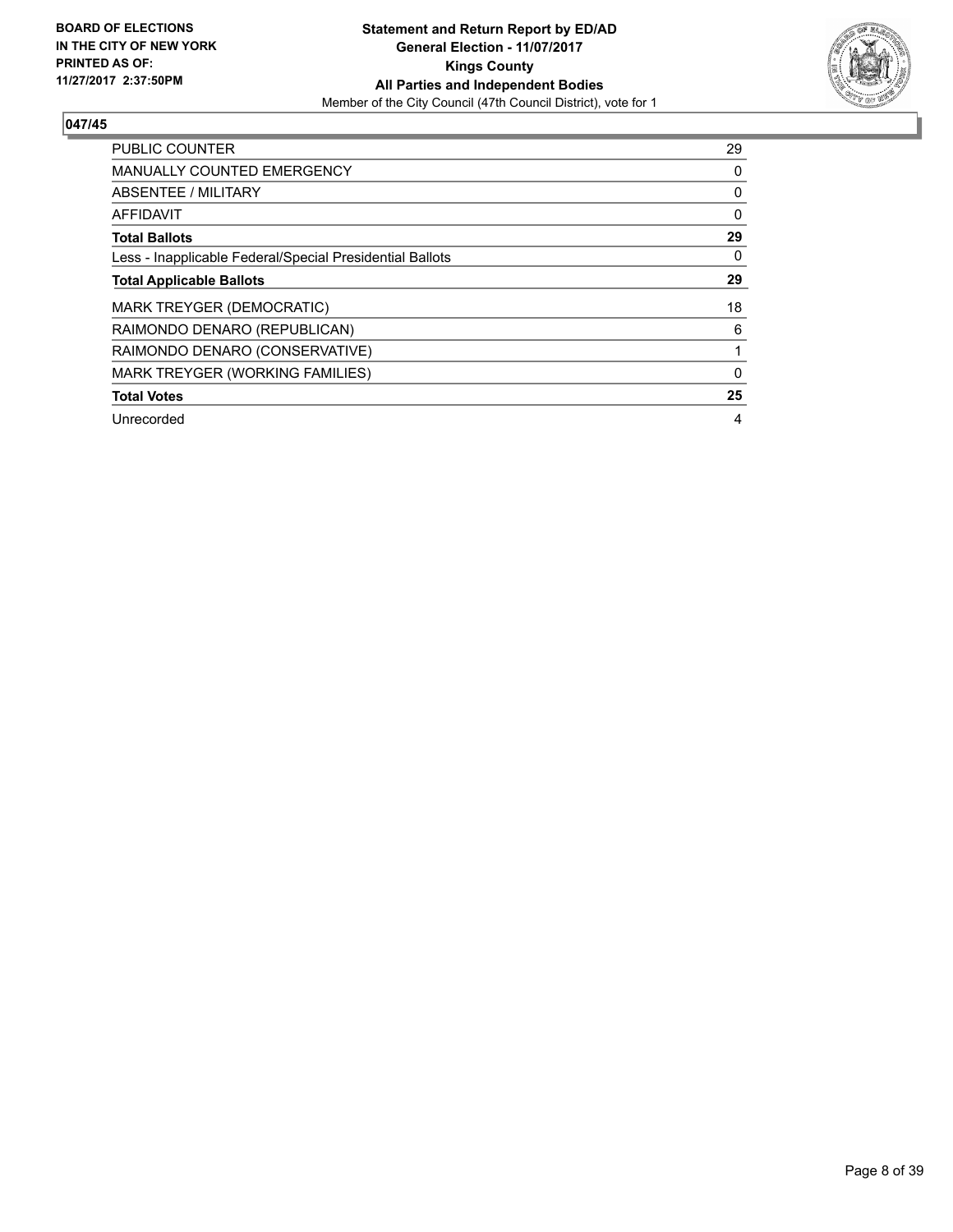

| <b>PUBLIC COUNTER</b>                                    | 175 |
|----------------------------------------------------------|-----|
| <b>MANUALLY COUNTED EMERGENCY</b>                        | 0   |
| ABSENTEE / MILITARY                                      | 4   |
| <b>AFFIDAVIT</b>                                         | 5   |
| <b>Total Ballots</b>                                     | 184 |
| Less - Inapplicable Federal/Special Presidential Ballots | 0   |
| <b>Total Applicable Ballots</b>                          | 184 |
| <b>MARK TREYGER (DEMOCRATIC)</b>                         | 133 |
| RAIMONDO DENARO (REPUBLICAN)                             | 27  |
| RAIMONDO DENARO (CONSERVATIVE)                           | 4   |
| <b>MARK TREYGER (WORKING FAMILIES)</b>                   | 13  |
| <b>Total Votes</b>                                       | 177 |
| Unrecorded                                               | 7   |

# **002/46**

| PUBLIC COUNTER                                           | 176 |
|----------------------------------------------------------|-----|
| <b>MANUALLY COUNTED EMERGENCY</b>                        | 0   |
| ABSENTEE / MILITARY                                      | 3   |
| AFFIDAVIT                                                | 0   |
| <b>Total Ballots</b>                                     | 179 |
| Less - Inapplicable Federal/Special Presidential Ballots | 0   |
| <b>Total Applicable Ballots</b>                          | 179 |
| MARK TREYGER (DEMOCRATIC)                                | 123 |
| RAIMONDO DENARO (REPUBLICAN)                             | 24  |
| RAIMONDO DENARO (CONSERVATIVE)                           | 8   |
| MARK TREYGER (WORKING FAMILIES)                          | 12  |
| <b>Total Votes</b>                                       | 167 |
| Unrecorded                                               | 12  |

| PUBLIC COUNTER                                           | 122 |
|----------------------------------------------------------|-----|
| MANUALLY COUNTED EMERGENCY                               | 0   |
| ABSENTEE / MILITARY                                      | 28  |
| AFFIDAVIT                                                | 3   |
| <b>Total Ballots</b>                                     | 153 |
| Less - Inapplicable Federal/Special Presidential Ballots | 0   |
| <b>Total Applicable Ballots</b>                          | 153 |
| MARK TREYGER (DEMOCRATIC)                                | 109 |
| RAIMONDO DENARO (REPUBLICAN)                             | 26  |
| RAIMONDO DENARO (CONSERVATIVE)                           | 4   |
| MARK TREYGER (WORKING FAMILIES)                          | 9   |
| <b>Total Votes</b>                                       | 148 |
| Unrecorded                                               | 5   |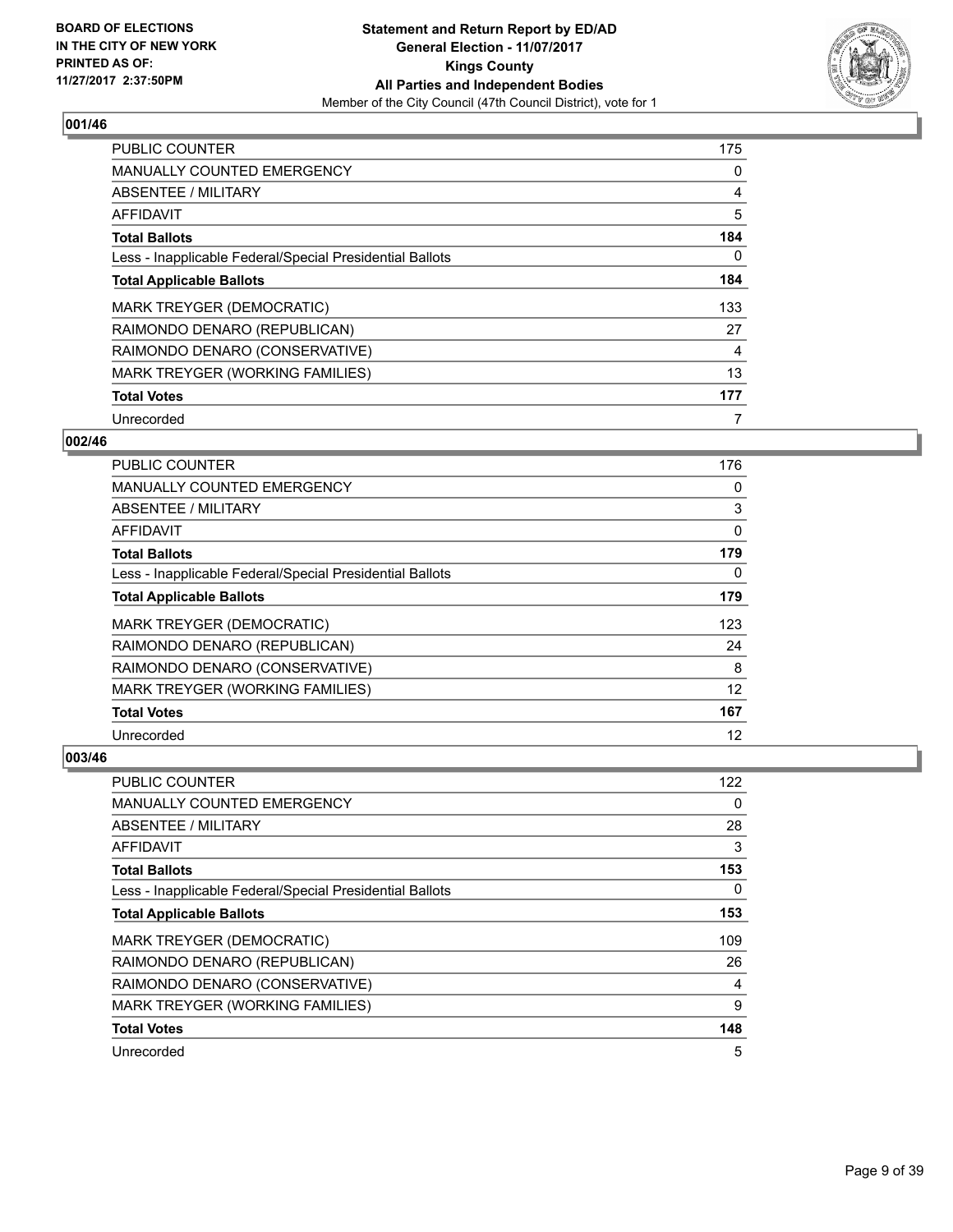

| <b>PUBLIC COUNTER</b>                                    | 187 |
|----------------------------------------------------------|-----|
| <b>MANUALLY COUNTED EMERGENCY</b>                        | 0   |
| ABSENTEE / MILITARY                                      | 2   |
| <b>AFFIDAVIT</b>                                         | 0   |
| <b>Total Ballots</b>                                     | 189 |
| Less - Inapplicable Federal/Special Presidential Ballots | 0   |
| <b>Total Applicable Ballots</b>                          | 189 |
| MARK TREYGER (DEMOCRATIC)                                | 157 |
| RAIMONDO DENARO (REPUBLICAN)                             | 9   |
| RAIMONDO DENARO (CONSERVATIVE)                           |     |
| MARK TREYGER (WORKING FAMILIES)                          | 5   |
| <b>Total Votes</b>                                       | 172 |
| Unrecorded                                               | 17  |

# **005/46**

| <b>PUBLIC COUNTER</b>                                    | 177 |
|----------------------------------------------------------|-----|
| <b>MANUALLY COUNTED EMERGENCY</b>                        | 0   |
| ABSENTEE / MILITARY                                      | 4   |
| AFFIDAVIT                                                |     |
| <b>Total Ballots</b>                                     | 182 |
| Less - Inapplicable Federal/Special Presidential Ballots | 0   |
| <b>Total Applicable Ballots</b>                          | 182 |
| MARK TREYGER (DEMOCRATIC)                                | 163 |
| RAIMONDO DENARO (REPUBLICAN)                             | 6   |
| RAIMONDO DENARO (CONSERVATIVE)                           | 0   |
| MARK TREYGER (WORKING FAMILIES)                          | 9   |
| <b>Total Votes</b>                                       | 178 |
| Unrecorded                                               | 4   |

| <b>PUBLIC COUNTER</b>                                    | 127            |
|----------------------------------------------------------|----------------|
| MANUALLY COUNTED EMERGENCY                               | 0              |
| ABSENTEE / MILITARY                                      | 4              |
| AFFIDAVIT                                                | $\overline{2}$ |
| <b>Total Ballots</b>                                     | 133            |
| Less - Inapplicable Federal/Special Presidential Ballots | 0              |
| <b>Total Applicable Ballots</b>                          | 133            |
| MARK TREYGER (DEMOCRATIC)                                | 118            |
| RAIMONDO DENARO (REPUBLICAN)                             | 5              |
| RAIMONDO DENARO (CONSERVATIVE)                           | $\overline{2}$ |
| MARK TREYGER (WORKING FAMILIES)                          | 2              |
| <b>Total Votes</b>                                       | 127            |
| Unrecorded                                               | 6              |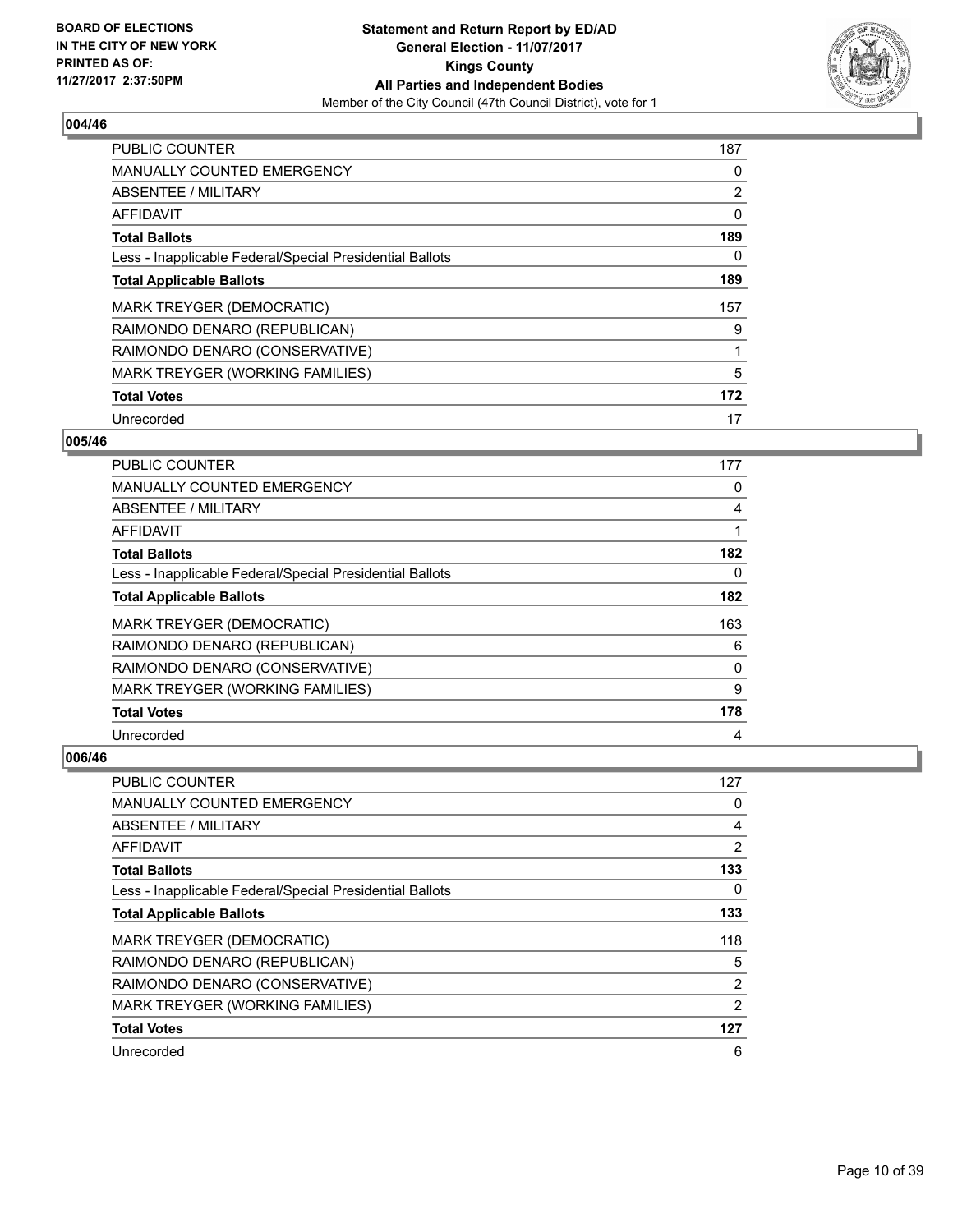

| PUBLIC COUNTER                                           | 157 |
|----------------------------------------------------------|-----|
| <b>MANUALLY COUNTED EMERGENCY</b>                        | 0   |
| ABSENTEE / MILITARY                                      | 2   |
| <b>AFFIDAVIT</b>                                         | 1   |
| <b>Total Ballots</b>                                     | 160 |
| Less - Inapplicable Federal/Special Presidential Ballots | 0   |
| <b>Total Applicable Ballots</b>                          | 160 |
| <b>MARK TREYGER (DEMOCRATIC)</b>                         | 135 |
| RAIMONDO DENARO (REPUBLICAN)                             | 8   |
| RAIMONDO DENARO (CONSERVATIVE)                           | 2   |
| MARK TREYGER (WORKING FAMILIES)                          | 5   |
| <b>Total Votes</b>                                       | 150 |
| Unrecorded                                               | 10  |

# **008/46**

| <b>PUBLIC COUNTER</b>                                    | 218 |
|----------------------------------------------------------|-----|
| <b>MANUALLY COUNTED EMERGENCY</b>                        | 0   |
| ABSENTEE / MILITARY                                      | 25  |
| AFFIDAVIT                                                |     |
| <b>Total Ballots</b>                                     | 244 |
| Less - Inapplicable Federal/Special Presidential Ballots | 0   |
| <b>Total Applicable Ballots</b>                          | 244 |
| MARK TREYGER (DEMOCRATIC)                                | 195 |
| RAIMONDO DENARO (REPUBLICAN)                             | 10  |
| RAIMONDO DENARO (CONSERVATIVE)                           | 7   |
| MARK TREYGER (WORKING FAMILIES)                          | 13  |
| <b>Total Votes</b>                                       | 225 |
| Unrecorded                                               | 19  |

| PUBLIC COUNTER                                           | 153            |
|----------------------------------------------------------|----------------|
| MANUALLY COUNTED EMERGENCY                               | 0              |
| ABSENTEE / MILITARY                                      | $\overline{2}$ |
| AFFIDAVIT                                                |                |
| <b>Total Ballots</b>                                     | 156            |
| Less - Inapplicable Federal/Special Presidential Ballots | 0              |
| <b>Total Applicable Ballots</b>                          | 156            |
| MARK TREYGER (DEMOCRATIC)                                | 136            |
| RAIMONDO DENARO (REPUBLICAN)                             |                |
| RAIMONDO DENARO (CONSERVATIVE)                           |                |
| MARK TREYGER (WORKING FAMILIES)                          | 3              |
| <b>Total Votes</b>                                       | 147            |
| Unrecorded                                               | 9              |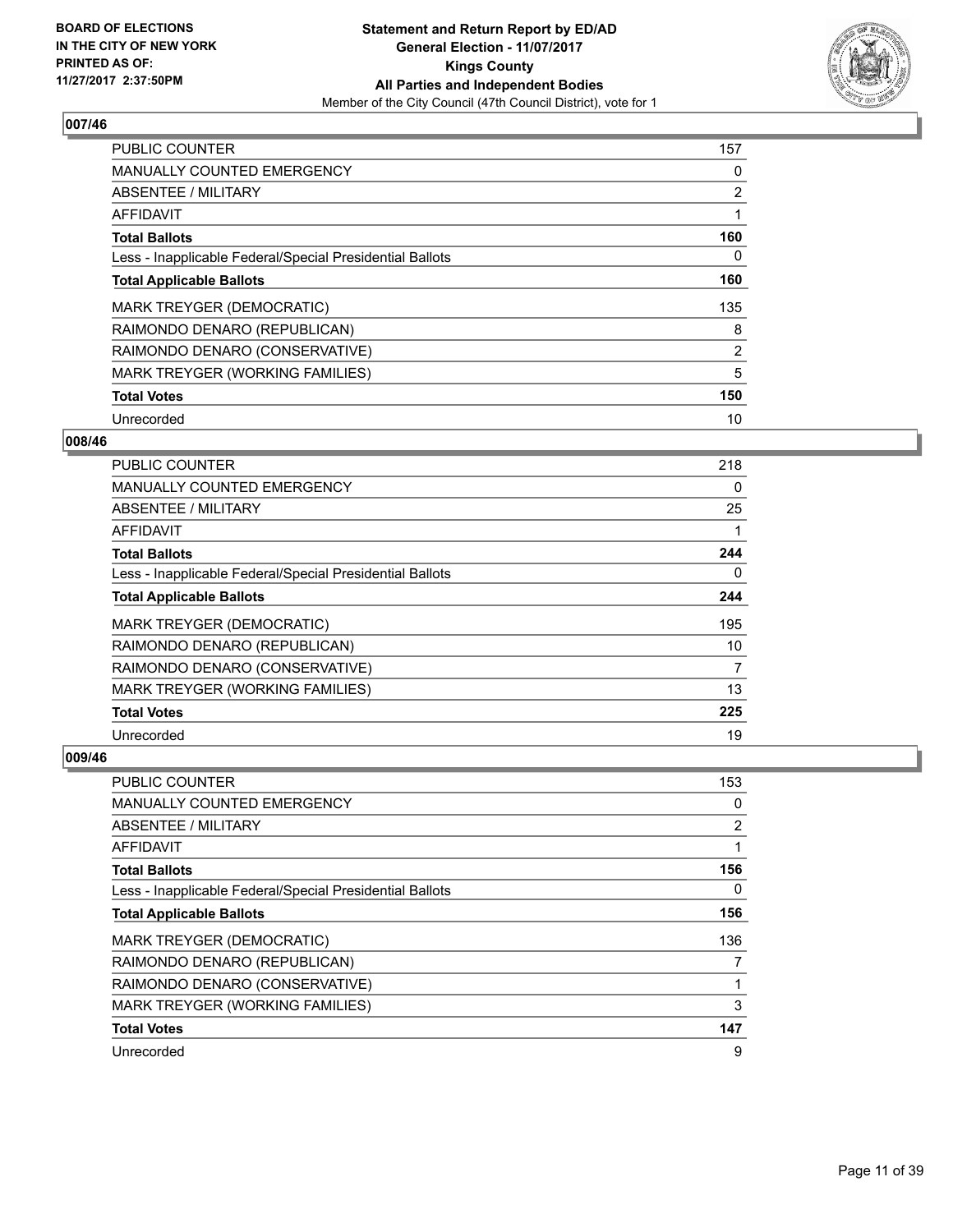

| <b>PUBLIC COUNTER</b>                                    | 164 |
|----------------------------------------------------------|-----|
| <b>MANUALLY COUNTED EMERGENCY</b>                        | 0   |
| ABSENTEE / MILITARY                                      | 4   |
| <b>AFFIDAVIT</b>                                         | 1   |
| <b>Total Ballots</b>                                     | 169 |
| Less - Inapplicable Federal/Special Presidential Ballots | 0   |
| <b>Total Applicable Ballots</b>                          | 169 |
| <b>MARK TREYGER (DEMOCRATIC)</b>                         | 138 |
| RAIMONDO DENARO (REPUBLICAN)                             | 9   |
| RAIMONDO DENARO (CONSERVATIVE)                           | 2   |
| MARK TREYGER (WORKING FAMILIES)                          | 4   |
| <b>Total Votes</b>                                       | 153 |
| Unrecorded                                               | 16  |

# **011/46**

| PUBLIC COUNTER                                           | 167 |
|----------------------------------------------------------|-----|
| <b>MANUALLY COUNTED EMERGENCY</b>                        | 0   |
| ABSENTEE / MILITARY                                      | 58  |
| AFFIDAVIT                                                | 5   |
| <b>Total Ballots</b>                                     | 230 |
| Less - Inapplicable Federal/Special Presidential Ballots | 0   |
| <b>Total Applicable Ballots</b>                          | 230 |
| <b>MARK TREYGER (DEMOCRATIC)</b>                         | 171 |
| RAIMONDO DENARO (REPUBLICAN)                             | 30  |
| RAIMONDO DENARO (CONSERVATIVE)                           |     |
| MARK TREYGER (WORKING FAMILIES)                          | 6   |
| <b>Total Votes</b>                                       | 208 |
| Unrecorded                                               | 22  |

| <b>PUBLIC COUNTER</b>                                    | 176            |
|----------------------------------------------------------|----------------|
| <b>MANUALLY COUNTED EMERGENCY</b>                        | 0              |
| ABSENTEE / MILITARY                                      | 3              |
| AFFIDAVIT                                                | $\overline{2}$ |
| <b>Total Ballots</b>                                     | 181            |
| Less - Inapplicable Federal/Special Presidential Ballots | 0              |
| <b>Total Applicable Ballots</b>                          | 181            |
| <b>MARK TREYGER (DEMOCRATIC)</b>                         | 156            |
| RAIMONDO DENARO (REPUBLICAN)                             | 4              |
| RAIMONDO DENARO (CONSERVATIVE)                           | $\overline{2}$ |
| MARK TREYGER (WORKING FAMILIES)                          | 6              |
| <b>Total Votes</b>                                       | 168            |
| Unrecorded                                               | 13             |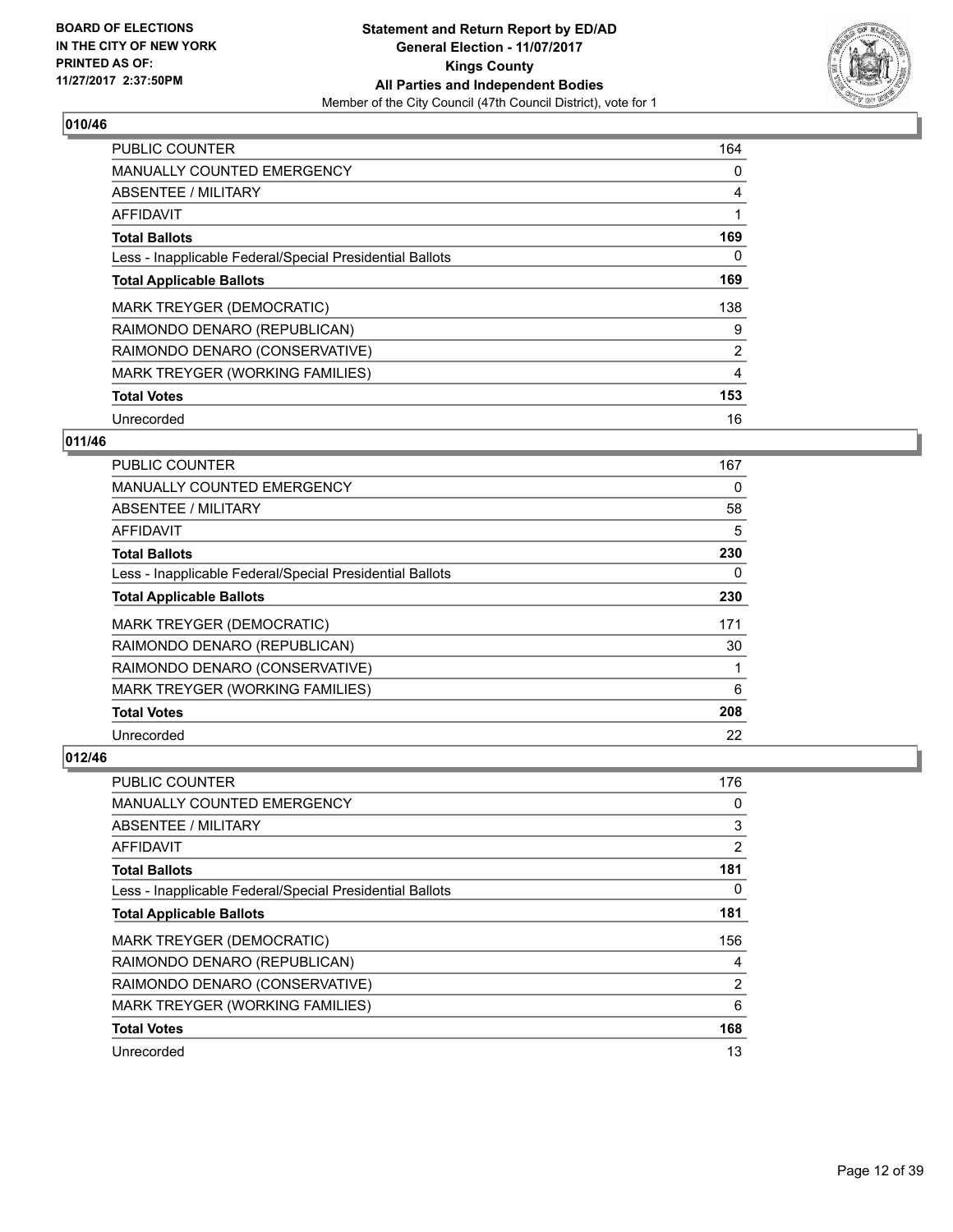

| <b>PUBLIC COUNTER</b>                                    | 91 |
|----------------------------------------------------------|----|
| <b>MANUALLY COUNTED EMERGENCY</b>                        | 0  |
| ABSENTEE / MILITARY                                      | 4  |
| AFFIDAVIT                                                | 2  |
| <b>Total Ballots</b>                                     | 97 |
| Less - Inapplicable Federal/Special Presidential Ballots | 0  |
| <b>Total Applicable Ballots</b>                          | 97 |
| <b>MARK TREYGER (DEMOCRATIC)</b>                         | 82 |
| RAIMONDO DENARO (REPUBLICAN)                             | 5  |
| RAIMONDO DENARO (CONSERVATIVE)                           |    |
| MARK TREYGER (WORKING FAMILIES)                          | 4  |
| <b>Total Votes</b>                                       | 92 |
| Unrecorded                                               | 5  |

# **014/46**

| <b>PUBLIC COUNTER</b>                                    | 122 |
|----------------------------------------------------------|-----|
| MANUALLY COUNTED EMERGENCY                               | 0   |
| ABSENTEE / MILITARY                                      | 3   |
| AFFIDAVIT                                                | 0   |
| <b>Total Ballots</b>                                     | 125 |
| Less - Inapplicable Federal/Special Presidential Ballots | 0   |
| <b>Total Applicable Ballots</b>                          | 125 |
| MARK TREYGER (DEMOCRATIC)                                | 108 |
| RAIMONDO DENARO (REPUBLICAN)                             |     |
| RAIMONDO DENARO (CONSERVATIVE)                           | 0   |
| MARK TREYGER (WORKING FAMILIES)                          | 7   |
| <b>Total Votes</b>                                       | 116 |
| Unrecorded                                               | 9   |

| PUBLIC COUNTER                                           | 125 |
|----------------------------------------------------------|-----|
| MANUALLY COUNTED EMERGENCY                               | 0   |
| ABSENTEE / MILITARY                                      |     |
| AFFIDAVIT                                                | 3   |
| <b>Total Ballots</b>                                     | 129 |
| Less - Inapplicable Federal/Special Presidential Ballots | 0   |
| <b>Total Applicable Ballots</b>                          | 129 |
| MARK TREYGER (DEMOCRATIC)                                | 107 |
| RAIMONDO DENARO (REPUBLICAN)                             | 8   |
| RAIMONDO DENARO (CONSERVATIVE)                           |     |
| MARK TREYGER (WORKING FAMILIES)                          | 6   |
| <b>Total Votes</b>                                       | 122 |
| Unrecorded                                               |     |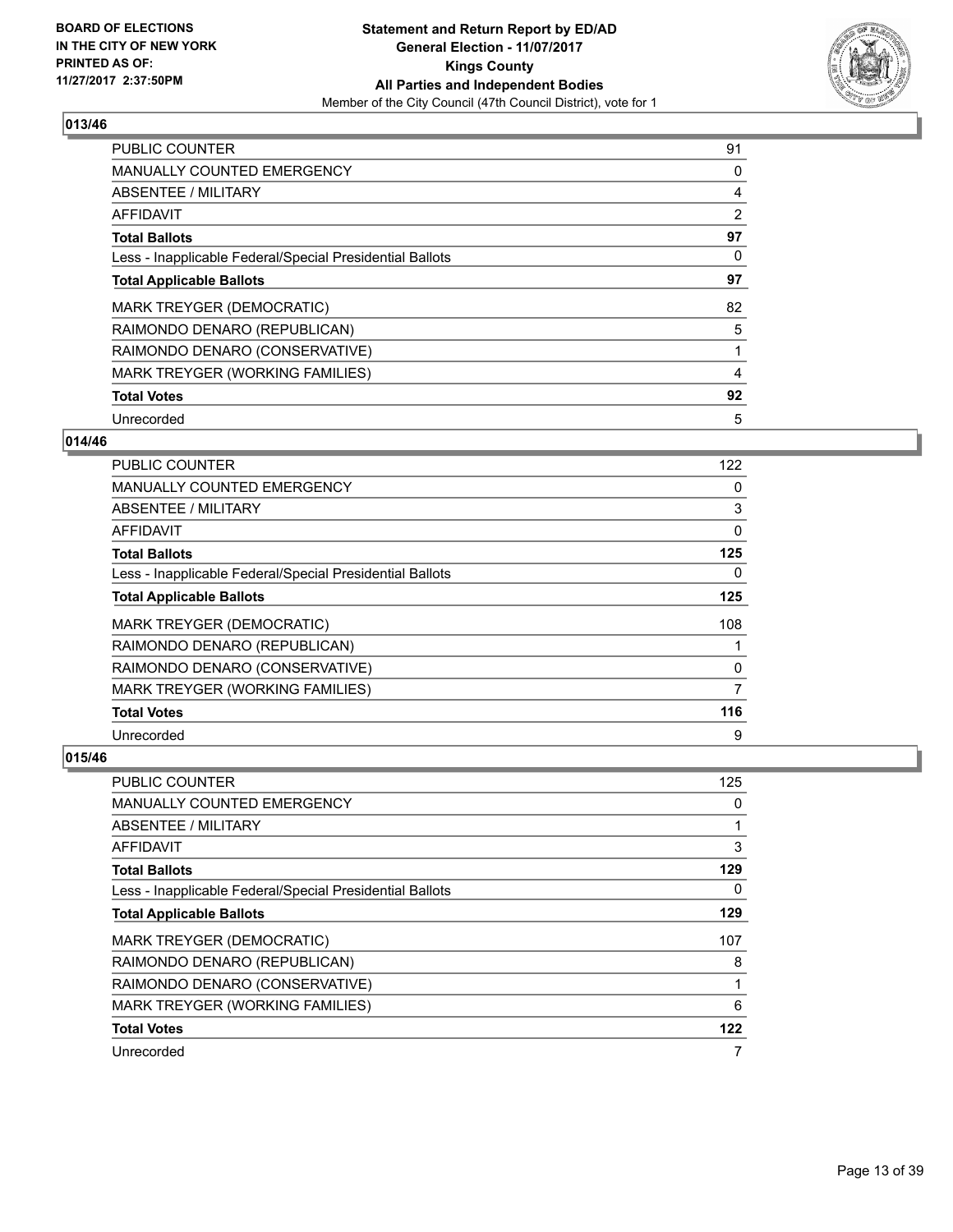

| <b>PUBLIC COUNTER</b>                                    | 119 |
|----------------------------------------------------------|-----|
| <b>MANUALLY COUNTED EMERGENCY</b>                        | 0   |
| ABSENTEE / MILITARY                                      | 6   |
| <b>AFFIDAVIT</b>                                         | 0   |
| <b>Total Ballots</b>                                     | 125 |
| Less - Inapplicable Federal/Special Presidential Ballots | 0   |
| <b>Total Applicable Ballots</b>                          | 125 |
| <b>MARK TREYGER (DEMOCRATIC)</b>                         | 90  |
| RAIMONDO DENARO (REPUBLICAN)                             | 12  |
| RAIMONDO DENARO (CONSERVATIVE)                           | 2   |
| MARK TREYGER (WORKING FAMILIES)                          | 7   |
| <b>Total Votes</b>                                       | 111 |
| Unrecorded                                               | 14  |

# **026/46**

| <b>PUBLIC COUNTER</b>                                    | 302 |
|----------------------------------------------------------|-----|
| <b>MANUALLY COUNTED EMERGENCY</b>                        | 0   |
| ABSENTEE / MILITARY                                      | 3   |
| AFFIDAVIT                                                |     |
| <b>Total Ballots</b>                                     | 306 |
| Less - Inapplicable Federal/Special Presidential Ballots | 0   |
| <b>Total Applicable Ballots</b>                          | 306 |
| MARK TREYGER (DEMOCRATIC)                                | 212 |
| RAIMONDO DENARO (REPUBLICAN)                             | 51  |
| RAIMONDO DENARO (CONSERVATIVE)                           | 3   |
| MARK TREYGER (WORKING FAMILIES)                          | 20  |
| <b>Total Votes</b>                                       | 286 |
| Unrecorded                                               | 20  |

| PUBLIC COUNTER                                           | 144            |
|----------------------------------------------------------|----------------|
| MANUALLY COUNTED EMERGENCY                               | 0              |
| ABSENTEE / MILITARY                                      | $\overline{2}$ |
| AFFIDAVIT                                                | 0              |
| <b>Total Ballots</b>                                     | 146            |
| Less - Inapplicable Federal/Special Presidential Ballots | 0              |
| <b>Total Applicable Ballots</b>                          | 146            |
| MARK TREYGER (DEMOCRATIC)                                | 103            |
| RAIMONDO DENARO (REPUBLICAN)                             | 26             |
| RAIMONDO DENARO (CONSERVATIVE)                           | $\overline{2}$ |
| MARK TREYGER (WORKING FAMILIES)                          | 11             |
| <b>Total Votes</b>                                       | 142            |
| Unrecorded                                               | 4              |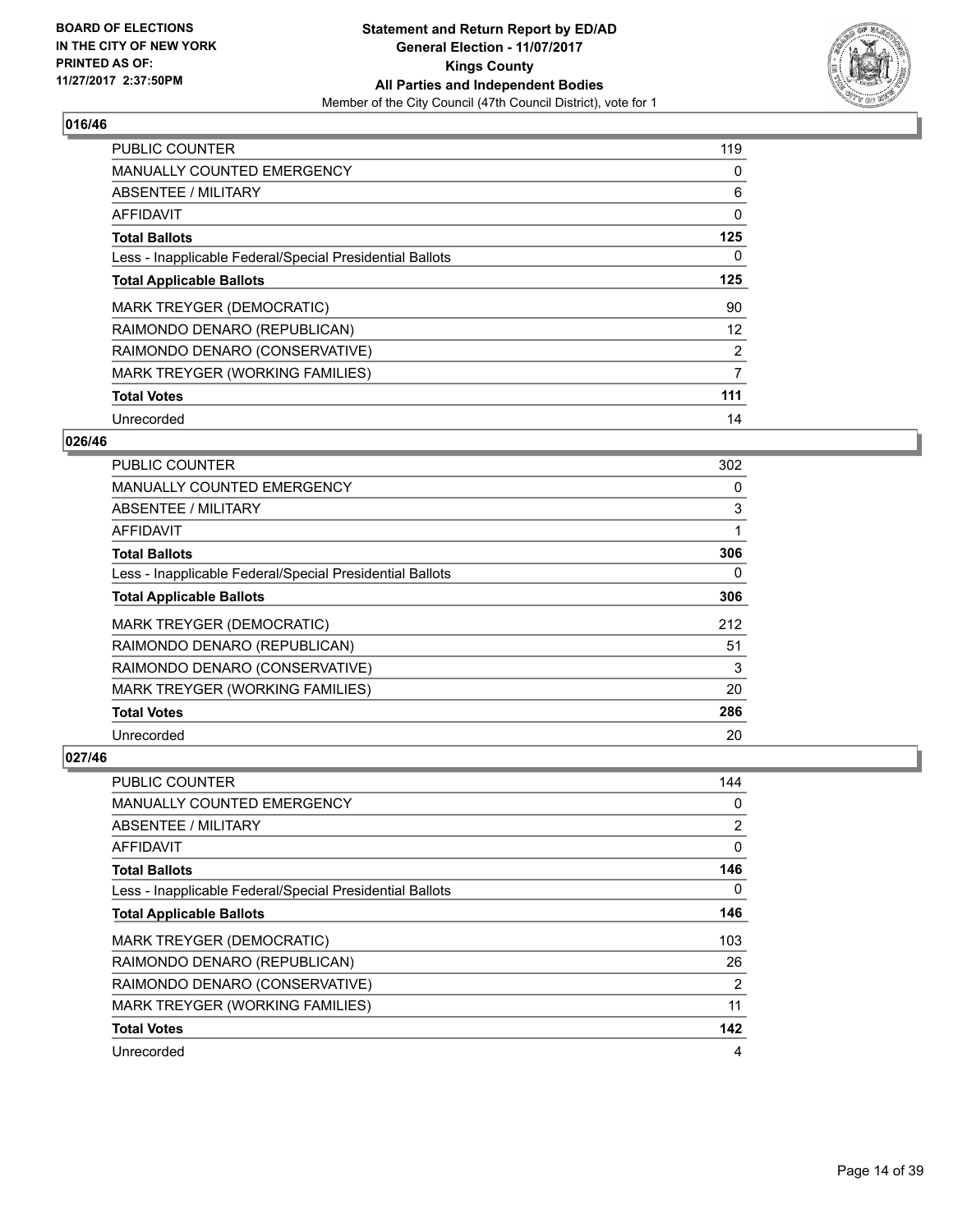

| <b>PUBLIC COUNTER</b>                                    | 213 |
|----------------------------------------------------------|-----|
| <b>MANUALLY COUNTED EMERGENCY</b>                        | 0   |
| ABSENTEE / MILITARY                                      | 7   |
| <b>AFFIDAVIT</b>                                         |     |
| <b>Total Ballots</b>                                     | 221 |
| Less - Inapplicable Federal/Special Presidential Ballots | 0   |
| <b>Total Applicable Ballots</b>                          | 221 |
| MARK TREYGER (DEMOCRATIC)                                | 137 |
| RAIMONDO DENARO (REPUBLICAN)                             | 49  |
| RAIMONDO DENARO (CONSERVATIVE)                           | 7   |
| <b>MARK TREYGER (WORKING FAMILIES)</b>                   | 11  |
| <b>Total Votes</b>                                       | 204 |
| Unrecorded                                               | 17  |

# **029/46**

| <b>PUBLIC COUNTER</b>                                    | 224 |
|----------------------------------------------------------|-----|
| MANUALLY COUNTED EMERGENCY                               | 0   |
| ABSENTEE / MILITARY                                      | 0   |
| AFFIDAVIT                                                | 3   |
| <b>Total Ballots</b>                                     | 227 |
| Less - Inapplicable Federal/Special Presidential Ballots | 0   |
| <b>Total Applicable Ballots</b>                          | 227 |
| <b>MARK TREYGER (DEMOCRATIC)</b>                         | 155 |
| RAIMONDO DENARO (REPUBLICAN)                             | 38  |
| RAIMONDO DENARO (CONSERVATIVE)                           | 2   |
| MARK TREYGER (WORKING FAMILIES)                          | 16  |
| CHAIM DEUTSCH (WRITE-IN)                                 | 1   |
| <b>Total Votes</b>                                       | 212 |
| Unrecorded                                               | 15  |

| <b>PUBLIC COUNTER</b>                                    | 231 |
|----------------------------------------------------------|-----|
| <b>MANUALLY COUNTED EMERGENCY</b>                        | 0   |
| ABSENTEE / MILITARY                                      | 3   |
| <b>AFFIDAVIT</b>                                         | 0   |
| <b>Total Ballots</b>                                     | 234 |
| Less - Inapplicable Federal/Special Presidential Ballots | 0   |
| <b>Total Applicable Ballots</b>                          | 234 |
| MARK TREYGER (DEMOCRATIC)                                | 161 |
| RAIMONDO DENARO (REPUBLICAN)                             | 41  |
| RAIMONDO DENARO (CONSERVATIVE)                           | 5   |
| MARK TREYGER (WORKING FAMILIES)                          | 11  |
| JOANNE ALLOTA (WRITE-IN)                                 |     |
| <b>Total Votes</b>                                       | 219 |
| Unrecorded                                               | 15  |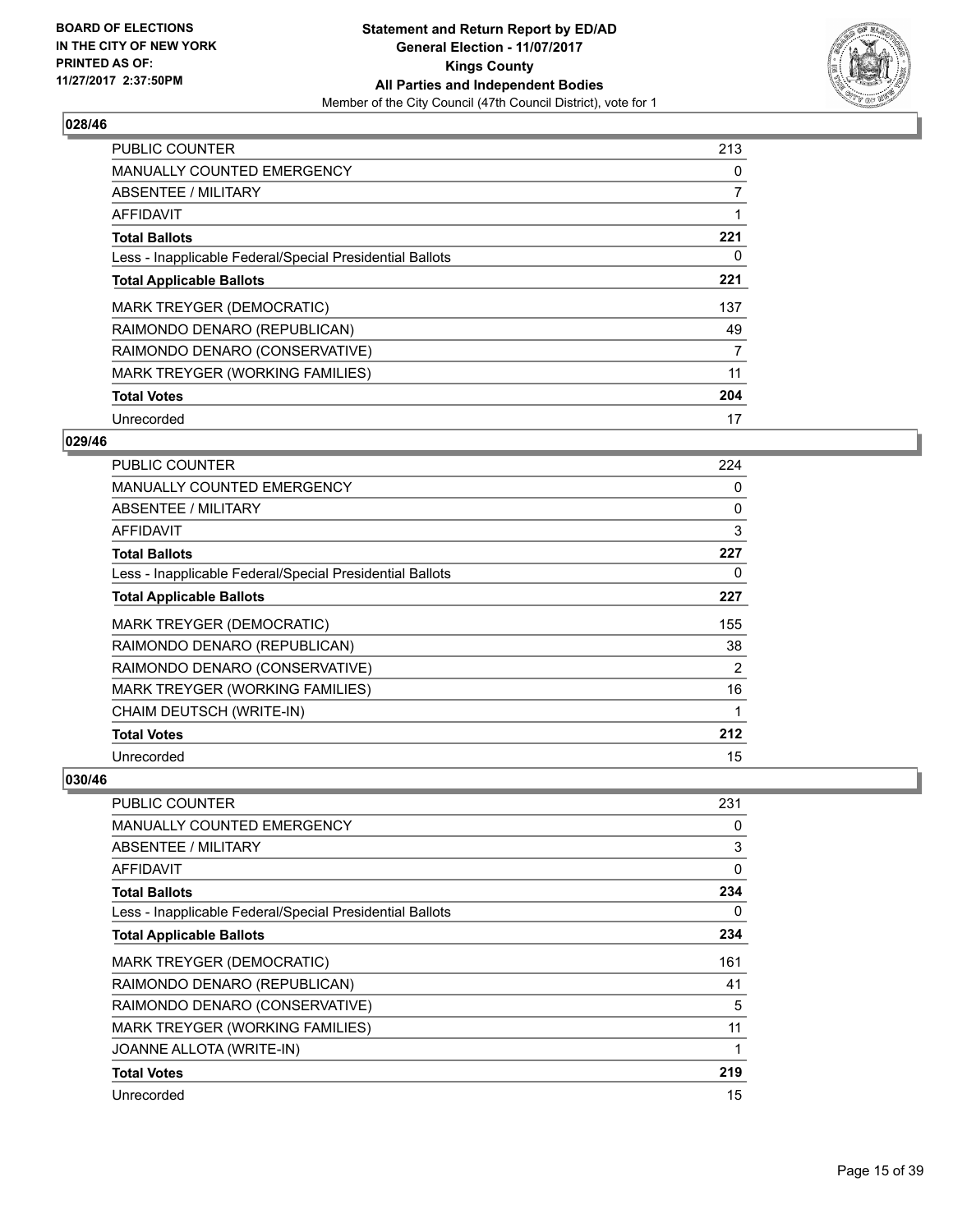

| <b>PUBLIC COUNTER</b>                                    | 110 |
|----------------------------------------------------------|-----|
| <b>MANUALLY COUNTED EMERGENCY</b>                        | 0   |
| ABSENTEE / MILITARY                                      | 3   |
| AFFIDAVIT                                                | 4   |
| <b>Total Ballots</b>                                     | 117 |
| Less - Inapplicable Federal/Special Presidential Ballots | 0   |
| <b>Total Applicable Ballots</b>                          | 117 |
| MARK TREYGER (DEMOCRATIC)                                | 100 |
| RAIMONDO DENARO (REPUBLICAN)                             | 6   |
| RAIMONDO DENARO (CONSERVATIVE)                           |     |
| MARK TREYGER (WORKING FAMILIES)                          | 4   |
| <b>Total Votes</b>                                       | 111 |
| Unrecorded                                               | 6   |

# **033/46**

| PUBLIC COUNTER                                           | 191 |
|----------------------------------------------------------|-----|
| <b>MANUALLY COUNTED EMERGENCY</b>                        | 0   |
| ABSENTEE / MILITARY                                      | 7   |
| AFFIDAVIT                                                | 5   |
| <b>Total Ballots</b>                                     | 203 |
| Less - Inapplicable Federal/Special Presidential Ballots | 0   |
| <b>Total Applicable Ballots</b>                          | 203 |
| <b>MARK TREYGER (DEMOCRATIC)</b>                         | 167 |
| RAIMONDO DENARO (REPUBLICAN)                             | 13  |
| RAIMONDO DENARO (CONSERVATIVE)                           | 2   |
| MARK TREYGER (WORKING FAMILIES)                          | 10  |
| <b>Total Votes</b>                                       | 192 |
| Unrecorded                                               | 11  |

| <b>PUBLIC COUNTER</b>                                    | 155 |
|----------------------------------------------------------|-----|
| <b>MANUALLY COUNTED EMERGENCY</b>                        | 0   |
| ABSENTEE / MILITARY                                      | 6   |
| AFFIDAVIT                                                |     |
| <b>Total Ballots</b>                                     | 162 |
| Less - Inapplicable Federal/Special Presidential Ballots | 0   |
| <b>Total Applicable Ballots</b>                          | 162 |
| MARK TREYGER (DEMOCRATIC)                                | 104 |
| RAIMONDO DENARO (REPUBLICAN)                             | 33  |
| RAIMONDO DENARO (CONSERVATIVE)                           | 5   |
| MARK TREYGER (WORKING FAMILIES)                          | 11  |
| <b>Total Votes</b>                                       | 153 |
| Unrecorded                                               | 9   |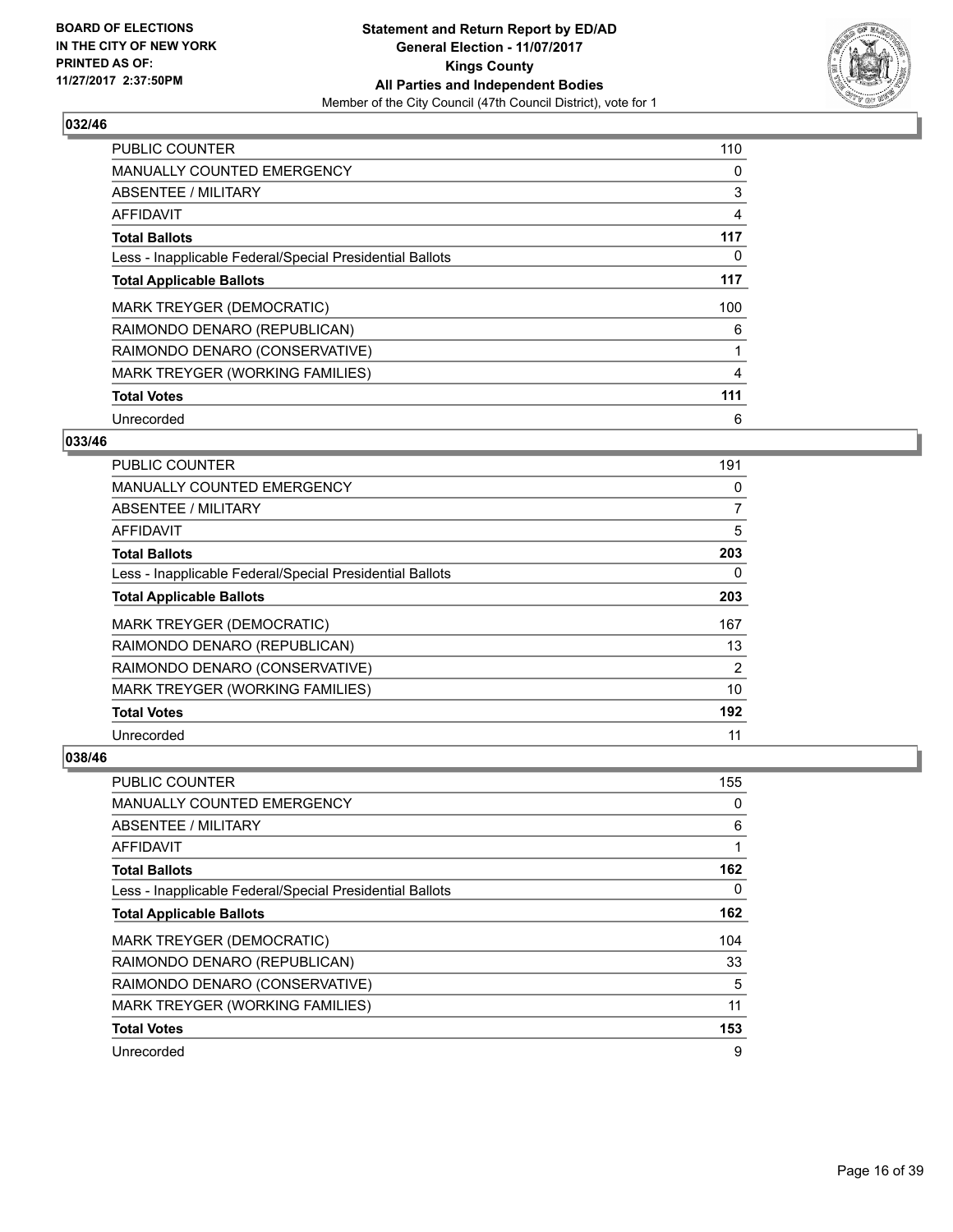

| <b>PUBLIC COUNTER</b>                                    | 99               |
|----------------------------------------------------------|------------------|
| <b>MANUALLY COUNTED EMERGENCY</b>                        | 0                |
| ABSENTEE / MILITARY                                      | $\overline{2}$   |
| AFFIDAVIT                                                |                  |
| <b>Total Ballots</b>                                     | 102 <sub>2</sub> |
| Less - Inapplicable Federal/Special Presidential Ballots | 0                |
| <b>Total Applicable Ballots</b>                          | 102 <sub>2</sub> |
| <b>MARK TREYGER (DEMOCRATIC)</b>                         | 56               |
| RAIMONDO DENARO (REPUBLICAN)                             | 24               |
| RAIMONDO DENARO (CONSERVATIVE)                           | 4                |
| MARK TREYGER (WORKING FAMILIES)                          | 6                |
| <b>Total Votes</b>                                       | 90               |
| Unrecorded                                               | 12               |

# **040/46**

| <b>PUBLIC COUNTER</b>                                    | 63 |
|----------------------------------------------------------|----|
| MANUALLY COUNTED EMERGENCY                               | 0  |
| ABSENTEE / MILITARY                                      |    |
| AFFIDAVIT                                                | 3  |
| <b>Total Ballots</b>                                     | 67 |
| Less - Inapplicable Federal/Special Presidential Ballots | 0  |
| <b>Total Applicable Ballots</b>                          | 67 |
| <b>MARK TREYGER (DEMOCRATIC)</b>                         | 32 |
| RAIMONDO DENARO (REPUBLICAN)                             | 19 |
| RAIMONDO DENARO (CONSERVATIVE)                           | 0  |
| MARK TREYGER (WORKING FAMILIES)                          | 7  |
| <b>Total Votes</b>                                       | 58 |
| Unrecorded                                               | 9  |

| PUBLIC COUNTER                                           | 187 |
|----------------------------------------------------------|-----|
| <b>MANUALLY COUNTED EMERGENCY</b>                        | 0   |
| ABSENTEE / MILITARY                                      | 6   |
| AFFIDAVIT                                                | 1   |
| <b>Total Ballots</b>                                     | 194 |
| Less - Inapplicable Federal/Special Presidential Ballots | 0   |
| <b>Total Applicable Ballots</b>                          | 194 |
| <b>MARK TREYGER (DEMOCRATIC)</b>                         | 103 |
| RAIMONDO DENARO (REPUBLICAN)                             | 58  |
| RAIMONDO DENARO (CONSERVATIVE)                           | 10  |
| MARK TREYGER (WORKING FAMILIES)                          | 5   |
| STEVEN SAPERSTEIN (WRITE-IN)                             | 1   |
| <b>Total Votes</b>                                       | 177 |
| Unrecorded                                               | 17  |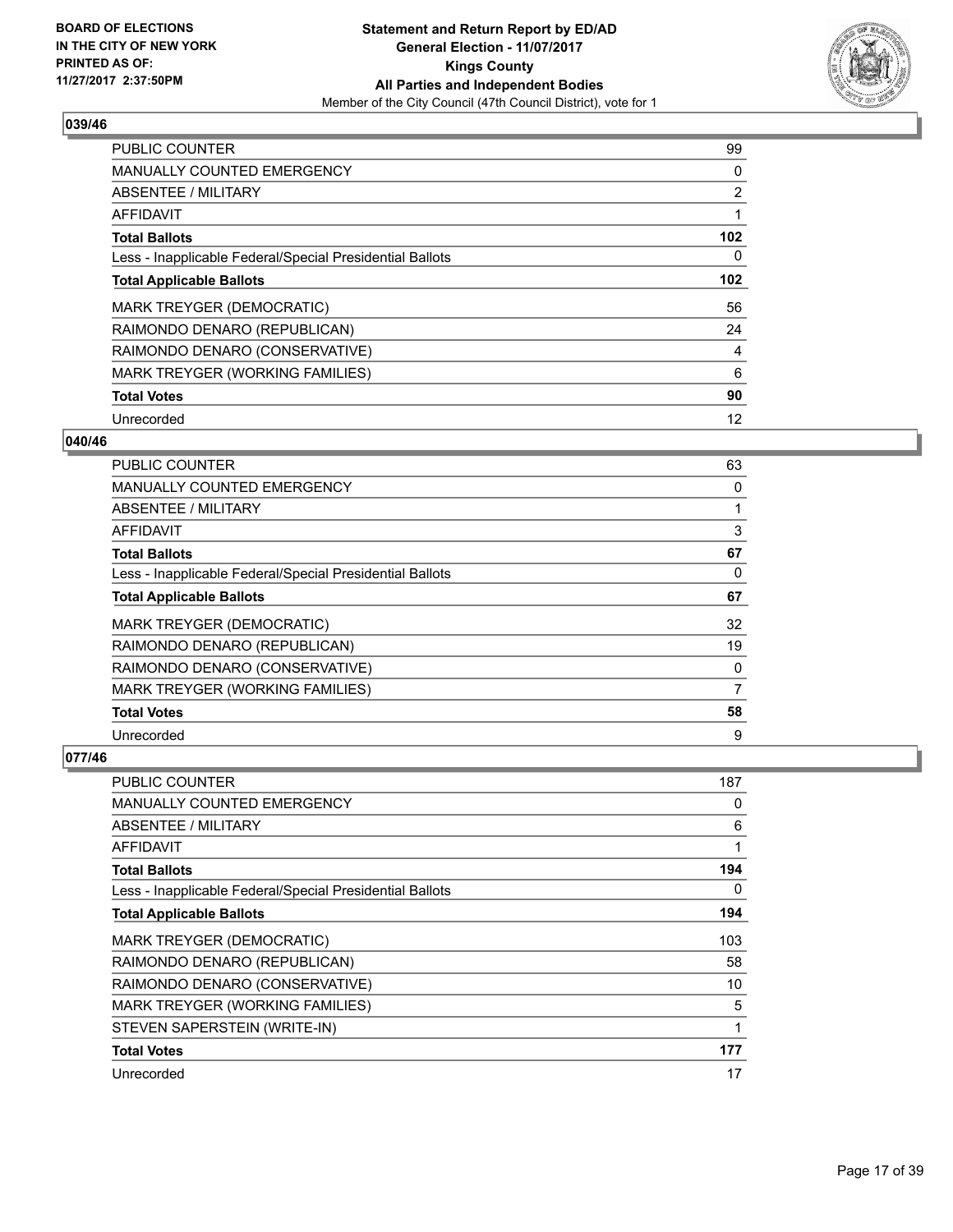

| <b>PUBLIC COUNTER</b>                                    | 138 |
|----------------------------------------------------------|-----|
| <b>MANUALLY COUNTED EMERGENCY</b>                        | 0   |
| ABSENTEE / MILITARY                                      | 0   |
| <b>AFFIDAVIT</b>                                         |     |
| <b>Total Ballots</b>                                     | 139 |
| Less - Inapplicable Federal/Special Presidential Ballots | 0   |
| <b>Total Applicable Ballots</b>                          | 139 |
| <b>MARK TREYGER (DEMOCRATIC)</b>                         | 114 |
| RAIMONDO DENARO (REPUBLICAN)                             | 7   |
| RAIMONDO DENARO (CONSERVATIVE)                           | 2   |
| <b>MARK TREYGER (WORKING FAMILIES)</b>                   | 10  |
| <b>Total Votes</b>                                       | 133 |
| Unrecorded                                               | 6   |

| <b>PUBLIC COUNTER</b>                                    | 0 |
|----------------------------------------------------------|---|
| <b>MANUALLY COUNTED EMERGENCY</b>                        | 0 |
| ABSENTEE / MILITARY                                      | 0 |
| <b>AFFIDAVIT</b>                                         | 0 |
| <b>Total Ballots</b>                                     | 0 |
| Less - Inapplicable Federal/Special Presidential Ballots | 0 |
| <b>Total Applicable Ballots</b>                          | 0 |
| <b>MARK TREYGER (DEMOCRATIC)</b>                         | 0 |
| RAIMONDO DENARO (REPUBLICAN)                             | 0 |
| RAIMONDO DENARO (CONSERVATIVE)                           | 0 |
| MARK TREYGER (WORKING FAMILIES)                          | 0 |
| <b>Total Votes</b>                                       | o |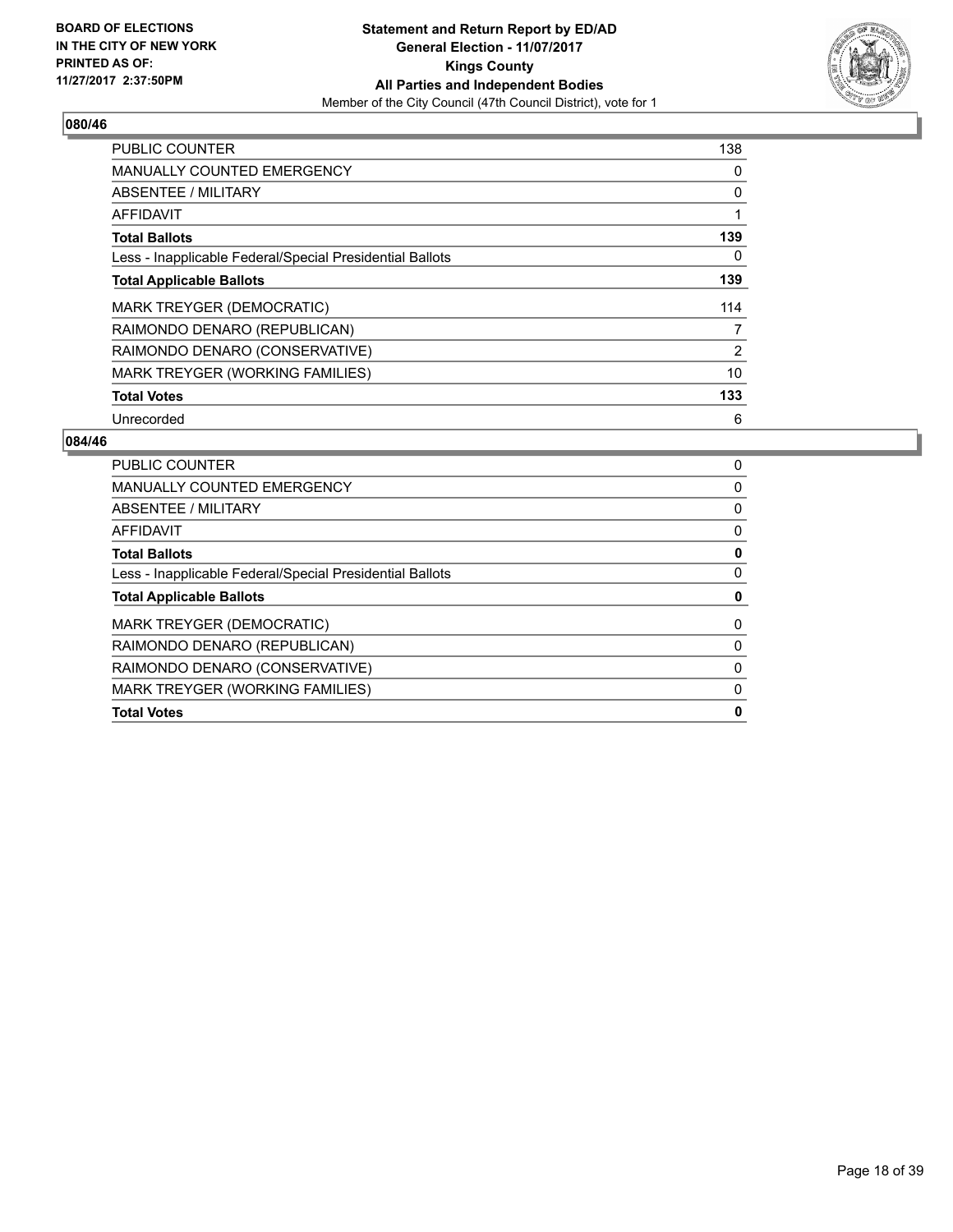

| <b>PUBLIC COUNTER</b>                                    | 156 |
|----------------------------------------------------------|-----|
| <b>MANUALLY COUNTED EMERGENCY</b>                        | 0   |
| ABSENTEE / MILITARY                                      | 4   |
| <b>AFFIDAVIT</b>                                         | 0   |
| <b>Total Ballots</b>                                     | 160 |
| Less - Inapplicable Federal/Special Presidential Ballots | 0   |
| <b>Total Applicable Ballots</b>                          | 160 |
| MARK TREYGER (DEMOCRATIC)                                | 83  |
| RAIMONDO DENARO (REPUBLICAN)                             | 39  |
| RAIMONDO DENARO (CONSERVATIVE)                           | 11  |
| MARK TREYGER (WORKING FAMILIES)                          | 15  |
| <b>Total Votes</b>                                       | 148 |
| Unrecorded                                               | 12  |

## **010/47**

| <b>PUBLIC COUNTER</b>                                    | 33 |
|----------------------------------------------------------|----|
| MANUALLY COUNTED EMERGENCY                               | 0  |
| ABSENTEE / MILITARY                                      | 0  |
| AFFIDAVIT                                                | 0  |
| <b>Total Ballots</b>                                     | 33 |
| Less - Inapplicable Federal/Special Presidential Ballots | 0  |
| <b>Total Applicable Ballots</b>                          | 33 |
| MARK TREYGER (DEMOCRATIC)                                | 15 |
| RAIMONDO DENARO (REPUBLICAN)                             | 8  |
| RAIMONDO DENARO (CONSERVATIVE)                           |    |
| <b>MARK TREYGER (WORKING FAMILIES)</b>                   | 3  |
| <b>Total Votes</b>                                       | 27 |
| Unrecorded                                               | 6  |

| <b>PUBLIC COUNTER</b>                                    | 134 |
|----------------------------------------------------------|-----|
| <b>MANUALLY COUNTED EMERGENCY</b>                        | 0   |
| ABSENTEE / MILITARY                                      | 4   |
| AFFIDAVIT                                                |     |
| <b>Total Ballots</b>                                     | 139 |
| Less - Inapplicable Federal/Special Presidential Ballots | 0   |
| <b>Total Applicable Ballots</b>                          | 139 |
| MARK TREYGER (DEMOCRATIC)                                | 79  |
| RAIMONDO DENARO (REPUBLICAN)                             | 34  |
| RAIMONDO DENARO (CONSERVATIVE)                           | 2   |
| MARK TREYGER (WORKING FAMILIES)                          | 9   |
| <b>Total Votes</b>                                       | 124 |
| Unrecorded                                               | 15  |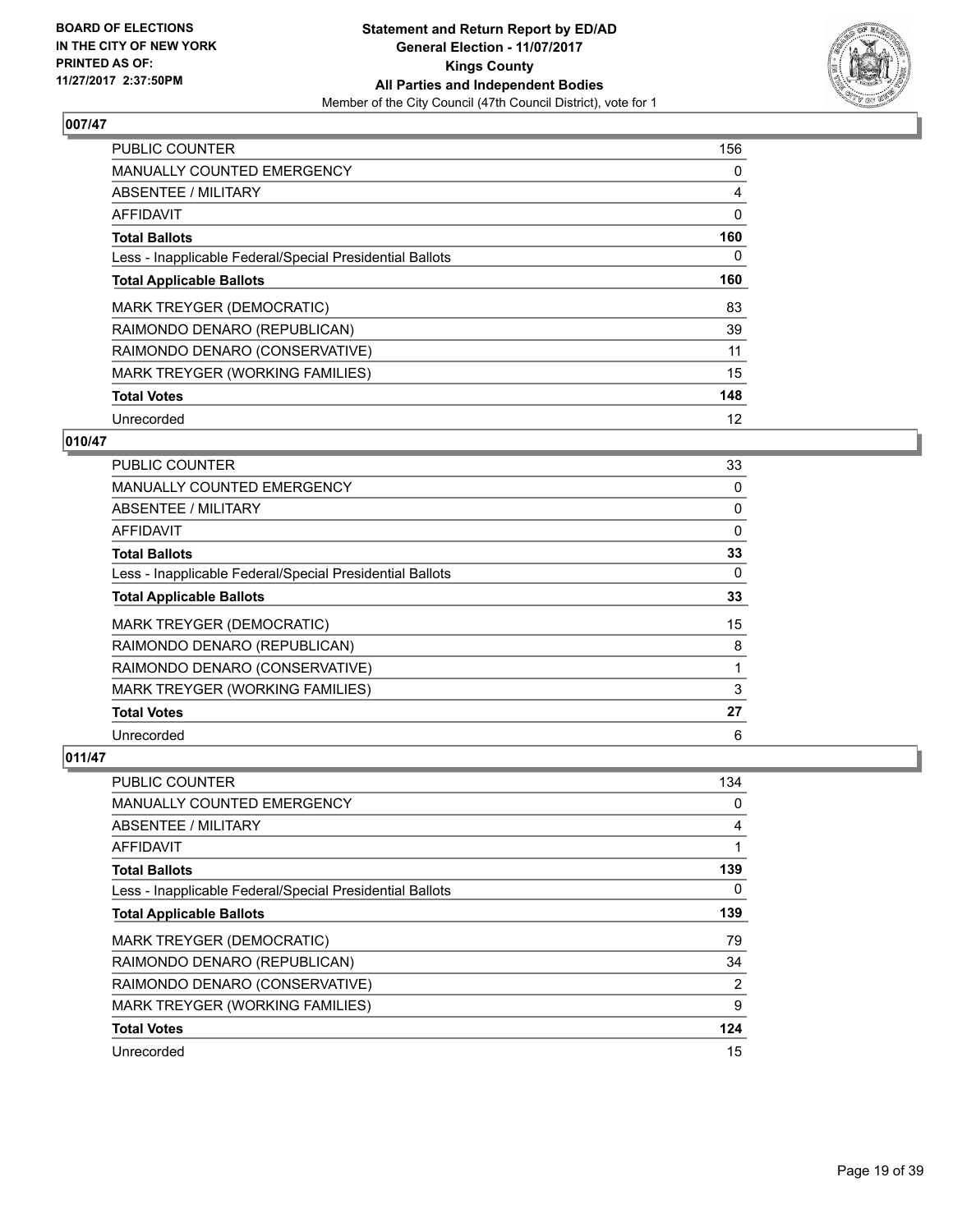

| <b>PUBLIC COUNTER</b>                                    | 154            |
|----------------------------------------------------------|----------------|
| <b>MANUALLY COUNTED EMERGENCY</b>                        | 0              |
| ABSENTEE / MILITARY                                      | $\overline{2}$ |
| AFFIDAVIT                                                | $\overline{2}$ |
| <b>Total Ballots</b>                                     | 158            |
| Less - Inapplicable Federal/Special Presidential Ballots | 0              |
| <b>Total Applicable Ballots</b>                          | 158            |
| <b>MARK TREYGER (DEMOCRATIC)</b>                         | 95             |
| RAIMONDO DENARO (REPUBLICAN)                             | 28             |
| RAIMONDO DENARO (CONSERVATIVE)                           | 8              |
| MARK TREYGER (WORKING FAMILIES)                          | 10             |
| <b>Total Votes</b>                                       | 141            |
| Unrecorded                                               | 17             |

# **016/47**

| <b>PUBLIC COUNTER</b>                                    | 133 |
|----------------------------------------------------------|-----|
| <b>MANUALLY COUNTED EMERGENCY</b>                        | 0   |
| <b>ABSENTEE / MILITARY</b>                               | 3   |
| <b>AFFIDAVIT</b>                                         | 3   |
| <b>Total Ballots</b>                                     | 139 |
| Less - Inapplicable Federal/Special Presidential Ballots | 0   |
| <b>Total Applicable Ballots</b>                          | 139 |
| <b>MARK TREYGER (DEMOCRATIC)</b>                         | 66  |
| RAIMONDO DENARO (REPUBLICAN)                             | 43  |
| RAIMONDO DENARO (CONSERVATIVE)                           | 9   |
| MARK TREYGER (WORKING FAMILIES)                          | 11  |
| <b>BO DIETL (WRITE-IN)</b>                               |     |
| <b>JUSTIN BRANNAN (WRITE-IN)</b>                         |     |
| MONIA ABO-JAMIAL (WRITE-IN)                              | 1   |
| <b>Total Votes</b>                                       | 132 |
| Unrecorded                                               | 7   |

| <b>PUBLIC COUNTER</b>                                    | 152 |
|----------------------------------------------------------|-----|
| <b>MANUALLY COUNTED EMERGENCY</b>                        | 0   |
| ABSENTEE / MILITARY                                      | 7   |
| AFFIDAVIT                                                | 4   |
| <b>Total Ballots</b>                                     | 163 |
| Less - Inapplicable Federal/Special Presidential Ballots | 0   |
| <b>Total Applicable Ballots</b>                          | 163 |
| <b>MARK TREYGER (DEMOCRATIC)</b>                         | 95  |
| RAIMONDO DENARO (REPUBLICAN)                             | 28  |
| RAIMONDO DENARO (CONSERVATIVE)                           | 10  |
| MARK TREYGER (WORKING FAMILIES)                          | 14  |
| <b>Total Votes</b>                                       | 147 |
| Unrecorded                                               | 16  |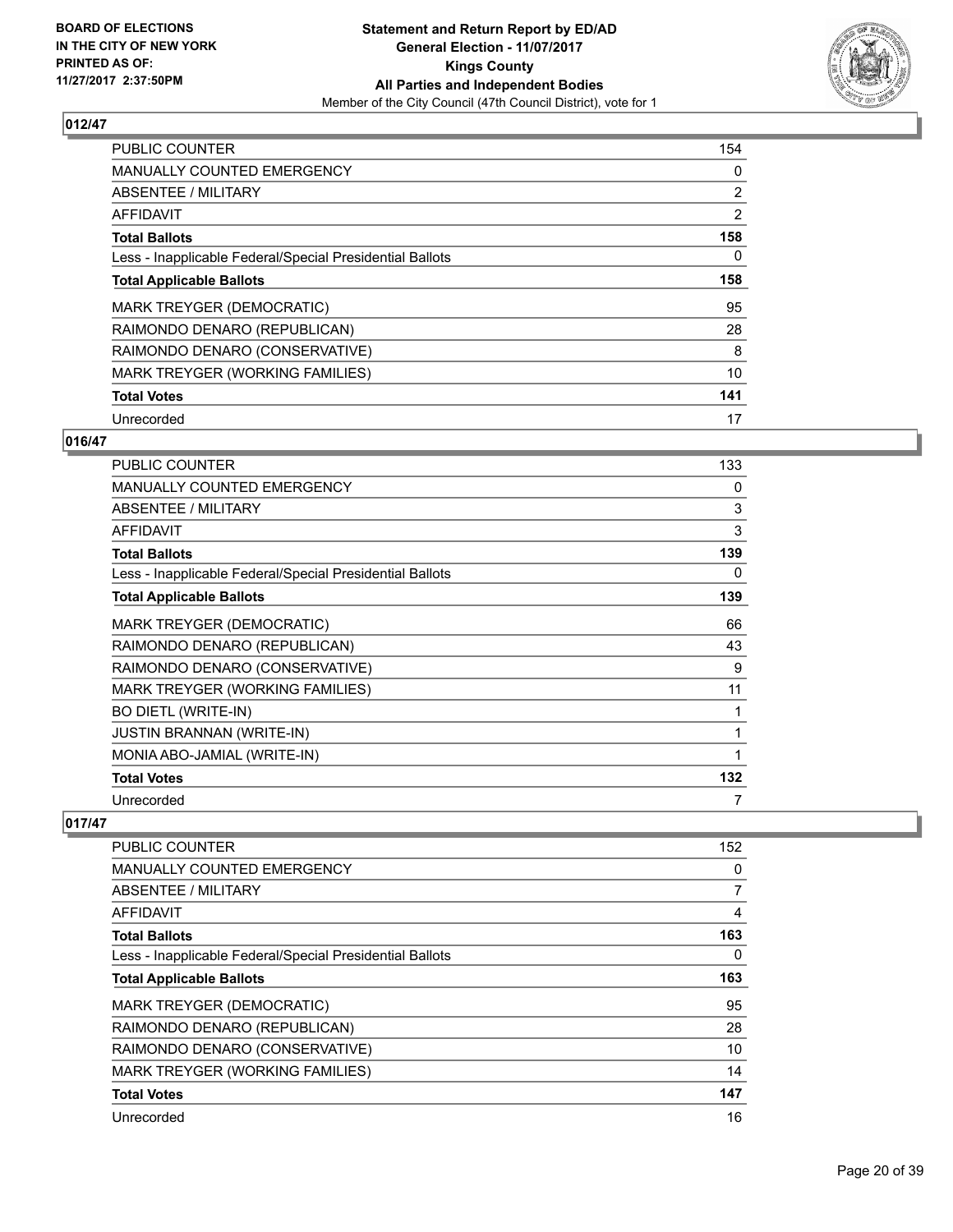

| <b>PUBLIC COUNTER</b>                                    | 179            |
|----------------------------------------------------------|----------------|
| <b>MANUALLY COUNTED EMERGENCY</b>                        | 0              |
| ABSENTEE / MILITARY                                      | 3              |
| <b>AFFIDAVIT</b>                                         | $\overline{2}$ |
| <b>Total Ballots</b>                                     | 184            |
| Less - Inapplicable Federal/Special Presidential Ballots | 0              |
| <b>Total Applicable Ballots</b>                          | 184            |
| <b>MARK TREYGER (DEMOCRATIC)</b>                         | 90             |
| RAIMONDO DENARO (REPUBLICAN)                             | 43             |
| RAIMONDO DENARO (CONSERVATIVE)                           | 20             |
| MARK TREYGER (WORKING FAMILIES)                          | 13             |
| <b>Total Votes</b>                                       | 166            |
| Unrecorded                                               | 18             |

# **022/47**

| PUBLIC COUNTER                                           | 104            |
|----------------------------------------------------------|----------------|
| <b>MANUALLY COUNTED EMERGENCY</b>                        | 0              |
| ABSENTEE / MILITARY                                      | 3              |
| AFFIDAVIT                                                | $\overline{2}$ |
| <b>Total Ballots</b>                                     | 109            |
| Less - Inapplicable Federal/Special Presidential Ballots | 0              |
| <b>Total Applicable Ballots</b>                          | 109            |
| <b>MARK TREYGER (DEMOCRATIC)</b>                         | 52             |
| RAIMONDO DENARO (REPUBLICAN)                             | 41             |
| RAIMONDO DENARO (CONSERVATIVE)                           | 2              |
| <b>MARK TREYGER (WORKING FAMILIES)</b>                   | 4              |
| UNATTRIBUTABLE WRITE-IN (WRITE-IN)                       | 1              |
| <b>Total Votes</b>                                       | 100            |
| Unrecorded                                               | 9              |

| <b>PUBLIC COUNTER</b>                                    | 52                |
|----------------------------------------------------------|-------------------|
| <b>MANUALLY COUNTED EMERGENCY</b>                        | 0                 |
| ABSENTEE / MILITARY                                      | 0                 |
| AFFIDAVIT                                                | 0                 |
| <b>Total Ballots</b>                                     | 52                |
| Less - Inapplicable Federal/Special Presidential Ballots | 0                 |
| <b>Total Applicable Ballots</b>                          | 52                |
| <b>MARK TREYGER (DEMOCRATIC)</b>                         | 34                |
| RAIMONDO DENARO (REPUBLICAN)                             | $12 \overline{ }$ |
| RAIMONDO DENARO (CONSERVATIVE)                           |                   |
| MARK TREYGER (WORKING FAMILIES)                          | 3                 |
| <b>Total Votes</b>                                       | 50                |
| Unrecorded                                               | 2                 |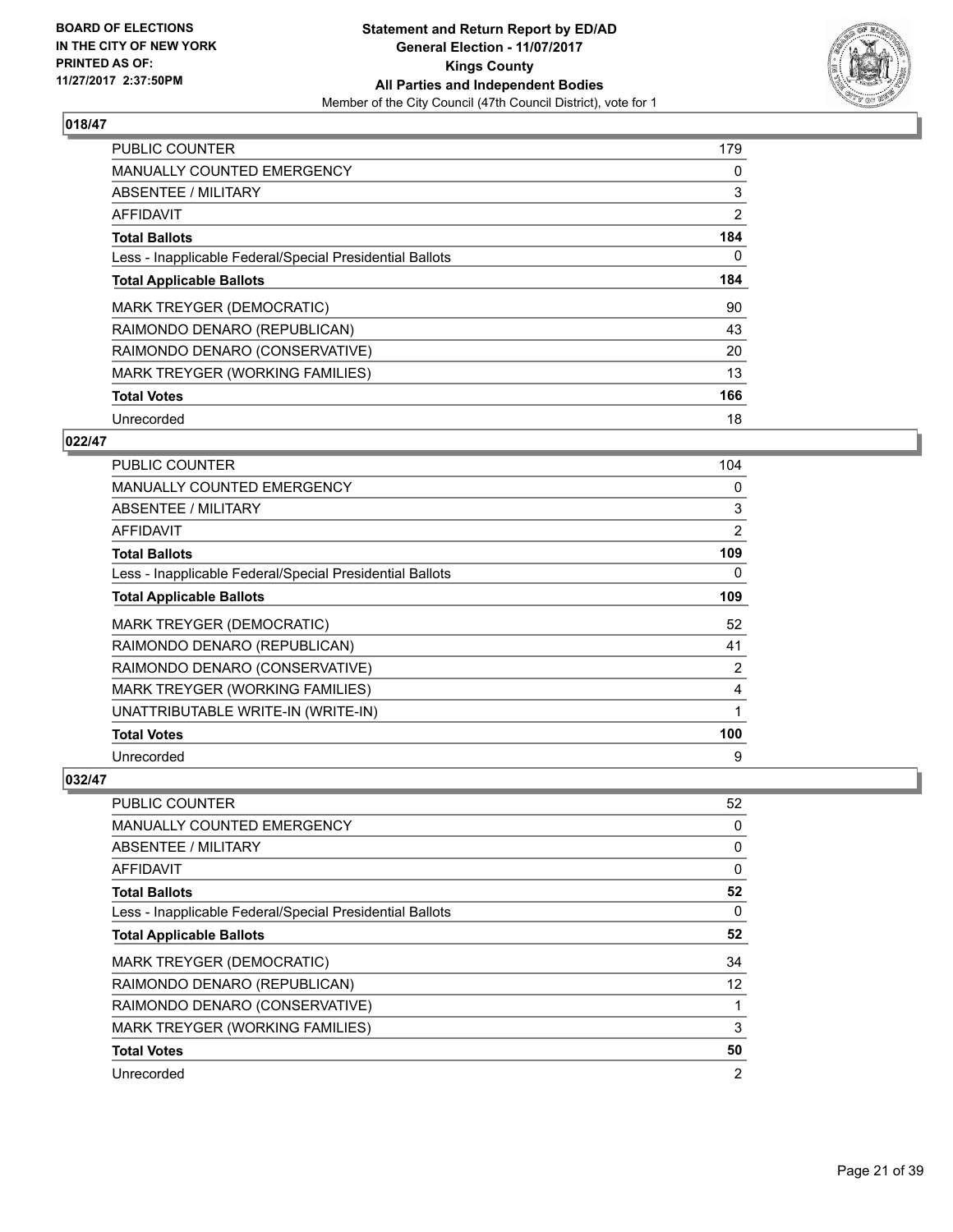

| <b>PUBLIC COUNTER</b>                                    | 73 |
|----------------------------------------------------------|----|
| <b>MANUALLY COUNTED EMERGENCY</b>                        | 0  |
| ABSENTEE / MILITARY                                      |    |
| AFFIDAVIT                                                | 0  |
| <b>Total Ballots</b>                                     | 74 |
| Less - Inapplicable Federal/Special Presidential Ballots | 0  |
| <b>Total Applicable Ballots</b>                          | 74 |
| MARK TREYGER (DEMOCRATIC)                                | 42 |
| RAIMONDO DENARO (REPUBLICAN)                             | 21 |
| RAIMONDO DENARO (CONSERVATIVE)                           | 0  |
| MARK TREYGER (WORKING FAMILIES)                          | 4  |
| UNATTRIBUTABLE WRITE-IN (WRITE-IN)                       |    |
| <b>Total Votes</b>                                       | 68 |
| Unrecorded                                               | 6  |

# **035/47**

| <b>PUBLIC COUNTER</b>                                    | 9 |
|----------------------------------------------------------|---|
| <b>MANUALLY COUNTED EMERGENCY</b>                        | 0 |
| ABSENTEE / MILITARY                                      | 0 |
| AFFIDAVIT                                                | 0 |
| <b>Total Ballots</b>                                     | 9 |
| Less - Inapplicable Federal/Special Presidential Ballots | 0 |
| <b>Total Applicable Ballots</b>                          | 9 |
| <b>MARK TREYGER (DEMOCRATIC)</b>                         | 2 |
| RAIMONDO DENARO (REPUBLICAN)                             | 6 |
| RAIMONDO DENARO (CONSERVATIVE)                           |   |
| <b>MARK TREYGER (WORKING FAMILIES)</b>                   | 0 |
| <b>Total Votes</b>                                       | 9 |

| <b>PUBLIC COUNTER</b>                                    | 150 |
|----------------------------------------------------------|-----|
| MANUALLY COUNTED EMERGENCY                               | 0   |
| ABSENTEE / MILITARY                                      | 4   |
| AFFIDAVIT                                                | 0   |
| <b>Total Ballots</b>                                     | 154 |
| Less - Inapplicable Federal/Special Presidential Ballots | 0   |
| <b>Total Applicable Ballots</b>                          | 154 |
| MARK TREYGER (DEMOCRATIC)                                | 80  |
| RAIMONDO DENARO (REPUBLICAN)                             | 40  |
| RAIMONDO DENARO (CONSERVATIVE)                           | 6   |
| MARK TREYGER (WORKING FAMILIES)                          | 11  |
| <b>Total Votes</b>                                       | 137 |
| Unrecorded                                               | 17  |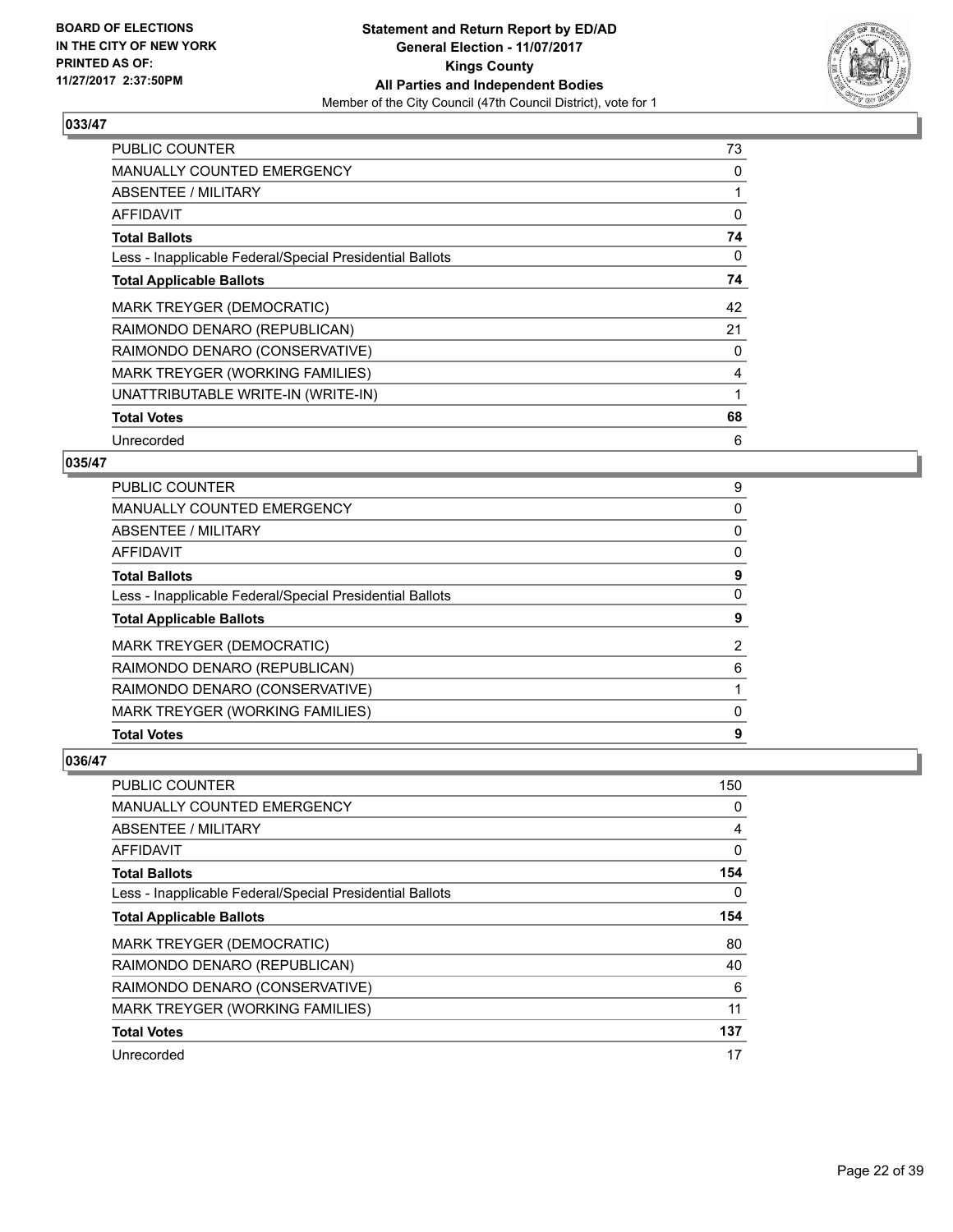

| <b>PUBLIC COUNTER</b>                                    | 90             |
|----------------------------------------------------------|----------------|
| <b>MANUALLY COUNTED EMERGENCY</b>                        | 0              |
| ABSENTEE / MILITARY                                      | $\overline{2}$ |
| AFFIDAVIT                                                | 0              |
| <b>Total Ballots</b>                                     | 92             |
| Less - Inapplicable Federal/Special Presidential Ballots | 0              |
| <b>Total Applicable Ballots</b>                          | 92             |
| <b>MARK TREYGER (DEMOCRATIC)</b>                         | 58             |
| RAIMONDO DENARO (REPUBLICAN)                             | 24             |
| RAIMONDO DENARO (CONSERVATIVE)                           | 3              |
| MARK TREYGER (WORKING FAMILIES)                          | 3              |
| <b>Total Votes</b>                                       | 88             |
| Unrecorded                                               | 4              |

# **038/47**

| PUBLIC COUNTER                                           | 45       |
|----------------------------------------------------------|----------|
| <b>MANUALLY COUNTED EMERGENCY</b>                        | 0        |
| ABSENTEE / MILITARY                                      | 0        |
| AFFIDAVIT                                                | 0        |
| <b>Total Ballots</b>                                     | 45       |
| Less - Inapplicable Federal/Special Presidential Ballots | $\Omega$ |
| <b>Total Applicable Ballots</b>                          | 45       |
| <b>MARK TREYGER (DEMOCRATIC)</b>                         | 27       |
| RAIMONDO DENARO (REPUBLICAN)                             | 12       |
| RAIMONDO DENARO (CONSERVATIVE)                           | 3        |
| MARK TREYGER (WORKING FAMILIES)                          | 2        |
| <b>Total Votes</b>                                       | 44       |
| Unrecorded                                               |          |

| PUBLIC COUNTER                                           | 86 |
|----------------------------------------------------------|----|
| <b>MANUALLY COUNTED EMERGENCY</b>                        | 0  |
| ABSENTEE / MILITARY                                      |    |
| AFFIDAVIT                                                | 0  |
| <b>Total Ballots</b>                                     | 87 |
| Less - Inapplicable Federal/Special Presidential Ballots | 0  |
| <b>Total Applicable Ballots</b>                          | 87 |
| <b>MARK TREYGER (DEMOCRATIC)</b>                         | 35 |
| RAIMONDO DENARO (REPUBLICAN)                             | 36 |
| RAIMONDO DENARO (CONSERVATIVE)                           | 4  |
| MARK TREYGER (WORKING FAMILIES)                          | 3  |
| RANDALL C. BELINFANTE (WRITE-IN)                         | 2  |
| <b>Total Votes</b>                                       | 80 |
| Unrecorded                                               | 7  |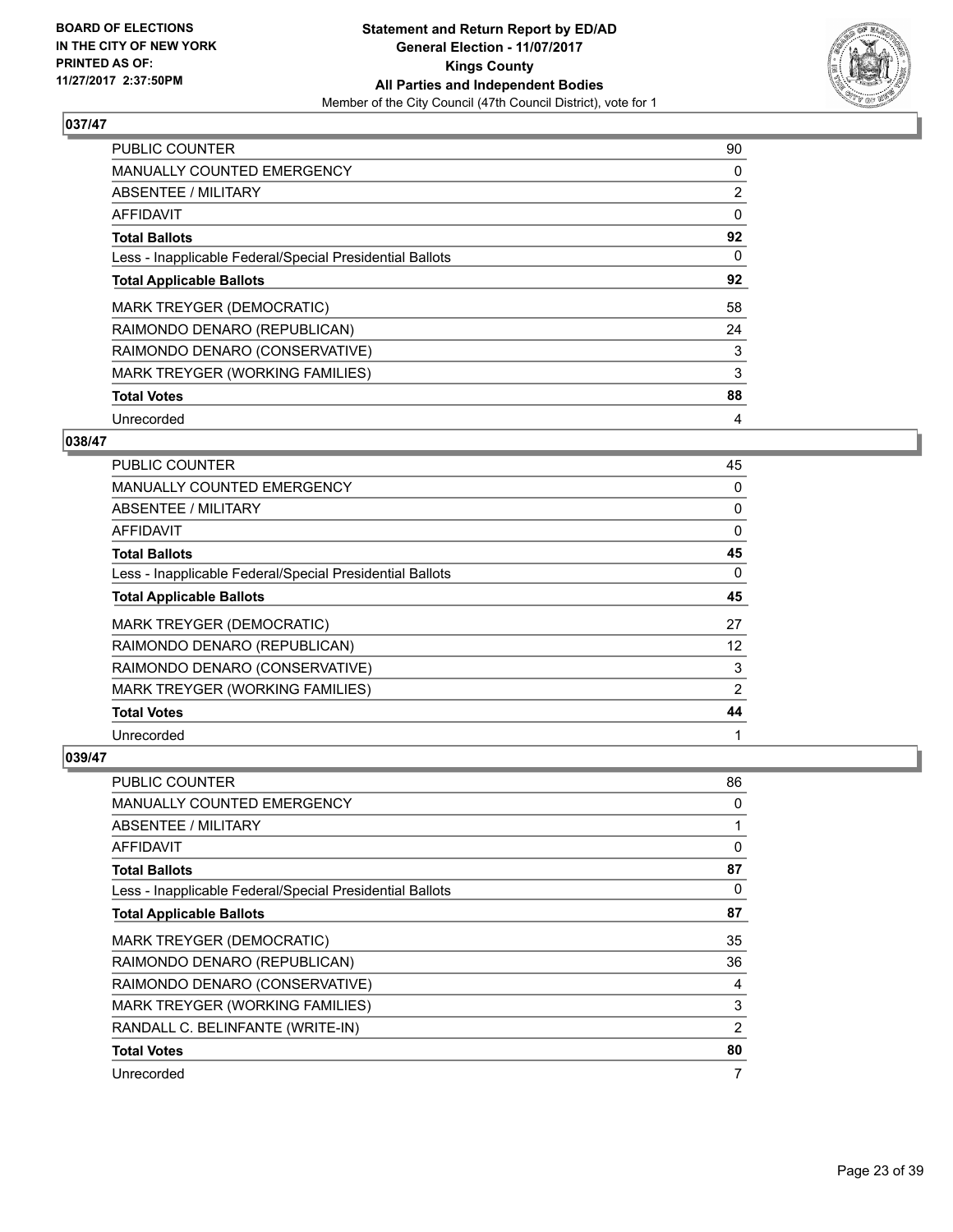

| <b>PUBLIC COUNTER</b>                                    | 78 |
|----------------------------------------------------------|----|
| MANUALLY COUNTED EMERGENCY                               | 0  |
| ABSENTEE / MILITARY                                      | 0  |
| <b>AFFIDAVIT</b>                                         | 0  |
| <b>Total Ballots</b>                                     | 78 |
| Less - Inapplicable Federal/Special Presidential Ballots | 0  |
| <b>Total Applicable Ballots</b>                          | 78 |
| <b>MARK TREYGER (DEMOCRATIC)</b>                         | 43 |
| RAIMONDO DENARO (REPUBLICAN)                             | 22 |
| RAIMONDO DENARO (CONSERVATIVE)                           | 4  |
| MARK TREYGER (WORKING FAMILIES)                          | 6  |
| <b>Total Votes</b>                                       | 75 |
| Unrecorded                                               | 3  |

## **042/47**

| PUBLIC COUNTER                                           | 62             |
|----------------------------------------------------------|----------------|
| <b>MANUALLY COUNTED EMERGENCY</b>                        | 0              |
| ABSENTEE / MILITARY                                      | $\overline{2}$ |
| AFFIDAVIT                                                |                |
| <b>Total Ballots</b>                                     | 65             |
| Less - Inapplicable Federal/Special Presidential Ballots | 0              |
| <b>Total Applicable Ballots</b>                          | 65             |
| MARK TREYGER (DEMOCRATIC)                                | 39             |
| RAIMONDO DENARO (REPUBLICAN)                             | 14             |
| RAIMONDO DENARO (CONSERVATIVE)                           | 5              |
| MARK TREYGER (WORKING FAMILIES)                          | 3              |
| <b>Total Votes</b>                                       | 61             |
| Unrecorded                                               | 4              |

| <b>PUBLIC COUNTER</b>                                    | 148            |
|----------------------------------------------------------|----------------|
| <b>MANUALLY COUNTED EMERGENCY</b>                        | 0              |
| ABSENTEE / MILITARY                                      | 7              |
| AFFIDAVIT                                                | 1              |
| <b>Total Ballots</b>                                     | 156            |
| Less - Inapplicable Federal/Special Presidential Ballots | 0              |
| <b>Total Applicable Ballots</b>                          | 156            |
| MARK TREYGER (DEMOCRATIC)                                | 79             |
| RAIMONDO DENARO (REPUBLICAN)                             | 58             |
| RAIMONDO DENARO (CONSERVATIVE)                           | $\overline{2}$ |
| MARK TREYGER (WORKING FAMILIES)                          | 10             |
| <b>Total Votes</b>                                       | 149            |
| Unrecorded                                               | 7              |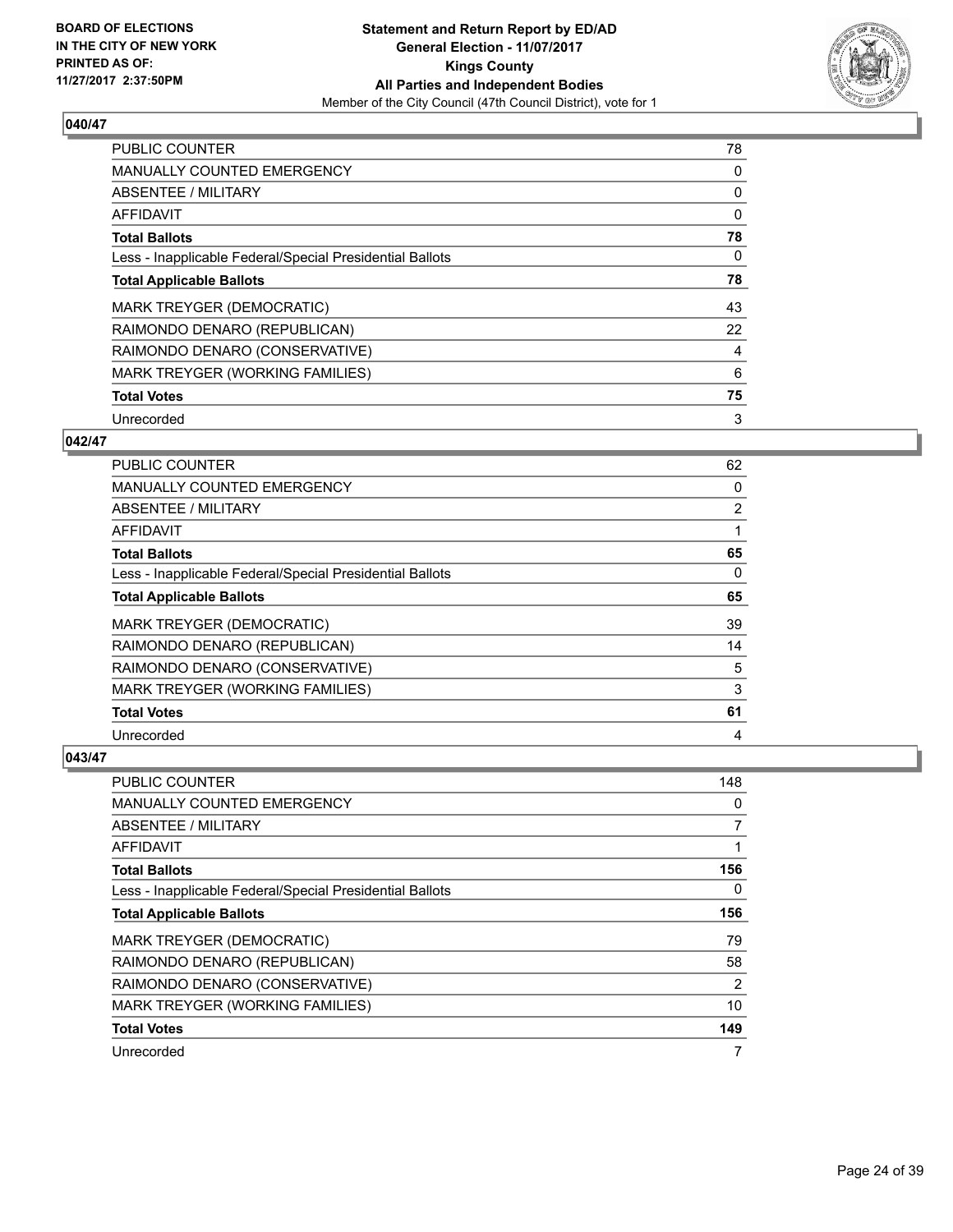

| <b>PUBLIC COUNTER</b>                                    | 144 |
|----------------------------------------------------------|-----|
| <b>MANUALLY COUNTED EMERGENCY</b>                        | 0   |
| <b>ABSENTEE / MILITARY</b>                               | 3   |
| AFFIDAVIT                                                | 2   |
| <b>Total Ballots</b>                                     | 149 |
| Less - Inapplicable Federal/Special Presidential Ballots | 0   |
| <b>Total Applicable Ballots</b>                          | 149 |
| MARK TREYGER (DEMOCRATIC)                                | 85  |
| RAIMONDO DENARO (REPUBLICAN)                             | 35  |
| RAIMONDO DENARO (CONSERVATIVE)                           | 12  |
| MARK TREYGER (WORKING FAMILIES)                          | 6   |
| UNATTRIBUTABLE WRITE-IN (WRITE-IN)                       | 1   |
| <b>Total Votes</b>                                       | 139 |
| Unrecorded                                               | 10  |

#### **045/47**

| <b>PUBLIC COUNTER</b>                                    | 187 |
|----------------------------------------------------------|-----|
| <b>MANUALLY COUNTED EMERGENCY</b>                        | 0   |
| ABSENTEE / MILITARY                                      | 4   |
| AFFIDAVIT                                                | 1   |
| <b>Total Ballots</b>                                     | 192 |
| Less - Inapplicable Federal/Special Presidential Ballots | 0   |
| <b>Total Applicable Ballots</b>                          | 192 |
| <b>MARK TREYGER (DEMOCRATIC)</b>                         | 101 |
| RAIMONDO DENARO (REPUBLICAN)                             | 55  |
| RAIMONDO DENARO (CONSERVATIVE)                           | 7   |
| MARK TREYGER (WORKING FAMILIES)                          | 11  |
| <b>Total Votes</b>                                       | 174 |
| Unrecorded                                               | 18  |

| PUBLIC COUNTER                                           | 186            |
|----------------------------------------------------------|----------------|
| MANUALLY COUNTED EMERGENCY                               | 0              |
| ABSENTEE / MILITARY                                      | $\overline{2}$ |
| AFFIDAVIT                                                |                |
| <b>Total Ballots</b>                                     | 189            |
| Less - Inapplicable Federal/Special Presidential Ballots | 0              |
| <b>Total Applicable Ballots</b>                          | 189            |
| <b>MARK TREYGER (DEMOCRATIC)</b>                         | 92             |
| RAIMONDO DENARO (REPUBLICAN)                             | 61             |
| RAIMONDO DENARO (CONSERVATIVE)                           | 10             |
| MARK TREYGER (WORKING FAMILIES)                          | 9              |
| <b>Total Votes</b>                                       | 172            |
| Unrecorded                                               | 17             |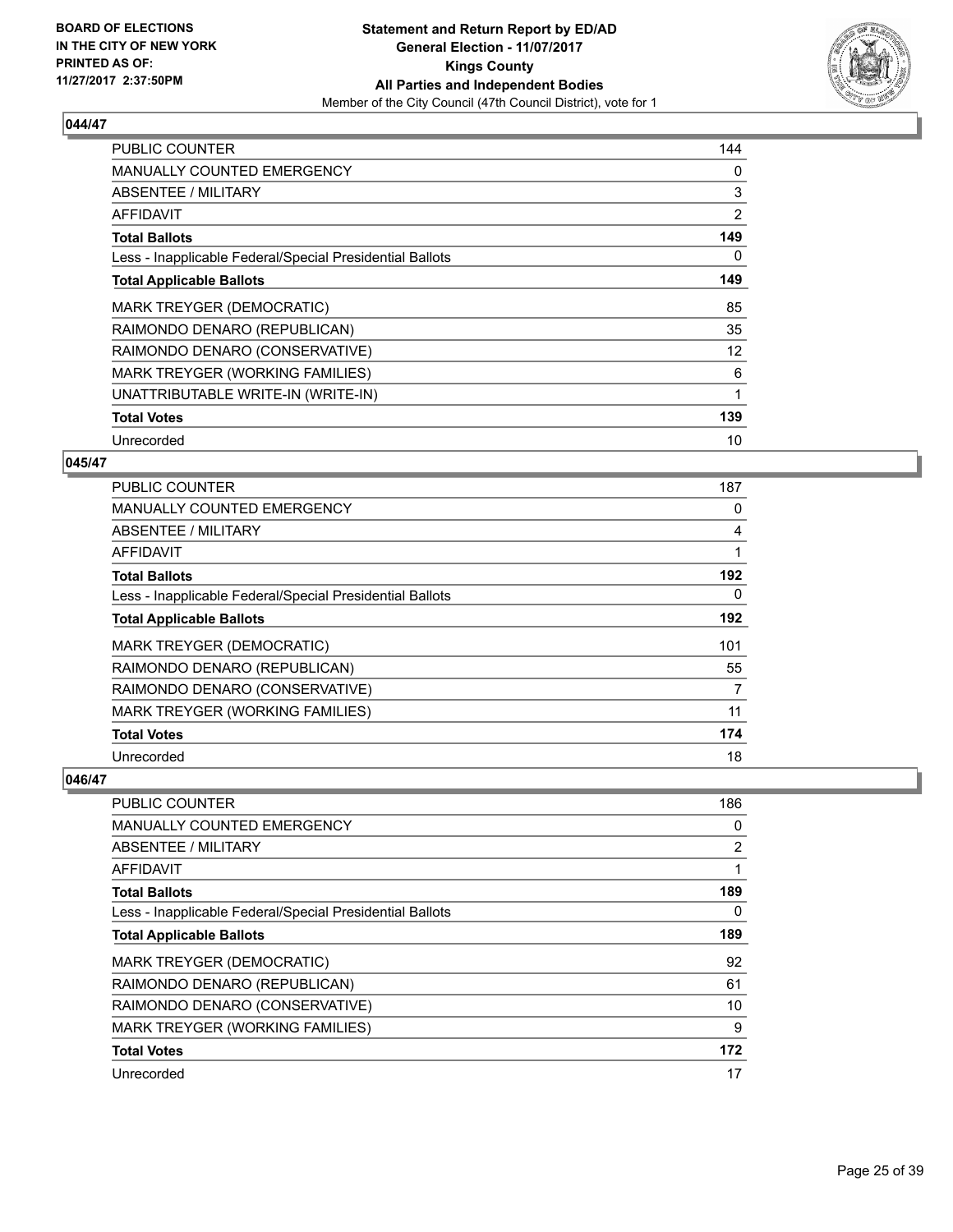

| <b>PUBLIC COUNTER</b>                                    | 205 |
|----------------------------------------------------------|-----|
| <b>MANUALLY COUNTED EMERGENCY</b>                        | 0   |
| ABSENTEE / MILITARY                                      | 3   |
| <b>AFFIDAVIT</b>                                         | 0   |
| <b>Total Ballots</b>                                     | 208 |
| Less - Inapplicable Federal/Special Presidential Ballots | 0   |
| <b>Total Applicable Ballots</b>                          | 208 |
| MARK TREYGER (DEMOCRATIC)                                | 79  |
| RAIMONDO DENARO (REPUBLICAN)                             | 102 |
| RAIMONDO DENARO (CONSERVATIVE)                           | 8   |
| MARK TREYGER (WORKING FAMILIES)                          | 8   |
| <b>Total Votes</b>                                       | 197 |
| Unrecorded                                               | 11  |

## **048/47**

| <b>PUBLIC COUNTER</b>                                    | 234 |
|----------------------------------------------------------|-----|
| <b>MANUALLY COUNTED EMERGENCY</b>                        | 0   |
| ABSENTEE / MILITARY                                      | 4   |
| <b>AFFIDAVIT</b>                                         | 3   |
| <b>Total Ballots</b>                                     | 241 |
| Less - Inapplicable Federal/Special Presidential Ballots | 0   |
| <b>Total Applicable Ballots</b>                          | 241 |
| <b>MARK TREYGER (DEMOCRATIC)</b>                         | 110 |
| RAIMONDO DENARO (REPUBLICAN)                             | 86  |
| RAIMONDO DENARO (CONSERVATIVE)                           | 16  |
| <b>MARK TREYGER (WORKING FAMILIES)</b>                   | 11  |
| DAN BONANNO (WRITE-IN)                                   |     |
| <b>Total Votes</b>                                       | 224 |
| Unrecorded                                               | 17  |

| <b>PUBLIC COUNTER</b>                                    | 168 |
|----------------------------------------------------------|-----|
| <b>MANUALLY COUNTED EMERGENCY</b>                        | 0   |
| ABSENTEE / MILITARY                                      | 4   |
| AFFIDAVIT                                                | 3   |
| <b>Total Ballots</b>                                     | 175 |
| Less - Inapplicable Federal/Special Presidential Ballots | 0   |
| <b>Total Applicable Ballots</b>                          | 175 |
| <b>MARK TREYGER (DEMOCRATIC)</b>                         | 68  |
| RAIMONDO DENARO (REPUBLICAN)                             | 74  |
| RAIMONDO DENARO (CONSERVATIVE)                           | 12  |
| MARK TREYGER (WORKING FAMILIES)                          | 10  |
| <b>Total Votes</b>                                       | 164 |
| Unrecorded                                               | 11  |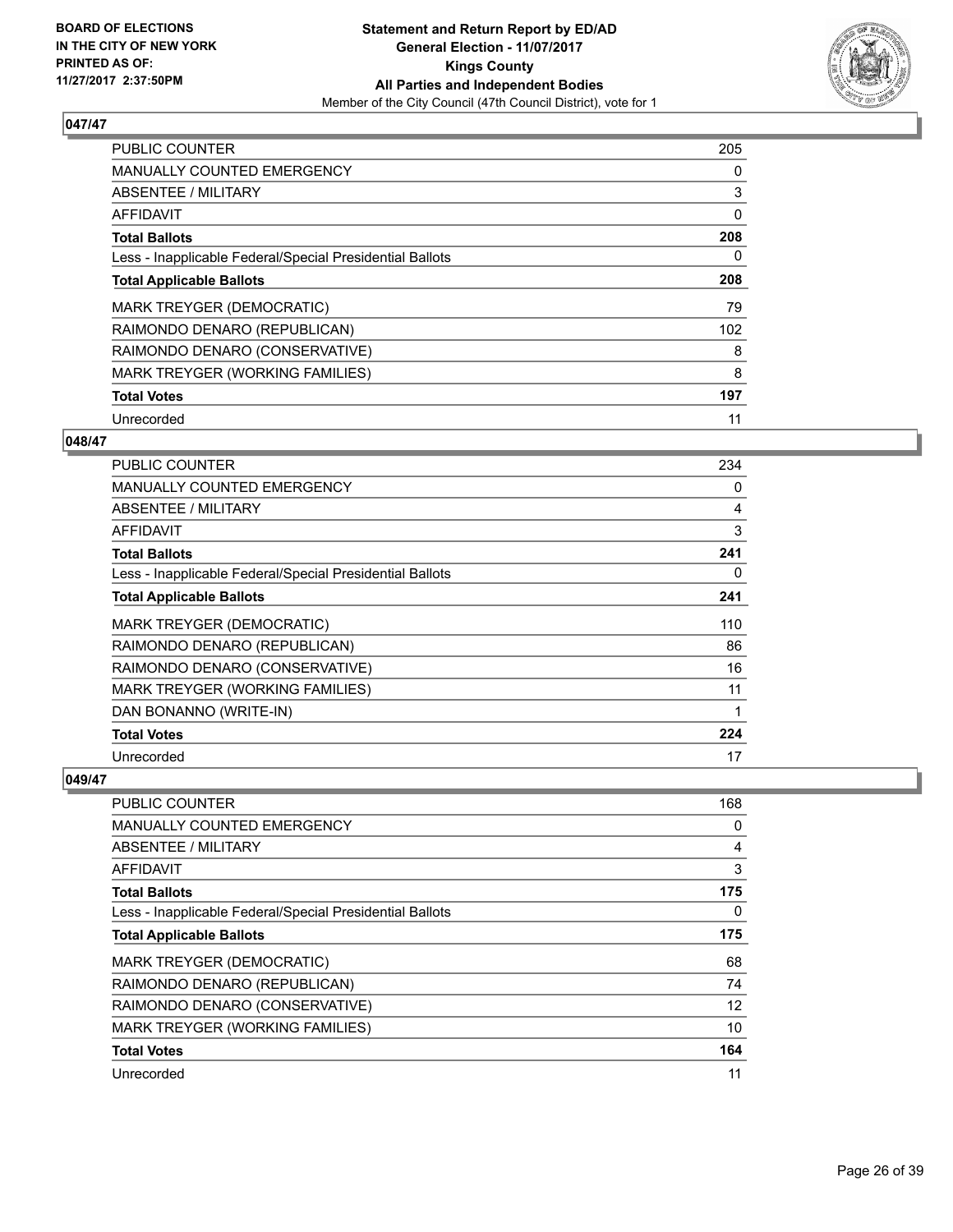

| <b>PUBLIC COUNTER</b>                                    | 186 |
|----------------------------------------------------------|-----|
| <b>MANUALLY COUNTED EMERGENCY</b>                        | 0   |
| ABSENTEE / MILITARY                                      | 5   |
| AFFIDAVIT                                                | 2   |
| <b>Total Ballots</b>                                     | 193 |
| Less - Inapplicable Federal/Special Presidential Ballots | 0   |
| <b>Total Applicable Ballots</b>                          | 193 |
| MARK TREYGER (DEMOCRATIC)                                | 103 |
| RAIMONDO DENARO (REPUBLICAN)                             | 57  |
| RAIMONDO DENARO (CONSERVATIVE)                           | 9   |
| MARK TREYGER (WORKING FAMILIES)                          | 9   |
| JOHN QUAGLIONE (WRITE-IN)                                | 1   |
| <b>Total Votes</b>                                       | 179 |
| Unrecorded                                               | 14  |

# **051/47**

| <b>PUBLIC COUNTER</b>                                    | 165 |
|----------------------------------------------------------|-----|
| <b>MANUALLY COUNTED EMERGENCY</b>                        | 0   |
| ABSENTEE / MILITARY                                      | 5   |
| AFFIDAVIT                                                | 1   |
| <b>Total Ballots</b>                                     | 171 |
| Less - Inapplicable Federal/Special Presidential Ballots | 0   |
| <b>Total Applicable Ballots</b>                          | 171 |
| <b>MARK TREYGER (DEMOCRATIC)</b>                         | 94  |
| RAIMONDO DENARO (REPUBLICAN)                             | 39  |
| RAIMONDO DENARO (CONSERVATIVE)                           | 8   |
| MARK TREYGER (WORKING FAMILIES)                          | 10  |
| <b>Total Votes</b>                                       | 151 |
| Unrecorded                                               | 20  |

| <b>PUBLIC COUNTER</b>                                    | 118 |
|----------------------------------------------------------|-----|
| <b>MANUALLY COUNTED EMERGENCY</b>                        | 0   |
| ABSENTEE / MILITARY                                      | 4   |
| AFFIDAVIT                                                | 2   |
| <b>Total Ballots</b>                                     | 124 |
| Less - Inapplicable Federal/Special Presidential Ballots | 0   |
| <b>Total Applicable Ballots</b>                          | 124 |
| <b>MARK TREYGER (DEMOCRATIC)</b>                         | 64  |
| RAIMONDO DENARO (REPUBLICAN)                             | 33  |
| RAIMONDO DENARO (CONSERVATIVE)                           | 7   |
| MARK TREYGER (WORKING FAMILIES)                          | 8   |
| UNATTRIBUTABLE WRITE-IN (WRITE-IN)                       |     |
| <b>Total Votes</b>                                       | 113 |
| Unrecorded                                               | 11  |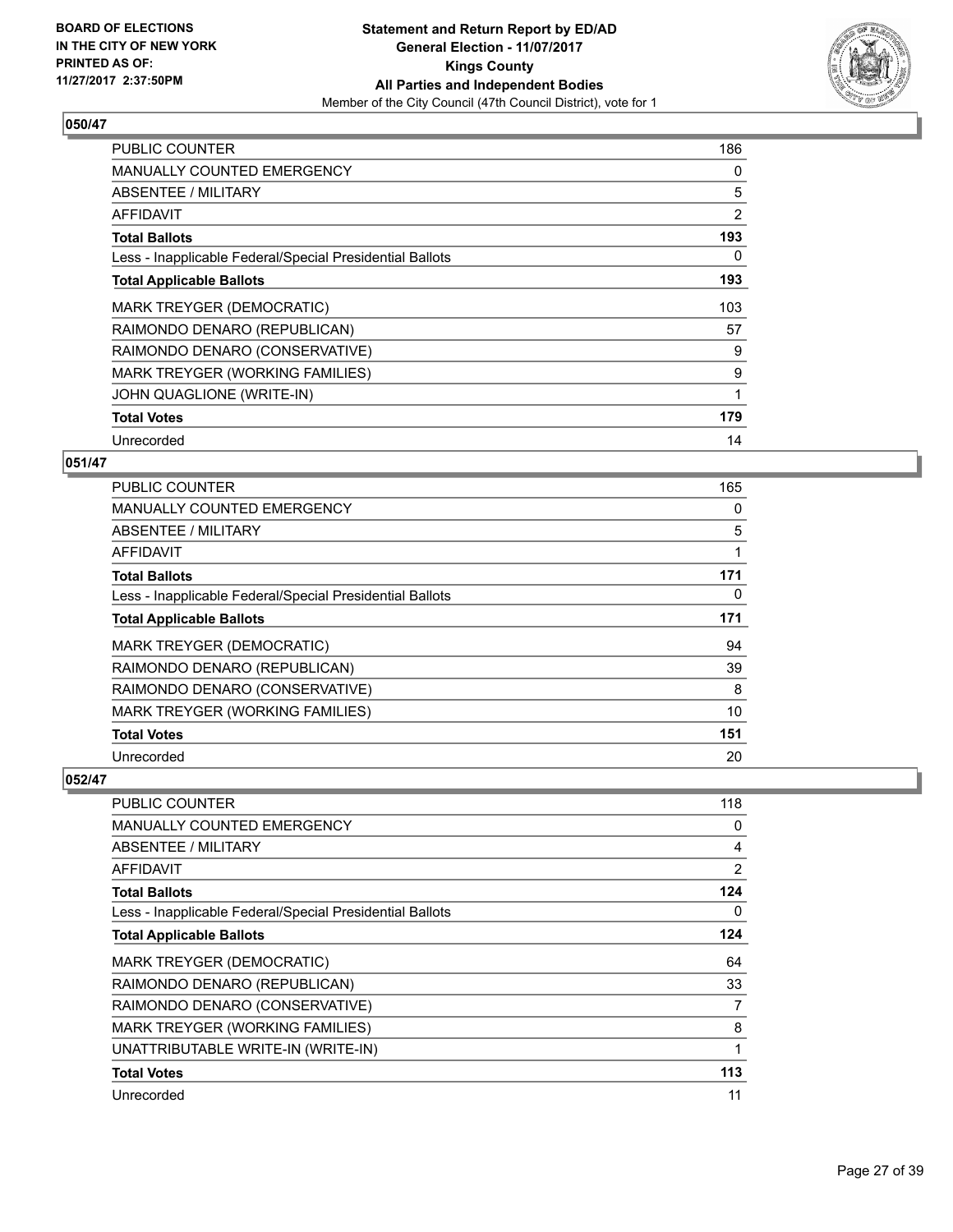

| <b>PUBLIC COUNTER</b>                                    | 99  |
|----------------------------------------------------------|-----|
| <b>MANUALLY COUNTED EMERGENCY</b>                        | 0   |
| ABSENTEE / MILITARY                                      | 0   |
| AFFIDAVIT                                                |     |
| <b>Total Ballots</b>                                     | 100 |
| Less - Inapplicable Federal/Special Presidential Ballots | 0   |
| <b>Total Applicable Ballots</b>                          | 100 |
| <b>MARK TREYGER (DEMOCRATIC)</b>                         | 70  |
| RAIMONDO DENARO (REPUBLICAN)                             | 10  |
| RAIMONDO DENARO (CONSERVATIVE)                           | 5   |
| MARK TREYGER (WORKING FAMILIES)                          | 5   |
| <b>Total Votes</b>                                       | 90  |
| Unrecorded                                               | 10  |

## **054/47**

| <b>PUBLIC COUNTER</b>                                    | 125            |
|----------------------------------------------------------|----------------|
| MANUALLY COUNTED EMERGENCY                               | 0              |
| ABSENTEE / MILITARY                                      | 3              |
| AFFIDAVIT                                                | 0              |
| <b>Total Ballots</b>                                     | 128            |
| Less - Inapplicable Federal/Special Presidential Ballots | 0              |
| <b>Total Applicable Ballots</b>                          | 128            |
| <b>MARK TREYGER (DEMOCRATIC)</b>                         | 109            |
| RAIMONDO DENARO (REPUBLICAN)                             |                |
| RAIMONDO DENARO (CONSERVATIVE)                           | 1              |
| MARK TREYGER (WORKING FAMILIES)                          | $\overline{2}$ |
| <b>Total Votes</b>                                       | 113            |
| Unrecorded                                               | 15             |

| <b>PUBLIC COUNTER</b>                                    | 209 |
|----------------------------------------------------------|-----|
| <b>MANUALLY COUNTED EMERGENCY</b>                        | 0   |
| ABSENTEE / MILITARY                                      |     |
| AFFIDAVIT                                                | 0   |
| <b>Total Ballots</b>                                     | 210 |
| Less - Inapplicable Federal/Special Presidential Ballots | 0   |
| <b>Total Applicable Ballots</b>                          | 210 |
| <b>MARK TREYGER (DEMOCRATIC)</b>                         | 122 |
| RAIMONDO DENARO (REPUBLICAN)                             | 53  |
| RAIMONDO DENARO (CONSERVATIVE)                           | 8   |
| MARK TREYGER (WORKING FAMILIES)                          | 14  |
| <b>Total Votes</b>                                       | 197 |
| Unrecorded                                               | 13  |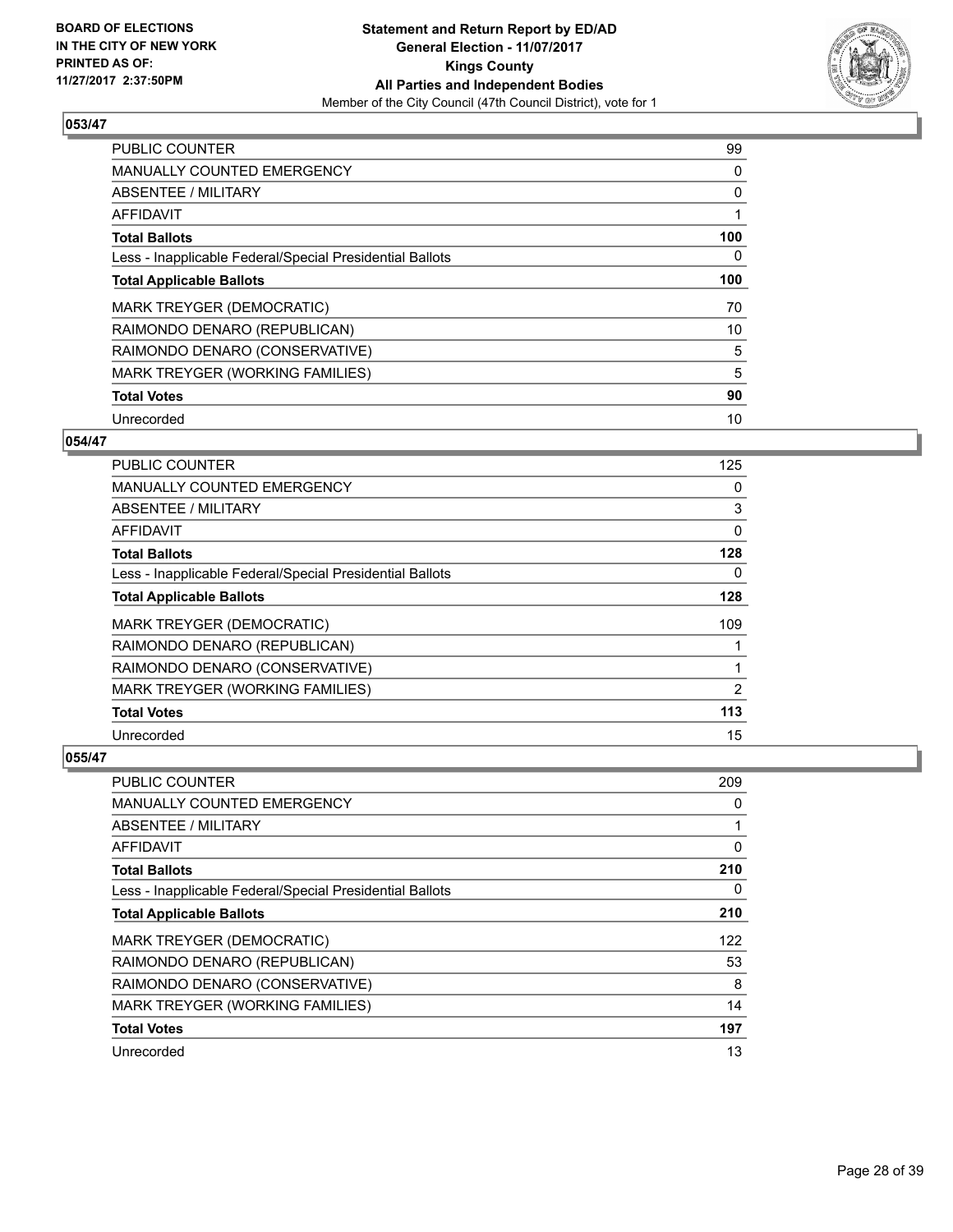

| <b>PUBLIC COUNTER</b>                                    | 151 |
|----------------------------------------------------------|-----|
| <b>MANUALLY COUNTED EMERGENCY</b>                        | 0   |
| ABSENTEE / MILITARY                                      | 3   |
| AFFIDAVIT                                                | 1   |
| <b>Total Ballots</b>                                     | 155 |
| Less - Inapplicable Federal/Special Presidential Ballots | 0   |
| <b>Total Applicable Ballots</b>                          | 155 |
| MARK TREYGER (DEMOCRATIC)                                | 67  |
| RAIMONDO DENARO (REPUBLICAN)                             | 52  |
| RAIMONDO DENARO (CONSERVATIVE)                           | 11  |
| MARK TREYGER (WORKING FAMILIES)                          | 9   |
| <b>Total Votes</b>                                       | 139 |
| Unrecorded                                               | 16  |

# **059/47**

| <b>PUBLIC COUNTER</b>                                    | 204 |
|----------------------------------------------------------|-----|
| MANUALLY COUNTED EMERGENCY                               | 0   |
| ABSENTEE / MILITARY                                      | 0   |
| AFFIDAVIT                                                |     |
| <b>Total Ballots</b>                                     | 205 |
| Less - Inapplicable Federal/Special Presidential Ballots | 0   |
| <b>Total Applicable Ballots</b>                          | 205 |
| MARK TREYGER (DEMOCRATIC)                                | 134 |
| RAIMONDO DENARO (REPUBLICAN)                             | 35  |
| RAIMONDO DENARO (CONSERVATIVE)                           | 9   |
| MARK TREYGER (WORKING FAMILIES)                          | 10  |
| <b>Total Votes</b>                                       | 188 |
| Unrecorded                                               | 17  |

| <b>PUBLIC COUNTER</b>                                    | 104 |
|----------------------------------------------------------|-----|
| <b>MANUALLY COUNTED EMERGENCY</b>                        | 0   |
| ABSENTEE / MILITARY                                      | 28  |
| AFFIDAVIT                                                | 8   |
| <b>Total Ballots</b>                                     | 140 |
| Less - Inapplicable Federal/Special Presidential Ballots | 0   |
| <b>Total Applicable Ballots</b>                          | 140 |
| MARK TREYGER (DEMOCRATIC)                                | 87  |
| RAIMONDO DENARO (REPUBLICAN)                             | 33  |
| RAIMONDO DENARO (CONSERVATIVE)                           | 6   |
| MARK TREYGER (WORKING FAMILIES)                          | 8   |
| <b>Total Votes</b>                                       | 134 |
| Unrecorded                                               | 6   |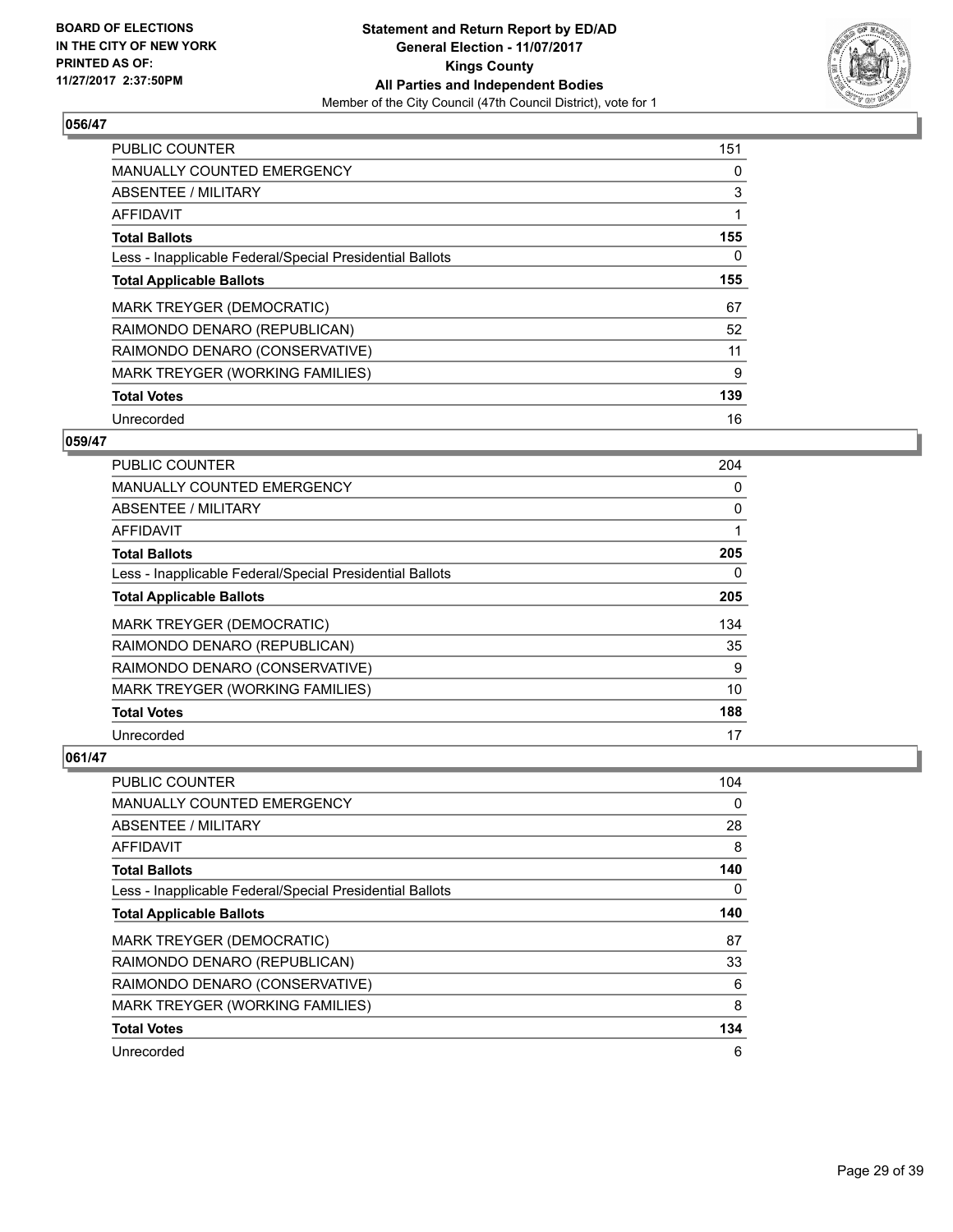

| <b>PUBLIC COUNTER</b>                                    | 135            |
|----------------------------------------------------------|----------------|
| <b>MANUALLY COUNTED EMERGENCY</b>                        | 0              |
| ABSENTEE / MILITARY                                      | 3              |
| <b>AFFIDAVIT</b>                                         | $\overline{2}$ |
| <b>Total Ballots</b>                                     | 140            |
| Less - Inapplicable Federal/Special Presidential Ballots | 0              |
| <b>Total Applicable Ballots</b>                          | 140            |
| MARK TREYGER (DEMOCRATIC)                                | 81             |
| RAIMONDO DENARO (REPUBLICAN)                             | 36             |
| RAIMONDO DENARO (CONSERVATIVE)                           | 8              |
| MARK TREYGER (WORKING FAMILIES)                          | 7              |
| <b>Total Votes</b>                                       | 132            |
| Unrecorded                                               | 8              |

# **063/47**

| <b>PUBLIC COUNTER</b>                                    | 126 |
|----------------------------------------------------------|-----|
| MANUALLY COUNTED EMERGENCY                               | 0   |
| ABSENTEE / MILITARY                                      | 5   |
| AFFIDAVIT                                                | 5   |
| <b>Total Ballots</b>                                     | 136 |
| Less - Inapplicable Federal/Special Presidential Ballots | 0   |
| <b>Total Applicable Ballots</b>                          | 136 |
| <b>MARK TREYGER (DEMOCRATIC)</b>                         | 83  |
| RAIMONDO DENARO (REPUBLICAN)                             | 23  |
| RAIMONDO DENARO (CONSERVATIVE)                           | 4   |
| MARK TREYGER (WORKING FAMILIES)                          | 8   |
| <b>Total Votes</b>                                       | 118 |
| Unrecorded                                               | 18  |

| <b>PUBLIC COUNTER</b>                                    | 162 |
|----------------------------------------------------------|-----|
| <b>MANUALLY COUNTED EMERGENCY</b>                        | 0   |
| ABSENTEE / MILITARY                                      | 2   |
| AFFIDAVIT                                                | 1   |
| <b>Total Ballots</b>                                     | 165 |
| Less - Inapplicable Federal/Special Presidential Ballots | 0   |
| <b>Total Applicable Ballots</b>                          | 165 |
| MARK TREYGER (DEMOCRATIC)                                | 106 |
| RAIMONDO DENARO (REPUBLICAN)                             | 35  |
| RAIMONDO DENARO (CONSERVATIVE)                           | 6   |
| MARK TREYGER (WORKING FAMILIES)                          | 8   |
| <b>Total Votes</b>                                       | 155 |
| Unrecorded                                               | 10  |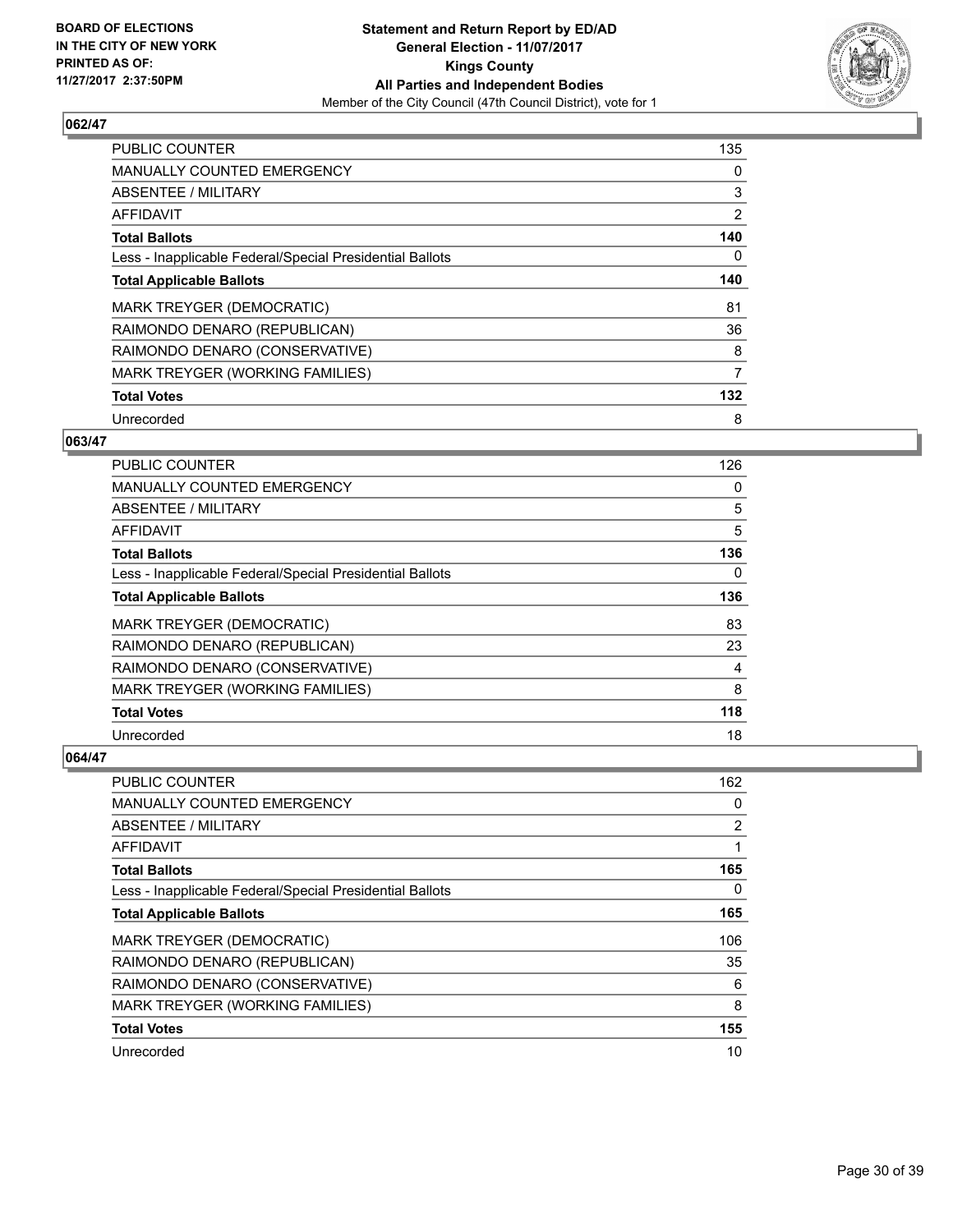

| <b>PUBLIC COUNTER</b>                                    | 176 |
|----------------------------------------------------------|-----|
| <b>MANUALLY COUNTED EMERGENCY</b>                        | 0   |
| ABSENTEE / MILITARY                                      | 4   |
| AFFIDAVIT                                                |     |
| <b>Total Ballots</b>                                     | 181 |
| Less - Inapplicable Federal/Special Presidential Ballots | 0   |
| <b>Total Applicable Ballots</b>                          | 181 |
| MARK TREYGER (DEMOCRATIC)                                | 97  |
| RAIMONDO DENARO (REPUBLICAN)                             | 54  |
| RAIMONDO DENARO (CONSERVATIVE)                           | 5   |
| MARK TREYGER (WORKING FAMILIES)                          | 10  |
| <b>Total Votes</b>                                       | 166 |
| Unrecorded                                               | 15  |

## **068/47**

| <b>PUBLIC COUNTER</b>                                    | 42             |
|----------------------------------------------------------|----------------|
| MANUALLY COUNTED EMERGENCY                               | 0              |
| ABSENTEE / MILITARY                                      |                |
| AFFIDAVIT                                                | 0              |
| <b>Total Ballots</b>                                     | 43             |
| Less - Inapplicable Federal/Special Presidential Ballots | $\Omega$       |
| <b>Total Applicable Ballots</b>                          | 43             |
| MARK TREYGER (DEMOCRATIC)                                | 23             |
| RAIMONDO DENARO (REPUBLICAN)                             | 13             |
| RAIMONDO DENARO (CONSERVATIVE)                           | 0              |
| MARK TREYGER (WORKING FAMILIES)                          | 5              |
| <b>Total Votes</b>                                       | 41             |
| Unrecorded                                               | $\overline{2}$ |

| <b>PUBLIC COUNTER</b>                                    | 135 |
|----------------------------------------------------------|-----|
| <b>MANUALLY COUNTED EMERGENCY</b>                        | 0   |
| ABSENTEE / MILITARY                                      | 3   |
| AFFIDAVIT                                                | 2   |
| <b>Total Ballots</b>                                     | 140 |
| Less - Inapplicable Federal/Special Presidential Ballots | 0   |
| <b>Total Applicable Ballots</b>                          | 140 |
| MARK TREYGER (DEMOCRATIC)                                | 74  |
| RAIMONDO DENARO (REPUBLICAN)                             | 42  |
| RAIMONDO DENARO (CONSERVATIVE)                           | 3   |
| MARK TREYGER (WORKING FAMILIES)                          | 11  |
| <b>Total Votes</b>                                       | 130 |
| Unrecorded                                               | 10  |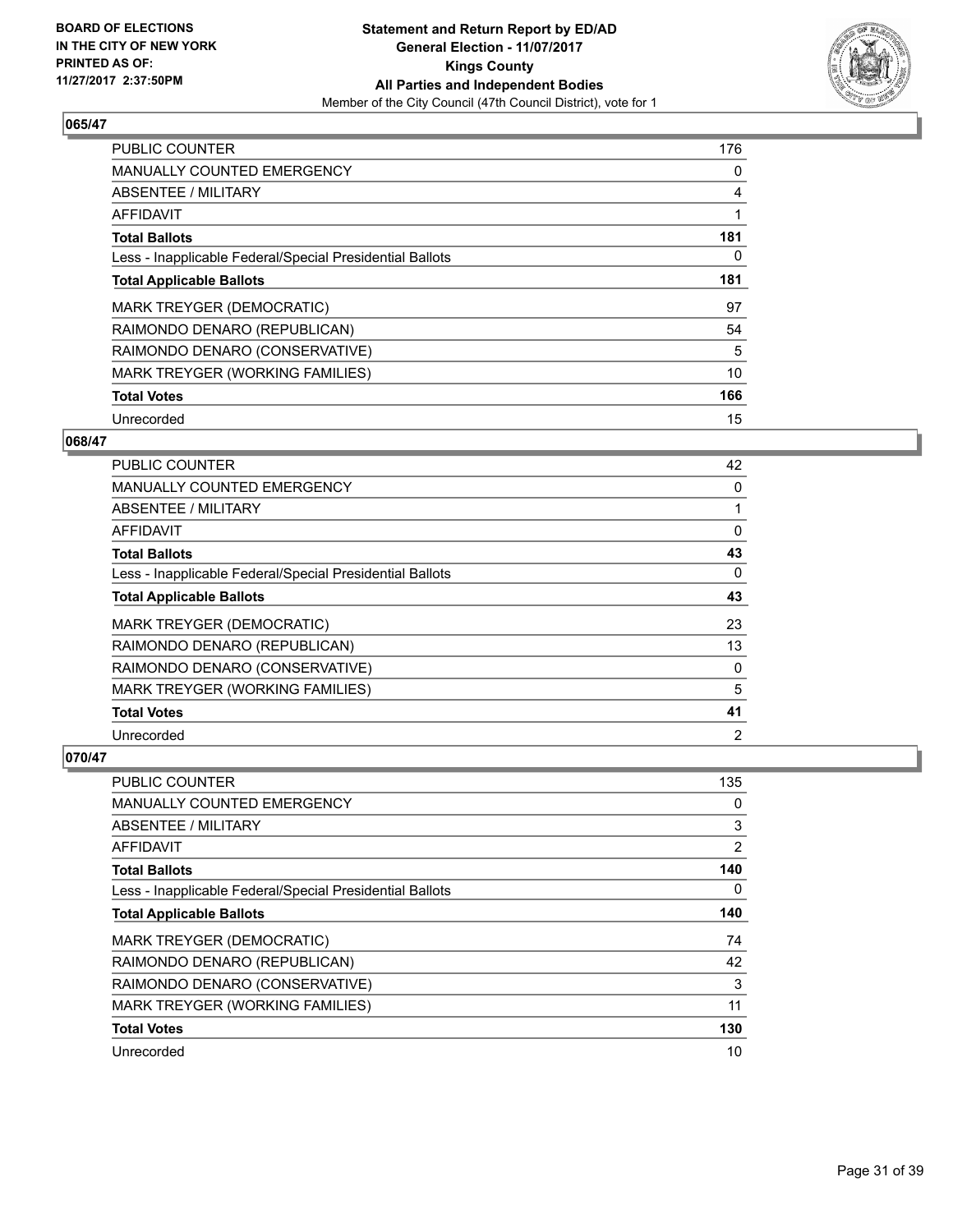

| <b>PUBLIC COUNTER</b>                                    | 0 |
|----------------------------------------------------------|---|
| <b>MANUALLY COUNTED EMERGENCY</b>                        | 0 |
| ABSENTEE / MILITARY                                      | 0 |
| AFFIDAVIT                                                | 0 |
| <b>Total Ballots</b>                                     | 0 |
| Less - Inapplicable Federal/Special Presidential Ballots | 0 |
| <b>Total Applicable Ballots</b>                          | 0 |
| <b>MARK TREYGER (DEMOCRATIC)</b>                         | 0 |
| RAIMONDO DENARO (REPUBLICAN)                             | 0 |
| RAIMONDO DENARO (CONSERVATIVE)                           | 0 |
| <b>MARK TREYGER (WORKING FAMILIES)</b>                   | 0 |
| <b>Total Votes</b>                                       | 0 |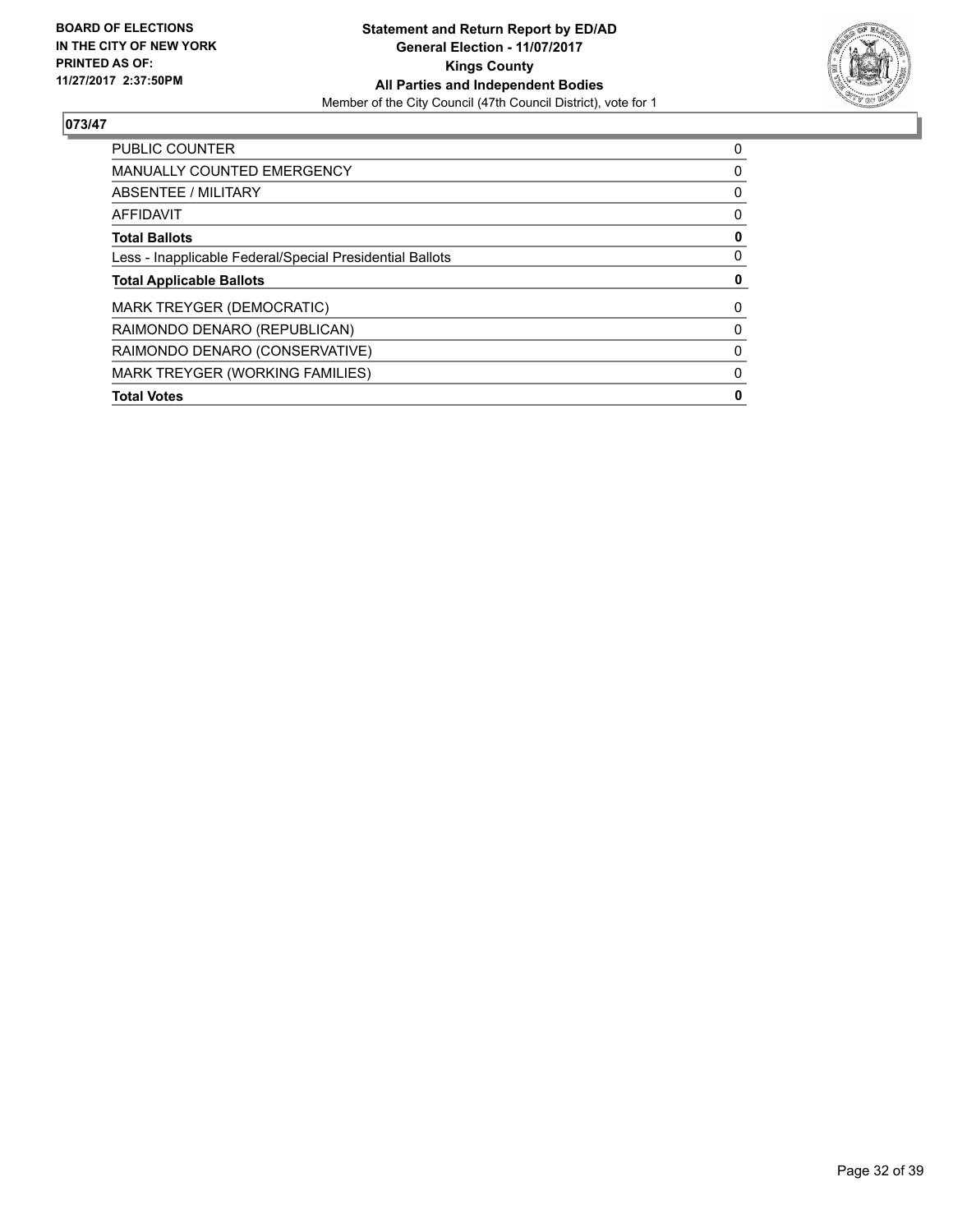

| <b>PUBLIC COUNTER</b>                                    | 24 |
|----------------------------------------------------------|----|
| <b>MANUALLY COUNTED EMERGENCY</b>                        | 0  |
| ABSENTEE / MILITARY                                      | 1  |
| <b>AFFIDAVIT</b>                                         | 0  |
| <b>Total Ballots</b>                                     | 25 |
| Less - Inapplicable Federal/Special Presidential Ballots | 0  |
| <b>Total Applicable Ballots</b>                          | 25 |
| <b>MARK TREYGER (DEMOCRATIC)</b>                         | 12 |
| RAIMONDO DENARO (REPUBLICAN)                             | 8  |
| RAIMONDO DENARO (CONSERVATIVE)                           | 0  |
| MARK TREYGER (WORKING FAMILIES)                          | 1  |
| <b>Total Votes</b>                                       | 21 |
| Unrecorded                                               | 4  |

# **037/48**

| <b>PUBLIC COUNTER</b>                                    | 85       |
|----------------------------------------------------------|----------|
| <b>MANUALLY COUNTED EMERGENCY</b>                        | 0        |
| <b>ABSENTEE / MILITARY</b>                               | 0        |
| AFFIDAVIT                                                |          |
| <b>Total Ballots</b>                                     | 86       |
| Less - Inapplicable Federal/Special Presidential Ballots | $\Omega$ |
| <b>Total Applicable Ballots</b>                          | 86       |
| MARK TREYGER (DEMOCRATIC)                                | 52       |
| RAIMONDO DENARO (REPUBLICAN)                             | 17       |
| RAIMONDO DENARO (CONSERVATIVE)                           | 10       |
| MARK TREYGER (WORKING FAMILIES)                          | 4        |
| <b>Total Votes</b>                                       | 83       |
| Unrecorded                                               | 3        |

| PUBLIC COUNTER                                           | 27 |
|----------------------------------------------------------|----|
| <b>MANUALLY COUNTED EMERGENCY</b>                        | 0  |
| ABSENTEE / MILITARY                                      | 2  |
| AFFIDAVIT                                                | 0  |
| <b>Total Ballots</b>                                     | 29 |
| Less - Inapplicable Federal/Special Presidential Ballots | 0  |
| <b>Total Applicable Ballots</b>                          | 29 |
| MARK TREYGER (DEMOCRATIC)                                | 18 |
| RAIMONDO DENARO (REPUBLICAN)                             | 5  |
| RAIMONDO DENARO (CONSERVATIVE)                           | 3  |
| MARK TREYGER (WORKING FAMILIES)                          | 2  |
| <b>Total Votes</b>                                       | 28 |
| Unrecorded                                               | 1  |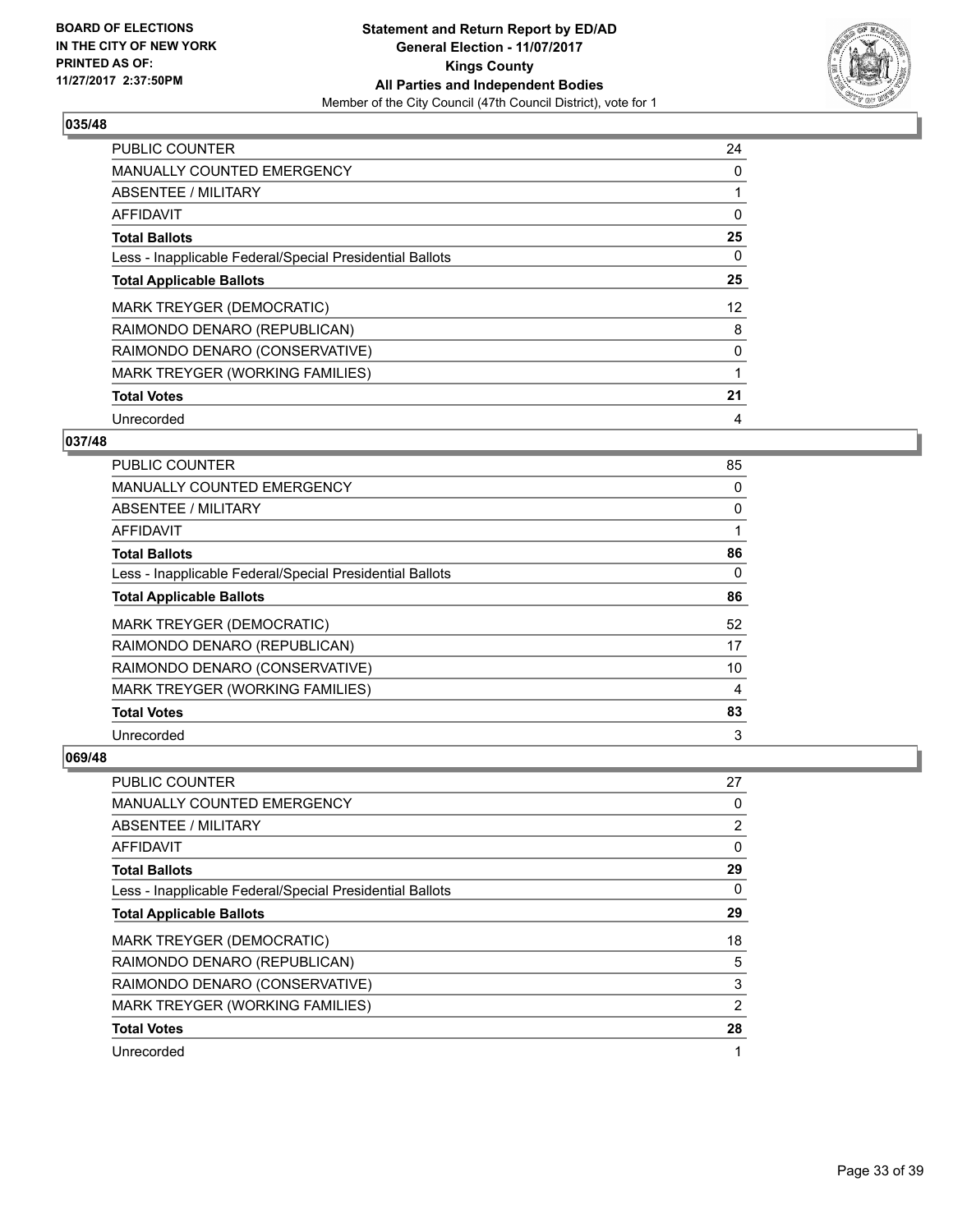

| <b>PUBLIC COUNTER</b>                                    | 155 |
|----------------------------------------------------------|-----|
| <b>MANUALLY COUNTED EMERGENCY</b>                        | 0   |
| <b>ABSENTEE / MILITARY</b>                               | 4   |
| <b>AFFIDAVIT</b>                                         | 0   |
| <b>Total Ballots</b>                                     | 159 |
| Less - Inapplicable Federal/Special Presidential Ballots | 0   |
| <b>Total Applicable Ballots</b>                          | 159 |
| <b>MARK TREYGER (DEMOCRATIC)</b>                         | 81  |
| RAIMONDO DENARO (REPUBLICAN)                             | 37  |
| RAIMONDO DENARO (CONSERVATIVE)                           | 7   |
| MARK TREYGER (WORKING FAMILIES)                          | 14  |
| RYAN BLEICH (WRITE-IN)                                   | 1   |
| UNATTRIBUTABLE WRITE-IN (WRITE-IN)                       | 1   |
| <b>Total Votes</b>                                       | 141 |
| Unrecorded                                               | 18  |

# **024/49**

| <b>PUBLIC COUNTER</b>                                    | 151 |
|----------------------------------------------------------|-----|
| <b>MANUALLY COUNTED EMERGENCY</b>                        | 0   |
| ABSENTEE / MILITARY                                      | 0   |
| AFFIDAVIT                                                | 1   |
| <b>Total Ballots</b>                                     | 152 |
| Less - Inapplicable Federal/Special Presidential Ballots | 0   |
| <b>Total Applicable Ballots</b>                          | 152 |
| MARK TREYGER (DEMOCRATIC)                                | 80  |
| RAIMONDO DENARO (REPUBLICAN)                             | 40  |
| RAIMONDO DENARO (CONSERVATIVE)                           | 9   |
| MARK TREYGER (WORKING FAMILIES)                          | 14  |
| <b>Total Votes</b>                                       | 143 |
| Unrecorded                                               | 9   |

| PUBLIC COUNTER                                           | 178 |
|----------------------------------------------------------|-----|
| <b>MANUALLY COUNTED EMERGENCY</b>                        | 0   |
| ABSENTEE / MILITARY                                      | 2   |
| AFFIDAVIT                                                | 4   |
| <b>Total Ballots</b>                                     | 184 |
| Less - Inapplicable Federal/Special Presidential Ballots | 0   |
| <b>Total Applicable Ballots</b>                          | 184 |
| MARK TREYGER (DEMOCRATIC)                                | 101 |
| RAIMONDO DENARO (REPUBLICAN)                             | 50  |
| RAIMONDO DENARO (CONSERVATIVE)                           | 9   |
| MARK TREYGER (WORKING FAMILIES)                          | 7   |
| NANCY TONG (WRITE-IN)                                    | 1   |
| UNATTRIBUTABLE WRITE-IN (WRITE-IN)                       | 1   |
| <b>Total Votes</b>                                       | 169 |
| Unrecorded                                               | 15  |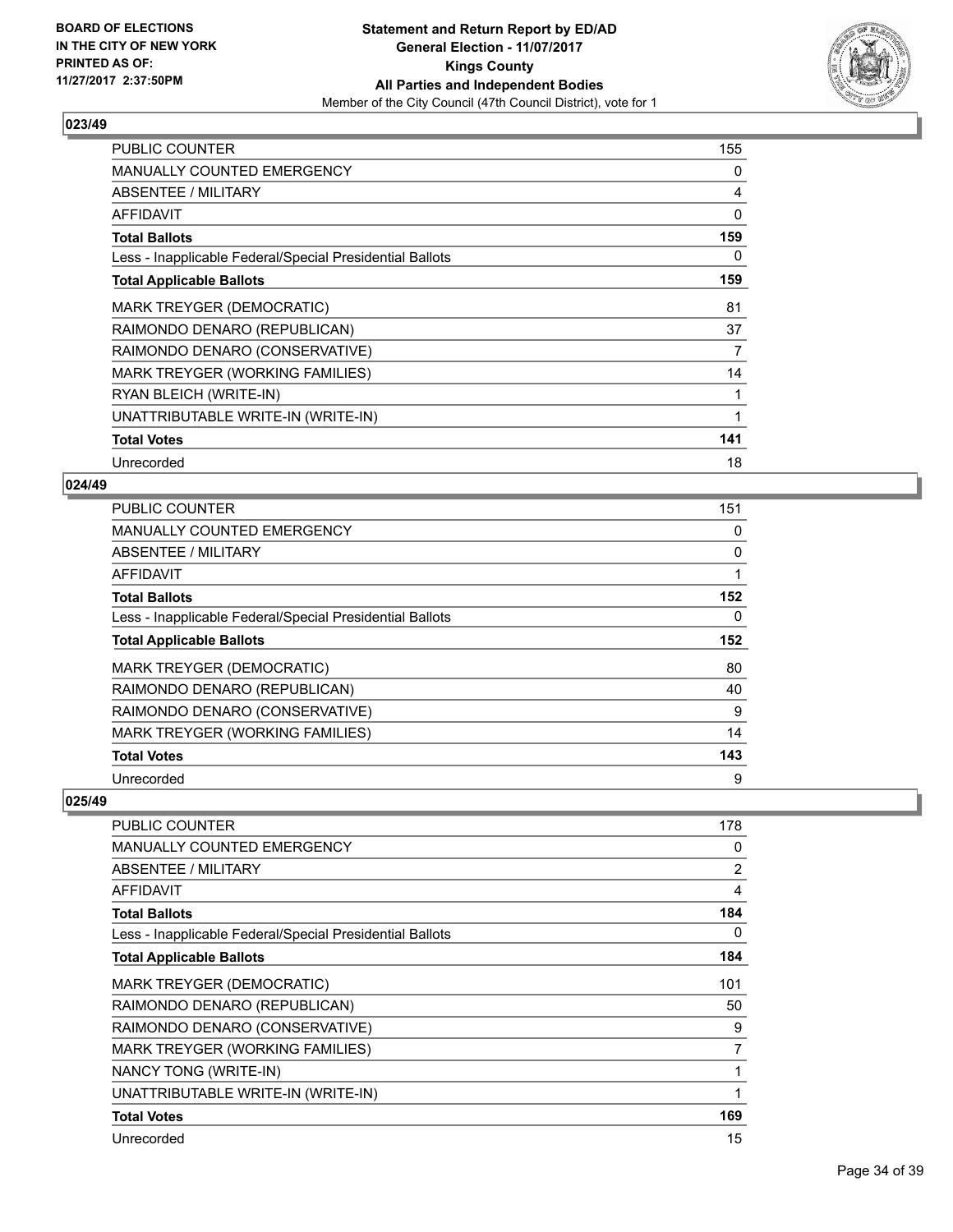

| <b>PUBLIC COUNTER</b>                                    | 197            |
|----------------------------------------------------------|----------------|
| <b>MANUALLY COUNTED EMERGENCY</b>                        | 0              |
| ABSENTEE / MILITARY                                      | 0              |
| AFFIDAVIT                                                | 3              |
| <b>Total Ballots</b>                                     | 200            |
| Less - Inapplicable Federal/Special Presidential Ballots | 0              |
| <b>Total Applicable Ballots</b>                          | 200            |
| <b>MARK TREYGER (DEMOCRATIC)</b>                         | 90             |
| RAIMONDO DENARO (REPUBLICAN)                             | 66             |
| RAIMONDO DENARO (CONSERVATIVE)                           | 8              |
| MARK TREYGER (WORKING FAMILIES)                          | 11             |
| CHARLES HAEUSSLER (WRITE-IN)                             | $\overline{2}$ |
| <b>JUSTIN BRANNAN (WRITE-IN)</b>                         | 1              |
| <b>Total Votes</b>                                       | 178            |
| Unrecorded                                               | 22             |

## **036/49**

| PUBLIC COUNTER                                           | 60 |
|----------------------------------------------------------|----|
| <b>MANUALLY COUNTED EMERGENCY</b>                        | 0  |
| ABSENTEE / MILITARY                                      | 0  |
| <b>AFFIDAVIT</b>                                         | 0  |
| <b>Total Ballots</b>                                     | 60 |
| Less - Inapplicable Federal/Special Presidential Ballots | 0  |
| <b>Total Applicable Ballots</b>                          | 60 |
| <b>MARK TREYGER (DEMOCRATIC)</b>                         | 36 |
| RAIMONDO DENARO (REPUBLICAN)                             | 18 |
| RAIMONDO DENARO (CONSERVATIVE)                           |    |
| MARK TREYGER (WORKING FAMILIES)                          |    |
| <b>Total Votes</b>                                       | 56 |
| Unrecorded                                               | 4  |

| PUBLIC COUNTER                                           | 162      |
|----------------------------------------------------------|----------|
| <b>MANUALLY COUNTED EMERGENCY</b>                        | 0        |
| ABSENTEE / MILITARY                                      | 8        |
| AFFIDAVIT                                                | $\Omega$ |
| <b>Total Ballots</b>                                     | 170      |
| Less - Inapplicable Federal/Special Presidential Ballots | 0        |
| <b>Total Applicable Ballots</b>                          | 170      |
| <b>MARK TREYGER (DEMOCRATIC)</b>                         | 80       |
| RAIMONDO DENARO (REPUBLICAN)                             | 53       |
| RAIMONDO DENARO (CONSERVATIVE)                           | 10       |
| MARK TREYGER (WORKING FAMILIES)                          | 5        |
| YONI HIKIND (WRITE-IN)                                   | 1        |
| <b>Total Votes</b>                                       | 149      |
| Unrecorded                                               | 21       |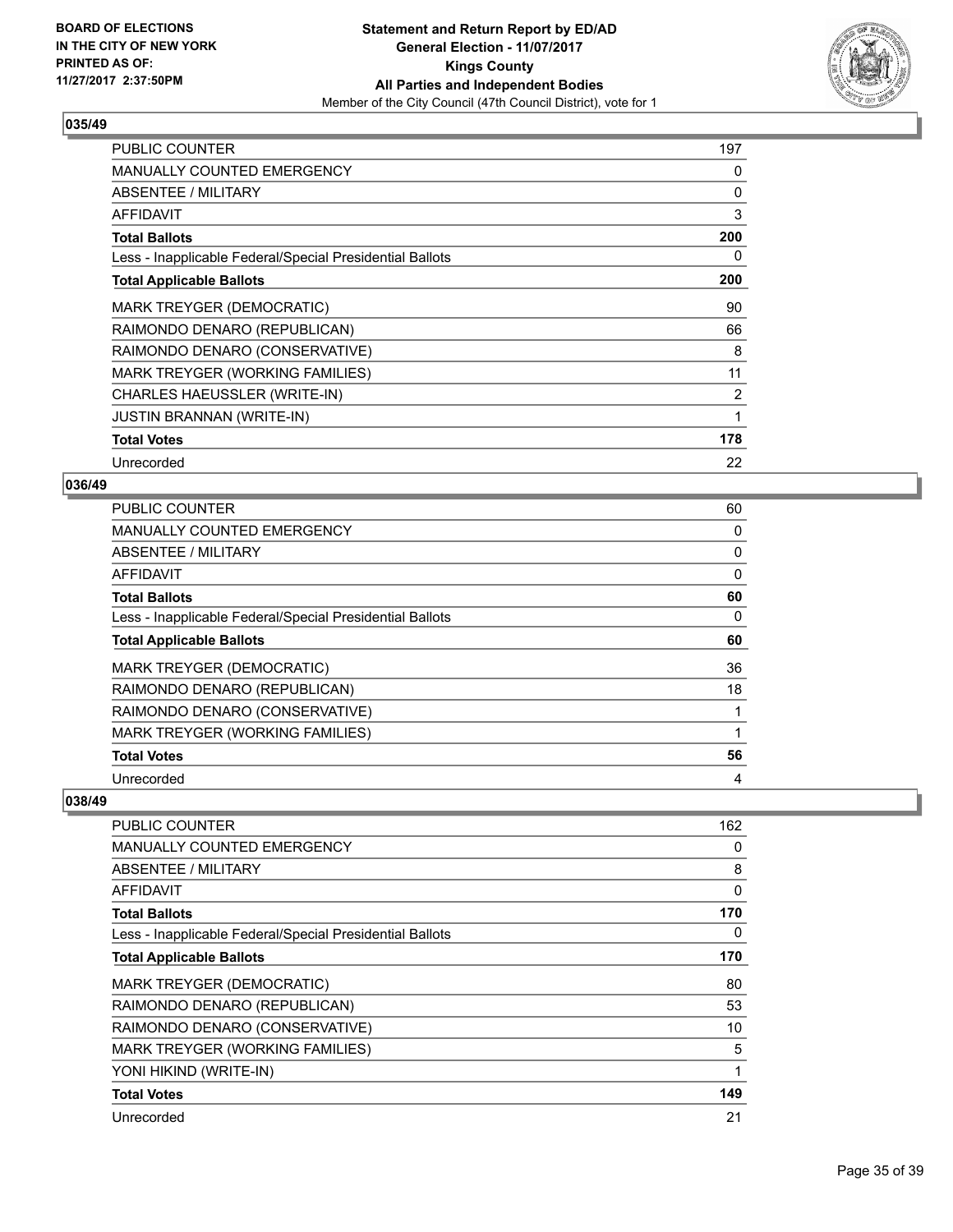

| PUBLIC COUNTER                                           | 167 |
|----------------------------------------------------------|-----|
| <b>MANUALLY COUNTED EMERGENCY</b>                        | 0   |
| <b>ABSENTEE / MILITARY</b>                               | 5   |
| <b>AFFIDAVIT</b>                                         | 0   |
| <b>Total Ballots</b>                                     | 172 |
| Less - Inapplicable Federal/Special Presidential Ballots | 0   |
| <b>Total Applicable Ballots</b>                          | 172 |
| <b>MARK TREYGER (DEMOCRATIC)</b>                         | 86  |
| RAIMONDO DENARO (REPUBLICAN)                             | 40  |
| RAIMONDO DENARO (CONSERVATIVE)                           | 6   |
| MARK TREYGER (WORKING FAMILIES)                          | 13  |
| <b>Total Votes</b>                                       | 145 |
| Unrecorded                                               | 27  |

# **040/49**

| <b>PUBLIC COUNTER</b>                                    | 160 |
|----------------------------------------------------------|-----|
| <b>MANUALLY COUNTED EMERGENCY</b>                        | 0   |
| ABSENTEE / MILITARY                                      |     |
| AFFIDAVIT                                                | 2   |
| <b>Total Ballots</b>                                     | 163 |
| Less - Inapplicable Federal/Special Presidential Ballots | 0   |
| <b>Total Applicable Ballots</b>                          | 163 |
| <b>MARK TREYGER (DEMOCRATIC)</b>                         | 99  |
| RAIMONDO DENARO (REPUBLICAN)                             | 32  |
| RAIMONDO DENARO (CONSERVATIVE)                           | 10  |
| MARK TREYGER (WORKING FAMILIES)                          | 6   |
| <b>Total Votes</b>                                       | 147 |
| Unrecorded                                               | 16  |

| <b>PUBLIC COUNTER</b>                                    | 154            |
|----------------------------------------------------------|----------------|
| <b>MANUALLY COUNTED EMERGENCY</b>                        | 0              |
| ABSENTEE / MILITARY                                      | $\overline{2}$ |
| AFFIDAVIT                                                | 0              |
| <b>Total Ballots</b>                                     | 156            |
| Less - Inapplicable Federal/Special Presidential Ballots | 0              |
| <b>Total Applicable Ballots</b>                          | 156            |
| MARK TREYGER (DEMOCRATIC)                                | 87             |
| RAIMONDO DENARO (REPUBLICAN)                             | 36             |
| RAIMONDO DENARO (CONSERVATIVE)                           | 5              |
| MARK TREYGER (WORKING FAMILIES)                          | 10             |
| <b>Total Votes</b>                                       | 138            |
| Unrecorded                                               | 18             |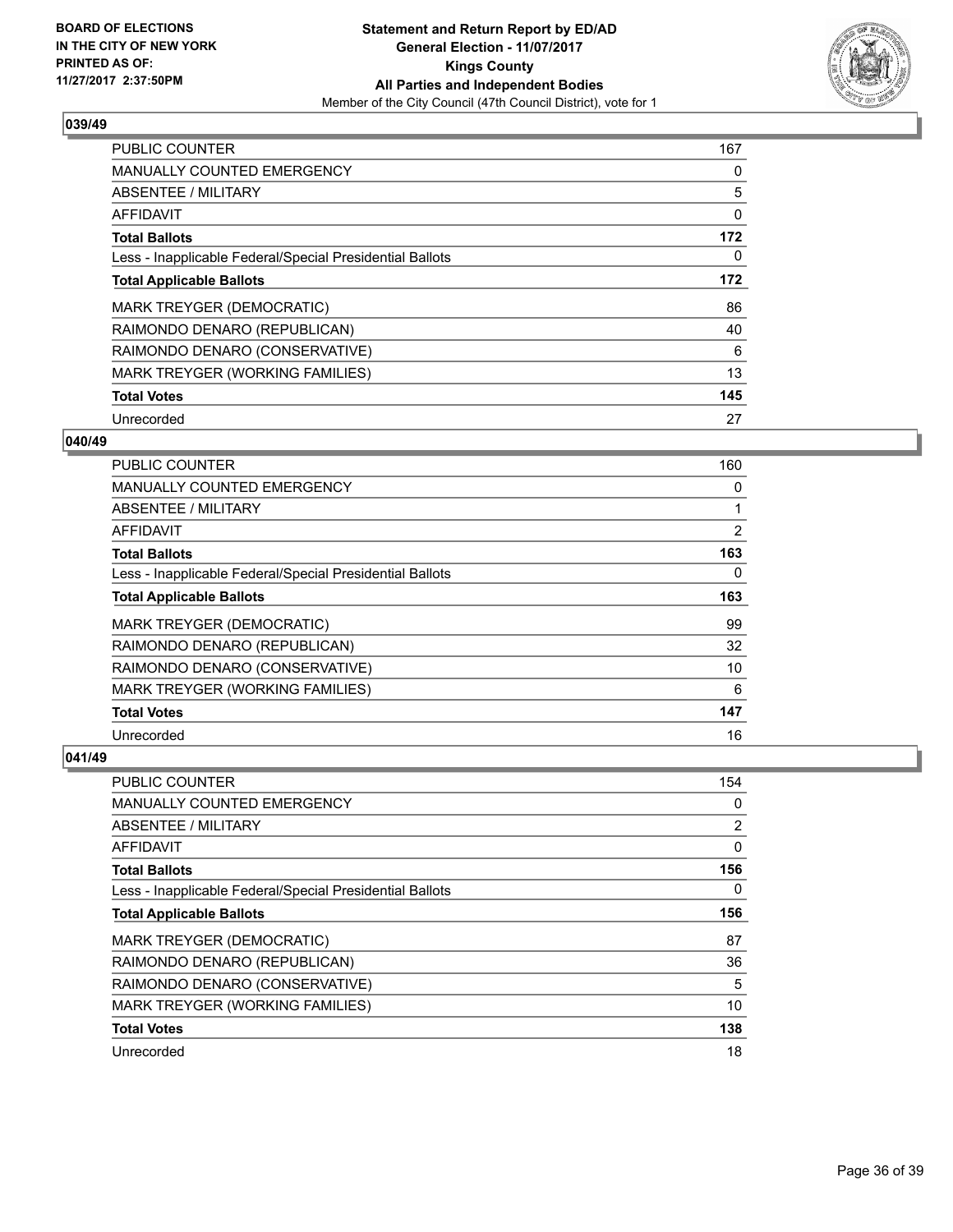

| <b>PUBLIC COUNTER</b>                                    | 129 |
|----------------------------------------------------------|-----|
| <b>MANUALLY COUNTED EMERGENCY</b>                        | 0   |
| ABSENTEE / MILITARY                                      | 4   |
| <b>AFFIDAVIT</b>                                         | 3   |
| <b>Total Ballots</b>                                     | 136 |
| Less - Inapplicable Federal/Special Presidential Ballots | 0   |
| <b>Total Applicable Ballots</b>                          | 136 |
| <b>MARK TREYGER (DEMOCRATIC)</b>                         | 68  |
| RAIMONDO DENARO (REPUBLICAN)                             | 31  |
| RAIMONDO DENARO (CONSERVATIVE)                           | 7   |
| MARK TREYGER (WORKING FAMILIES)                          | 10  |
| <b>Total Votes</b>                                       | 116 |
| Unrecorded                                               | 20  |

# **044/49**

| <b>PUBLIC COUNTER</b>                                    | 51             |
|----------------------------------------------------------|----------------|
| <b>MANUALLY COUNTED EMERGENCY</b>                        | 0              |
| ABSENTEE / MILITARY                                      |                |
| AFFIDAVIT                                                | 0              |
| <b>Total Ballots</b>                                     | 52             |
| Less - Inapplicable Federal/Special Presidential Ballots | $\Omega$       |
| <b>Total Applicable Ballots</b>                          | 52             |
| MARK TREYGER (DEMOCRATIC)                                | 30             |
| RAIMONDO DENARO (REPUBLICAN)                             | 15             |
| RAIMONDO DENARO (CONSERVATIVE)                           |                |
| MARK TREYGER (WORKING FAMILIES)                          | $\overline{2}$ |
| <b>Total Votes</b>                                       | 48             |
| Unrecorded                                               | 4              |

| <b>PUBLIC COUNTER</b>                                    | 61           |
|----------------------------------------------------------|--------------|
| MANUALLY COUNTED EMERGENCY                               | 0            |
| ABSENTEE / MILITARY                                      | 4            |
| AFFIDAVIT                                                | $\mathbf{0}$ |
| <b>Total Ballots</b>                                     | 65           |
| Less - Inapplicable Federal/Special Presidential Ballots | 0            |
| <b>Total Applicable Ballots</b>                          | 65           |
| <b>MARK TREYGER (DEMOCRATIC)</b>                         | 28           |
| RAIMONDO DENARO (REPUBLICAN)                             | 27           |
| RAIMONDO DENARO (CONSERVATIVE)                           | 2            |
| MARK TREYGER (WORKING FAMILIES)                          | 4            |
| <b>JABARI BRISPORT (WRITE-IN)</b>                        | 1            |
| <b>Total Votes</b>                                       | 62           |
| Unrecorded                                               | 3            |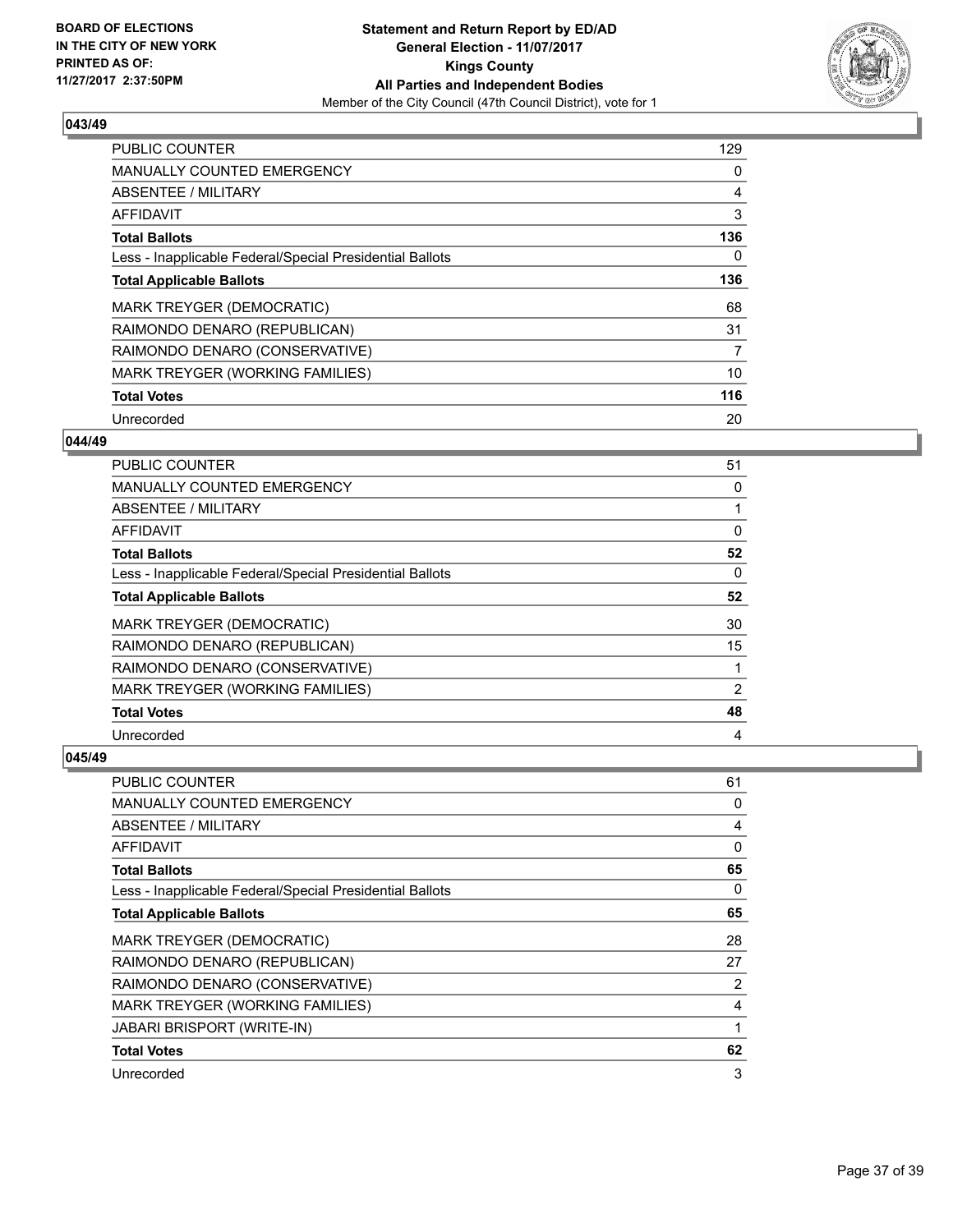

| <b>PUBLIC COUNTER</b>                                    | 187            |
|----------------------------------------------------------|----------------|
| <b>MANUALLY COUNTED EMERGENCY</b>                        | 0              |
| ABSENTEE / MILITARY                                      | $\overline{2}$ |
| AFFIDAVIT                                                | 3              |
| <b>Total Ballots</b>                                     | 192            |
| Less - Inapplicable Federal/Special Presidential Ballots | $\Omega$       |
| <b>Total Applicable Ballots</b>                          | 192            |
| <b>MARK TREYGER (DEMOCRATIC)</b>                         | 107            |
| RAIMONDO DENARO (REPUBLICAN)                             | 37             |
| RAIMONDO DENARO (CONSERVATIVE)                           | 10             |
| MARK TREYGER (WORKING FAMILIES)                          | 12             |
| <b>Total Votes</b>                                       | 166            |
| Unrecorded                                               | 26             |